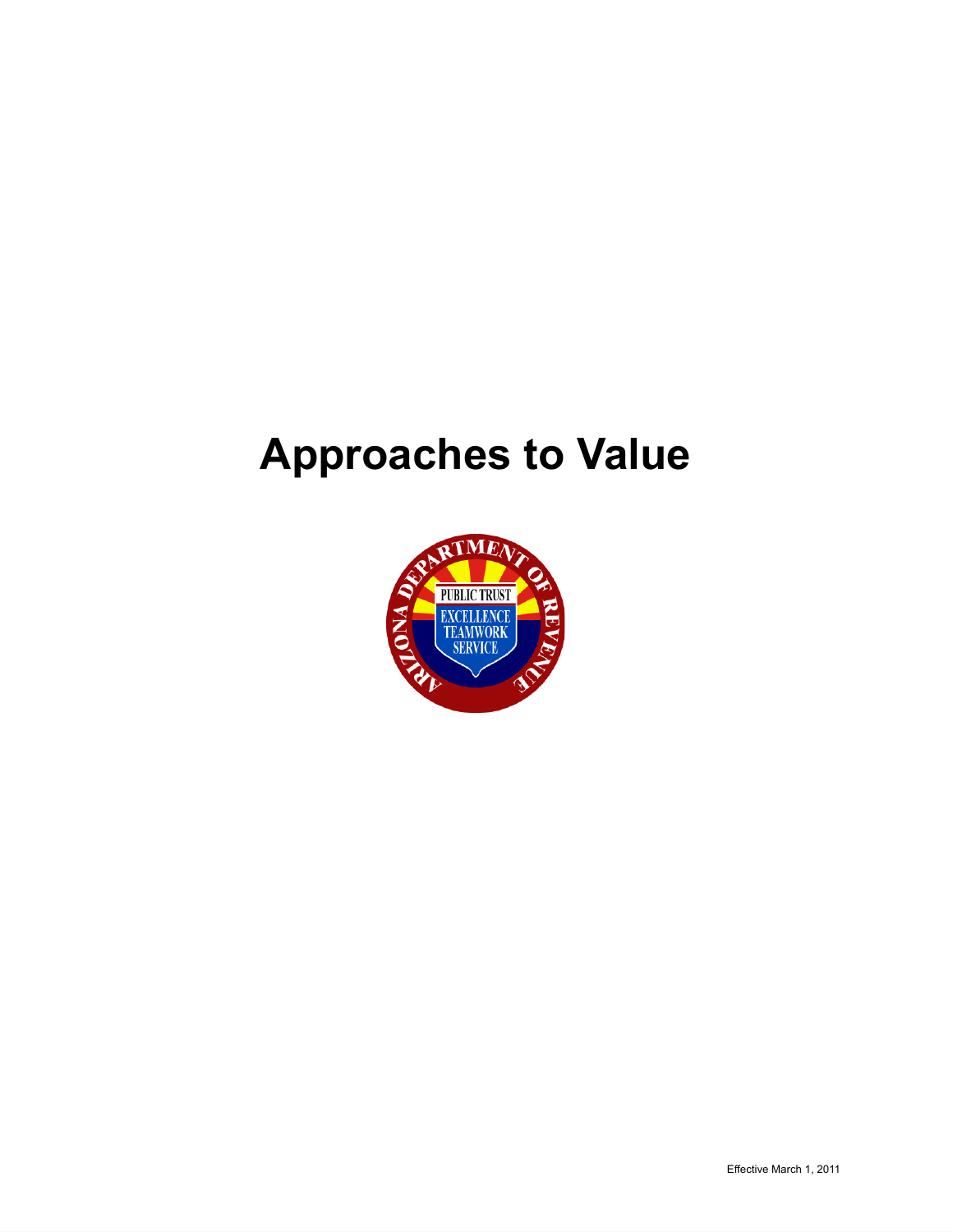**A note to the reader:** For further information regarding the terminology or examples utilized throughout this chapter, see "Property Assessment Valuation," Second Edition (1996), published by the International Association of Assessing Officers. Also, see "The Appraisal of Real Estate," Thirteenth Edition (2008), and "The Dictionary of Real Estate Appraisal," Fifth Edition (2010), both of which are published by the Appraisal Institute.

# **The Nature of Value**

Value is represented by the monetary worth of property, goods or services to buyers and sellers. Usually, the value of property, goods or services is determined as of a particular point in time. The value of any property depends on the utility and scarcity of that property. Utility is the "want-satisfying" power of a property, good or service, or its desirability. Although utility is a necessary condition of value, it is not the only condition. The air we breathe possesses a great deal of utility, yet it does not have a high price since it is not scarce. Scarcity is a function of supply and demand. As demand increases in contrast to limited supply, or as supply decreases in contrast to constant or increasing demand, then scarcity increases and value increases. Conversely, if supply increases or demand decreases, the inventory of property, goods or services increases and the value of these items will decrease.

Utility and scarcity alone do not determine value. A marketplace is needed in which potential purchasers, with the necessary purchasing power and desire to purchase, can evaluate utility and scarcity in negotiating the amount of money or its equivalent that should be exchanged for a property. The price arrived at is a property's market value<sup>1</sup> (i.e. the value arrived at in the market place). Market value is generally described as the most probable price, as of a specific date, expressed in terms of cash or comparable financial arrangements, that a property would bring if exposed for sale for a reasonable period of time in an open market in an arm's-length transaction between a willing seller

<sup>1</sup> Under Arizona Law, the terms "Market Value" and "Full Cash Value" are considered synonymous, except where statutory valuation procedures are prescribed (e.g., agricultural properties, golf courses, shopping centers and Centrally Assessed property).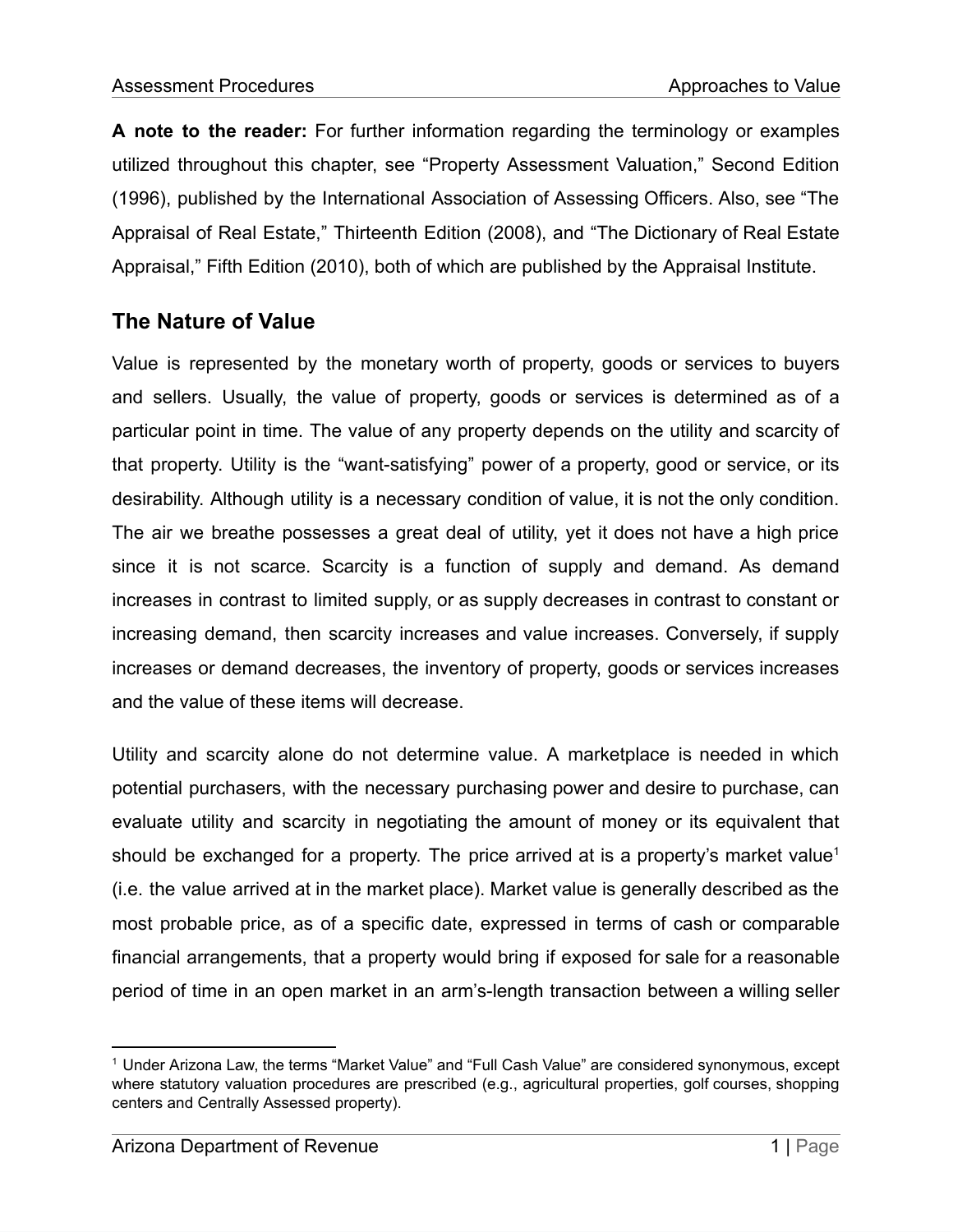and a willing buyer, both of whom are knowledgeable, acting prudently and in their own best interests, with neither party being under any duress.

There are three generally recognized approaches to determining the market value of a particular property. First, there is the Market Sales Comparison Approach, which compares a subject property to other properties like it which have recently been sold. Second, there is the Cost Approach, which determines the cost of constructing an improvement that is similar to a subject property plus the value of its building site. Generally, a prudent investor is not going to spend more to build a property than it would cost to acquire a completed property with the same utility, allowing time to acquire the replacement. Third, there is the Income Approach, which estimates the price one would pay to acquire the right to the income a property is capable of earning. A prudent investor is generally not willing to pay more for an income-producing property than the present value of the income the property is capable of producing over the economic life of the property. All three of these approaches can estimate market value.

Since there are only three approaches that can be utilized in determining market value, an appraiser must be able to view value from the perspective of each of these approaches. For properties that are commonly sold, such as residential properties, the market sales comparison approach is the best method of value determination. For properties that have readily measurable incomes generated by the property, such as apartments or office buildings, the income approach is the best method. For properties that sell infrequently, or that do not have a measurable income generated by leasing the property, such as an industrial plant or a one-of-a-kind property, the cost approach may be most applicable.

For some properties, all three approaches can and should be utilized. For others, only one or two of the three approaches may be applicable. Regardless of which approach or combination of approaches is employed, the objective is to estimate the market value of a subject property. Further, if each method is performed properly, they should all yield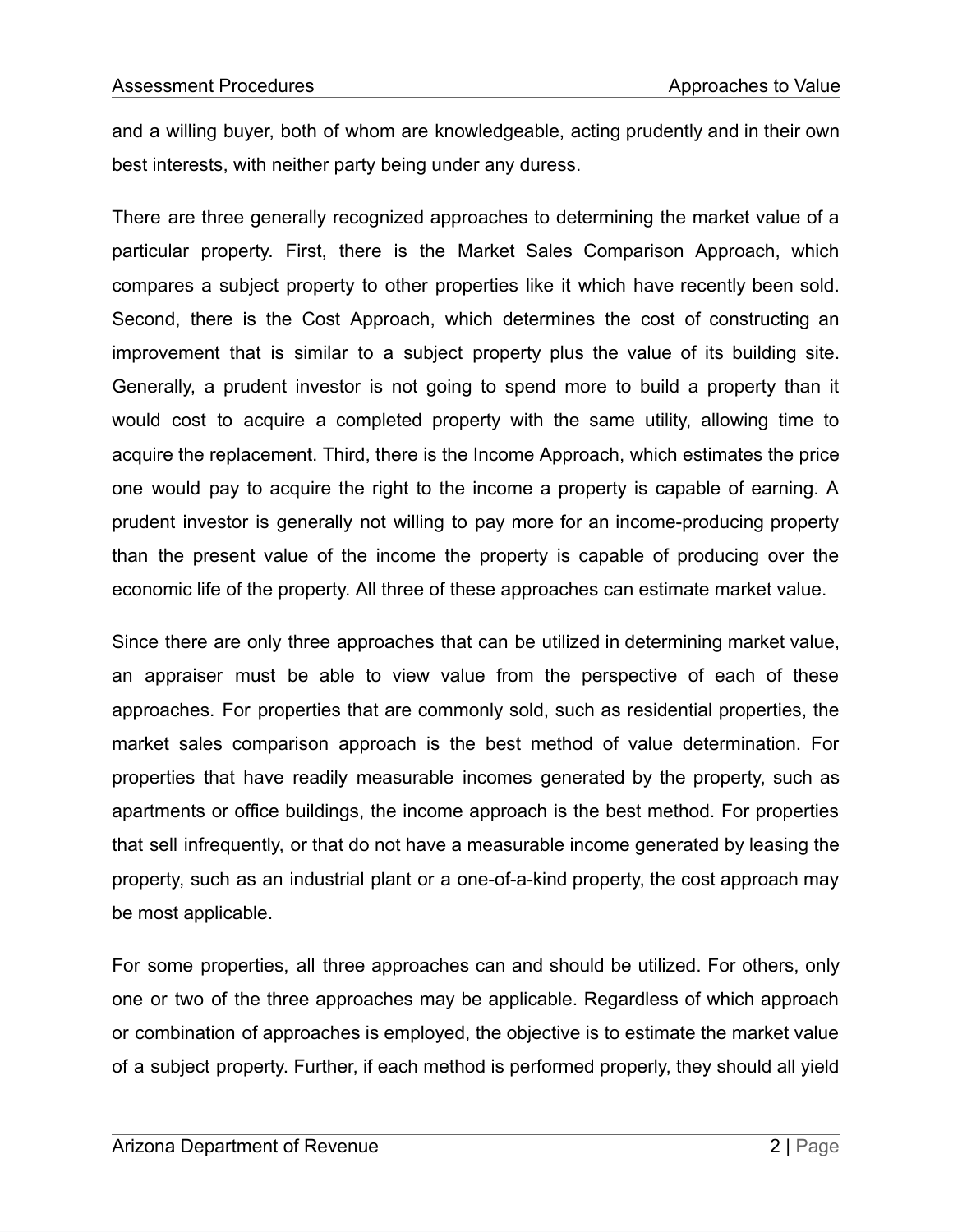reasonably similar estimates of market value. The following discussions and examples provide overviews of the processes and considerations that are involved in each of the three approaches to value.

## **The Sales Comparison Approach**

The sales comparison approach is generally the most direct approach for determining market value. It is the most useful and applicable approach if there are several properties that are similar to a subject property that have recently sold in the same market area in which the subject property is located. This approach requires obtaining a concise description of the property being sold and an expression of its market value and related information.<sup>2</sup> The description of the subject property goes beyond just the physical dimensions of the real estate, and includes the property rights that go with the real estate. That is, do the property rights being transferred include or exclude mineral rights, air rights or water rights? Is the property subject to public or private easements, such as utility lines, or is the property located in a transportation corridor? Does the property's deed contain any restrictions affecting its use or transferability? Are there any provisions in the sale contract that would influence its purchase price?

## **Cash Equivalency**

A sale price should be for the real estate (i.e., the land and improvements) and the real property rights being sold. If a business is being sold along with the real estate, or if household furnishings are included in the sale of a residence, the sale price must be adjusted to reflect only the sales price of the real property (i.e., the land, improvements and the rights regarding them that are being sold). A sale should be in terms of money, either cash or negotiable financial paper. If noncash items are included in a sale, such as a total or partial trade, then the noncash asset must also be valued in terms of money. The terms of a sale must be expressed in terms of cash or its equivalent.

 $2$  For property tax purposes, the property should be valued as if it is free of any encumbrances (i.e., an estate in fee simple).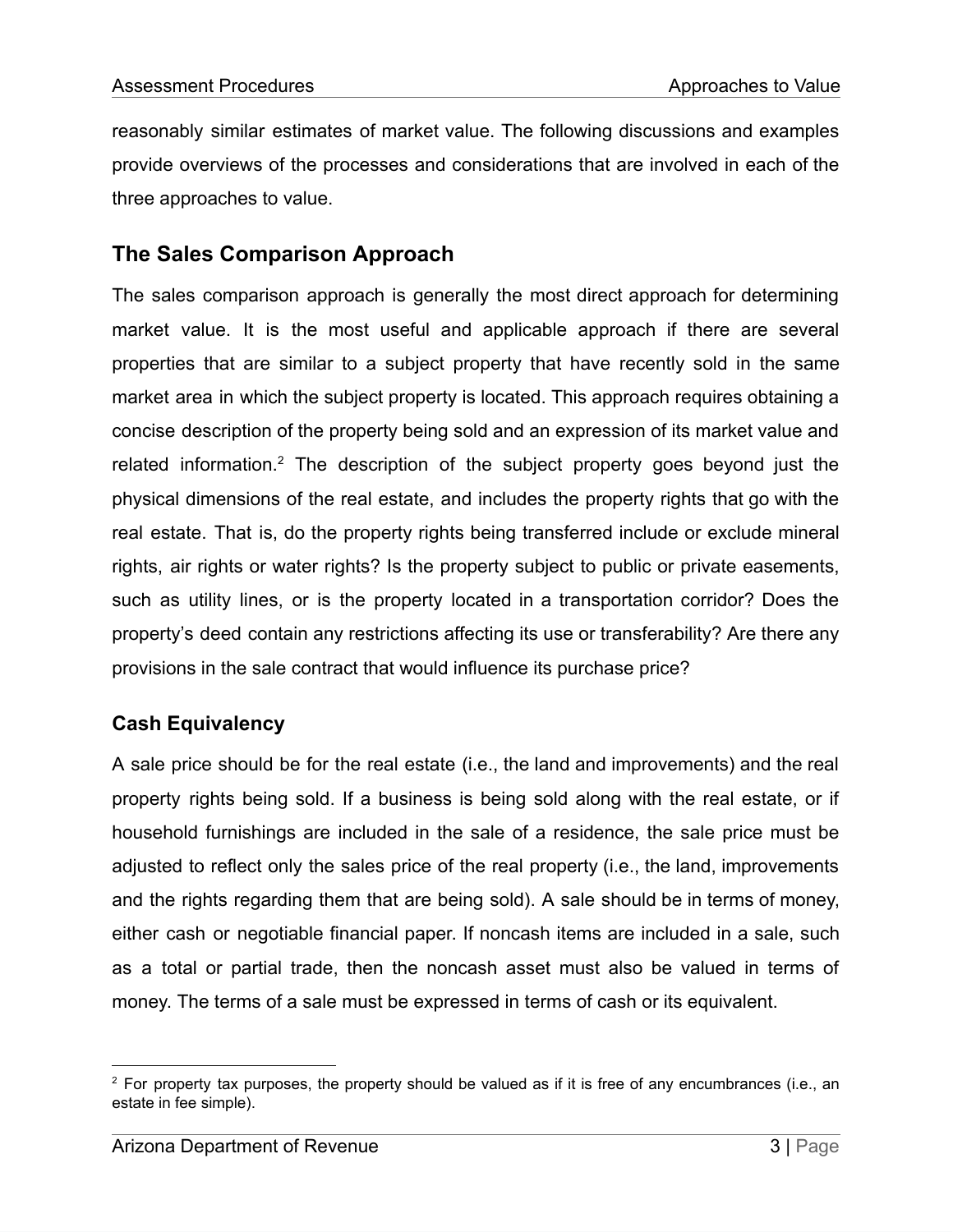This does not mean that the payment must be in all cash if the use of negotiable financial 'paper' is common. Usually, this means mortgages, but stocks, bonds and other negotiable instruments could be used, as well. This 'conversion to cash' requires an analysis of the following factors:

- **1. The amount of the down payment**. A low down payment could suggest an overstatement of the total sale price, while a large down payment could indicate a firm sale price. It could be argued that with no down payment the buyer is taking little to no risk, so the seller seeks protection by increasing the sales price. If the amount of the down payment is consistent with other similar properties exposed to the same market, and if it has similar financing, then no adjustment is required.
- **2. The amount of interest**. If a third party provides a loan (e.g., a bank), then the interest rate charged on the mortgage is generally considered to be a market rate, and no adjustment is required. However, if a loan is held in total or in part by the seller, the interest rate should be studied to see if it is typical for the market at the time of the sale. Since the seller participated in setting both the sale price and the interest rate, it is possible that the seller adjusted the sale price upward for a lower than normal interest rate, or adjusted the price downward for a higher than normal interest rate.

**Example.** A property had a sale price of \$325,000 with a twenty percent down payment and with a seller-financed interest rate of eight percent for twenty-five years. Current market financing indicates that conventional lending agencies were offering conventional mortgages in the area with a rate of ten percent. What is the cash equivalent sales price?

1. Contract amount (after twenty percent down) \$325,000 - \$65,000 = \$260,000.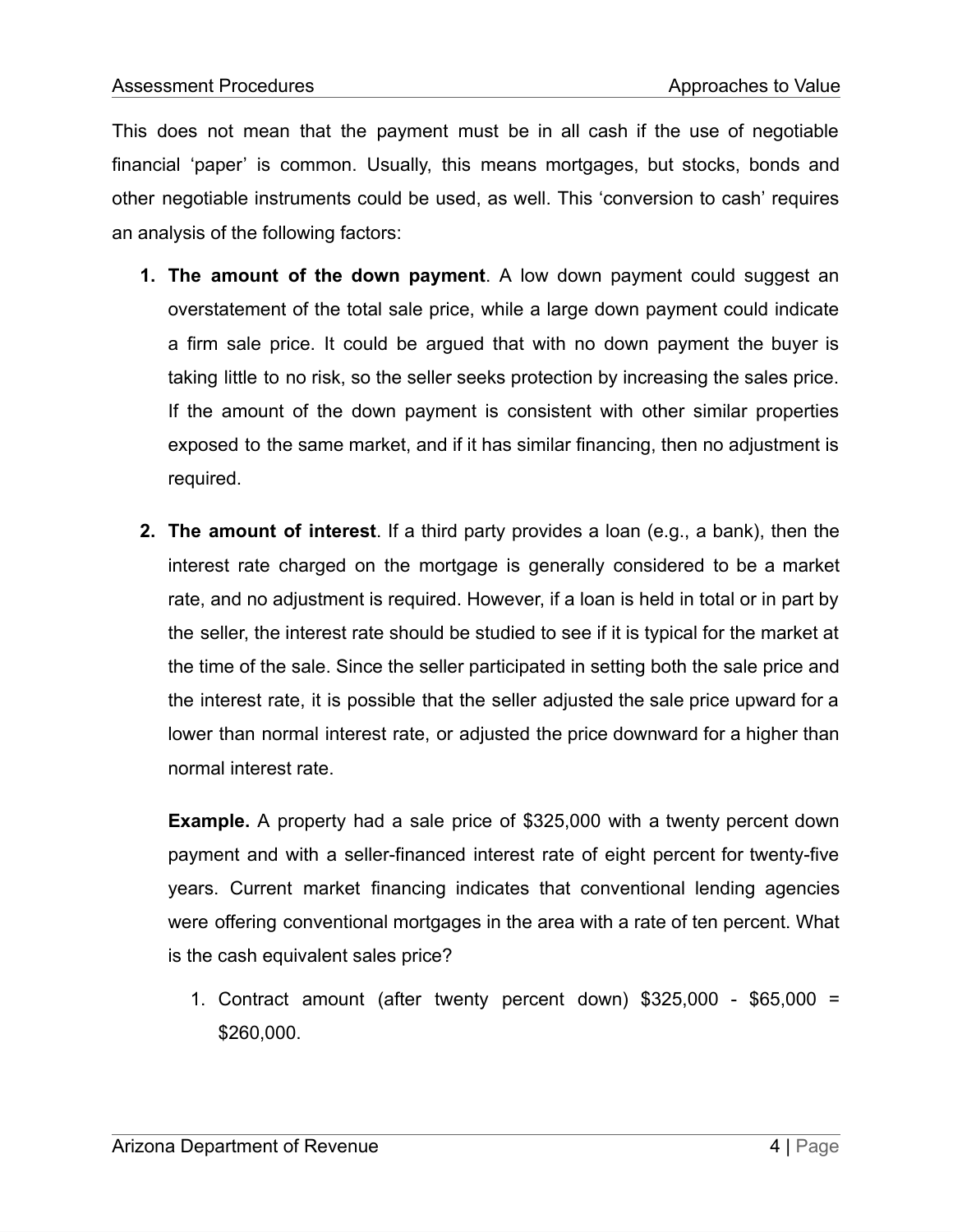- 2. Principal and interest amortization factor for a mortgage with a ten percent interest rate for twenty-five years =  $0.110168$ .<sup>3</sup>
- 3. Principal and interest amortization factor for a mortgage with an eight percent interest rate for twenty-five years =  $0.093679$ .  $(also 3)$
- 4. Contract rate advantage:  $0.093679 \div 0.11016 = 0.85033$ .
- 5. Cash equivalency of contract amount: \$260,000 x 0.85033 = \$221,086.
- 6. Cash equivalency of sale: \$221,086 + \$65,000 = \$286,086.

That is, the seller was able to add \$38,914 (or \$325,000 - \$286,086) to the sale price by offering a below-market interest rate of eight percent. By comparing the amortization factor of the seller's contract loan interest rate with the amortization factor of a market interest rate, the contract rate advantage was computed. This contract rate could also be a disadvantage if the contract rate is higher than the market rate. For example, consider a seller's contract loan with an interest rate of twelve percent and a market interest rate of ten percent:

- 1. Principal and interest amortization factor for twelve percent for twenty-five years = 0.127500.
- 2. Principal and interest amortization factor for ten percent for twenty-five years = 0.110168.
- 3. Contract rate disadvantage: 0.127500 ÷ 0.110168 = 1.1573.

That is, the contract rate amount would have to be increased by 15.73 percent to compensate for the higher-than-market contract interest rate.

**3. The amount of assumed mortgage.** It is possible that a purchaser may assume an existing mortgage if the interest rate and payment schedule are favorable. The sale price should be adjusted downward to reflect the fact that a purchaser would pay more to acquire a mortgage with a below-market interest rate.

<sup>3</sup> See Column 6, "Partial Payment," in Compound Interest Table. See also page 57 of this chapter, for a discussion of "The Six Compound Interest Functions of One Dollar."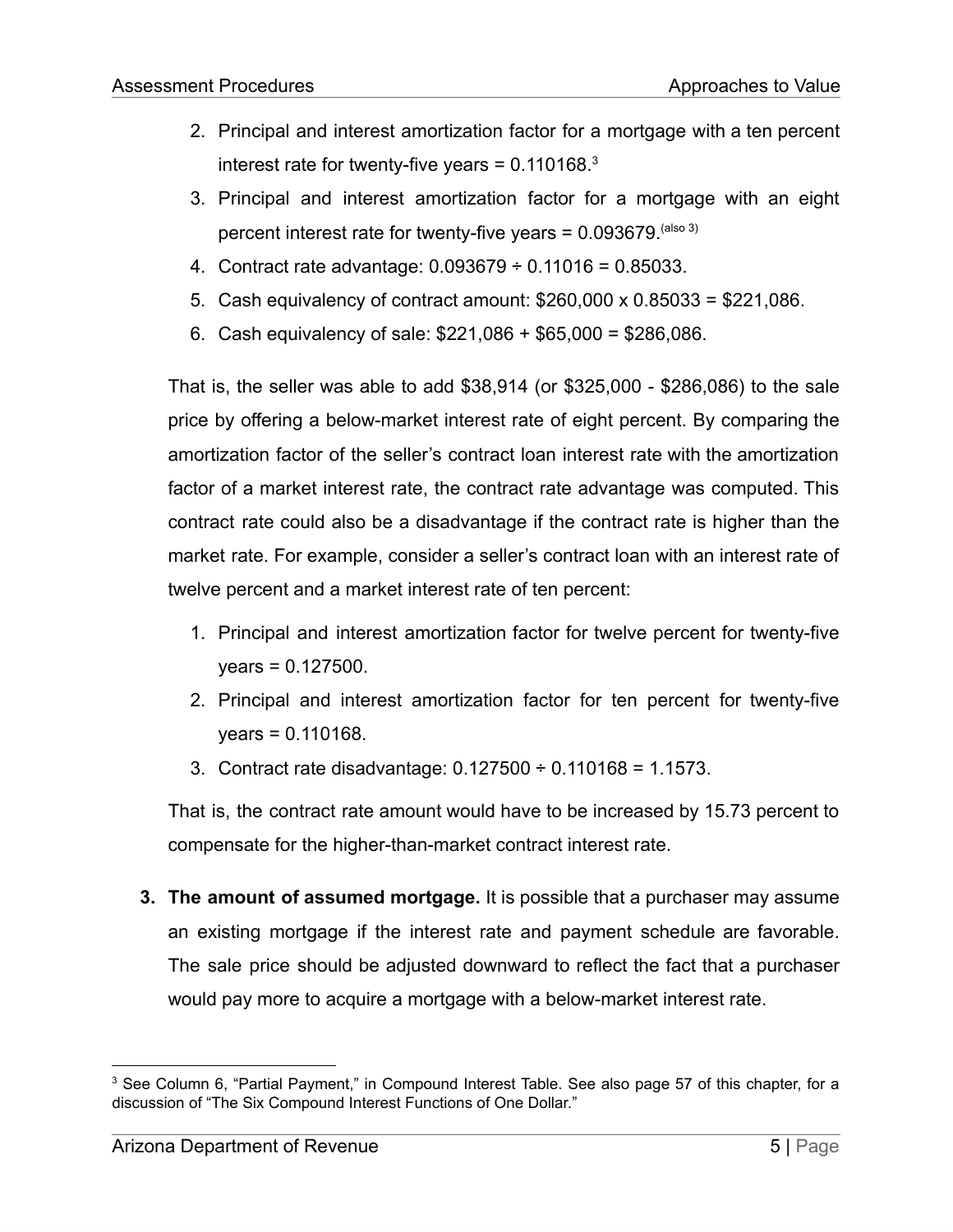**Example.** A property was acquired for \$500,000 with an assumed mortgage of \$350,000 for twenty years with a ten percent interest rate. The buyer paid \$150,000 down. At the time, conventional lending agencies were offering conventional financing mortgage rates in the area at thirteen percent.

- 1. Amount of assumed mortgage = \$350,000.
- 2. Principal and interest amortization factor at thirteen percent for twenty  $years = 0.142354.$
- 3. Principal and interest amortization factor for ten percent for twenty years = 0.117460.
- 4.  $0.117460 \div 0.142354 = 0.82513$ .
- 5. Assumption rate advantage: \$350,000 x 0.82513 = \$288,796.
- 6. Cash equivalency of assumption: \$288,796 + \$150,000 = \$438,796.
- 7. Sale price = \$500,000.
- 8. Cash equivalency value of the property = \$438,796.
- 9. Value of the favorable mortgage financing = \$61,204.

That is, the seller was able to demand \$61,204 (or \$500,000 - \$438,796) more when the buyer assumed the below-market mortgage interest rate of ten percent.

- **4. Other financing.** All other financial features of the loan should also be studied to convert the impact of their features to their cash equivalent. Examples of features that must be studied are balloon payments, wrap-around mortgages, variable interest rate loans (a.k.a., adjustable rate loans) and buy-down loans where loan payments are held down for the first few years. Many of these financial arrangements, if not properly adjusted for, could result in a total sale price being misstated.
- **5. Time on the market.** Given "normal" market conditions, it is generally assumed that if a property was offered for sale on the market for a very short time prior to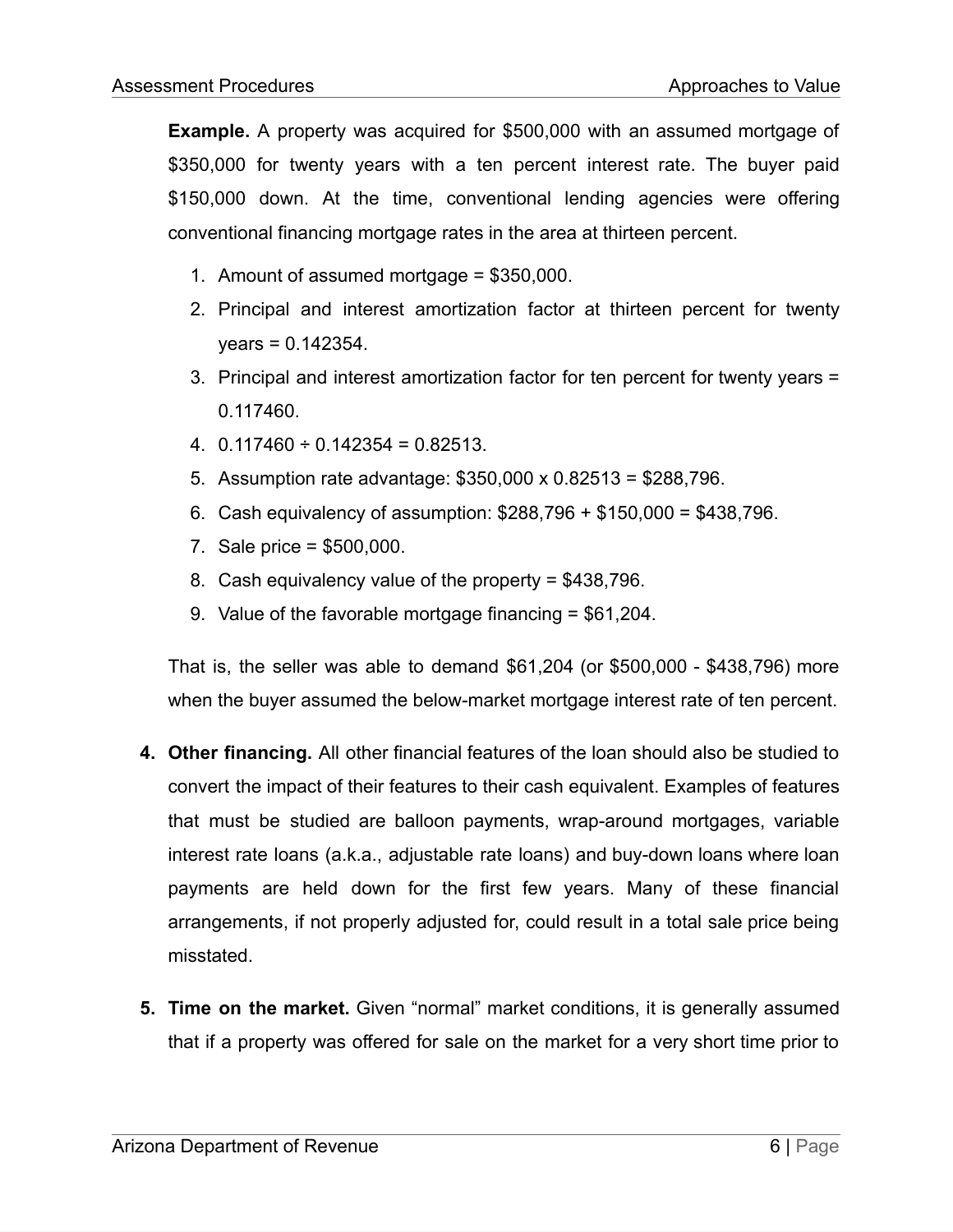sale it was priced too low. If that same property was on the market for a very long time, one reason may be that it was priced too high.

**6. Time adjustment.** Market value is best determined by the market sales comparison approach, using recently sold comparable properties. At times, there may not be many recent sales in a given market area (or none). When this occurs, older sales must be used to help determine a subject property's market value.

While "time on the market" addresses the period of time from the listing of a property on the market until it has been sold, the process of time adjustment addresses the period of time from the date of sale until the sale is considered as a potential comparable for the sale of another property. This adjustment is based on the principle of change. The social, economic, governmental and environmental factors that influence the real estate market are constantly in flux and, as a result, can change the market value of a given property over time. Sometimes these changes occur slowly, while at other times, they can occur rapidly. Market values tend to rise during inflationary periods and fall during recessionary times. These changes in value must be determined and the proper adjustments made to comparable properties. Two methods of measuring the changes in value occurring over time are (1) the same property resale method and (2) the paired-sales analysis method.

The **same property resale method** is valid only if a subject property has sold twice and has not undergone any significant changes between the two dates of sale that would otherwise affect its value. To utilize this method, subtract the first sale price from the second sale price, then divide the difference by the prior sale price. The resulting percentage is then divided by the number of months between the two sales. The quotient is the average percent of change per month.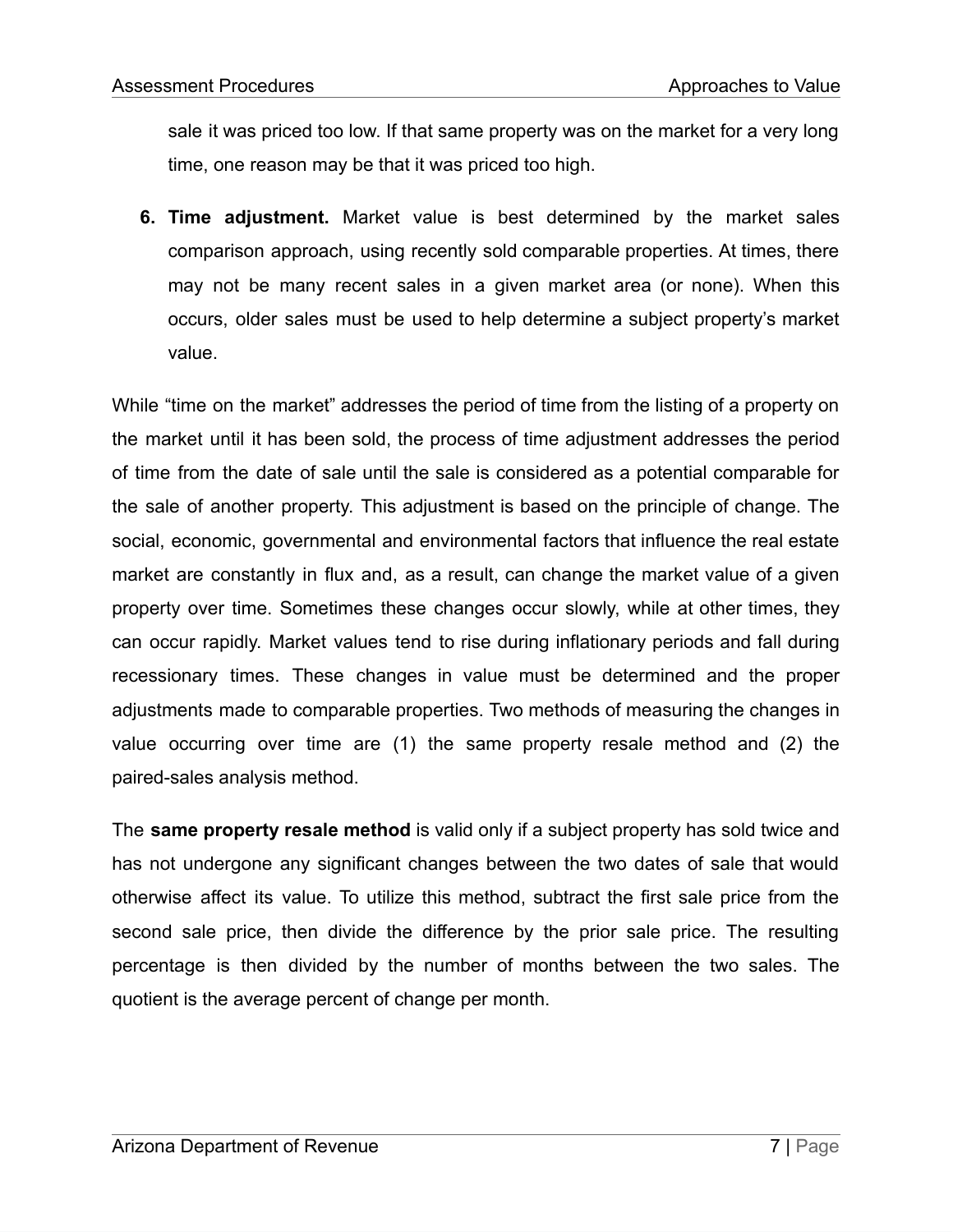**Example.** A property sold twenty months ago for \$200,000. It resold two weeks ago for \$220,000.

- 1. \$220,000 \$200,000 = a \$20,000 increase in value.
- 2.  $$20,000 \div $200,000 = 0.1$  (or a ten percent increase).
- 3. 0.10 percent  $\div$  20 months = .005 (or, a 0.05 percent per month average increase in price).

If a statistical analysis of a number of same property resales in a market area shows that this increase is valid, it can be used to adjust older sales to current market values. This method is valuable if there are no current comparable sales in the subject's market area, but there are sales in the market area that, while not directly comparable to the subject (e.g., larger- or smaller-size homes than the subject) are affected by the same economic influences as those affecting the subject property.

If there aren't enough same property resales in a given market area to use the same property resale method for making time adjustments, but there are a number of sales of similar properties, the **paired-sales analysis method** can be used. The assumption in this second method is that the sales are comparable in every way except for the date of sale. The formula for making this type of time adjustment is the same as the one utilized in the same property resale method.

**Example.** Property A sold ten months ago for \$250,000. Property B sold two weeks ago for \$200,000.

- 1. \$200,000 \$250,000 = a \$50,000 difference in value.
- 2.  $$50,000 \div $250,000 = 0.20$  (or a twenty percent decrease).
- 3.  $0.20 \div 10$  months = 0.02 (or a two percent per month average decrease in price).

The adjustments made to this point satisfy the first portion of the definition of market value that prescribes "...the most probable price, as of a specific date, expressed in terms of cash or in terms equivalent to cash, that a property would bring if exposed for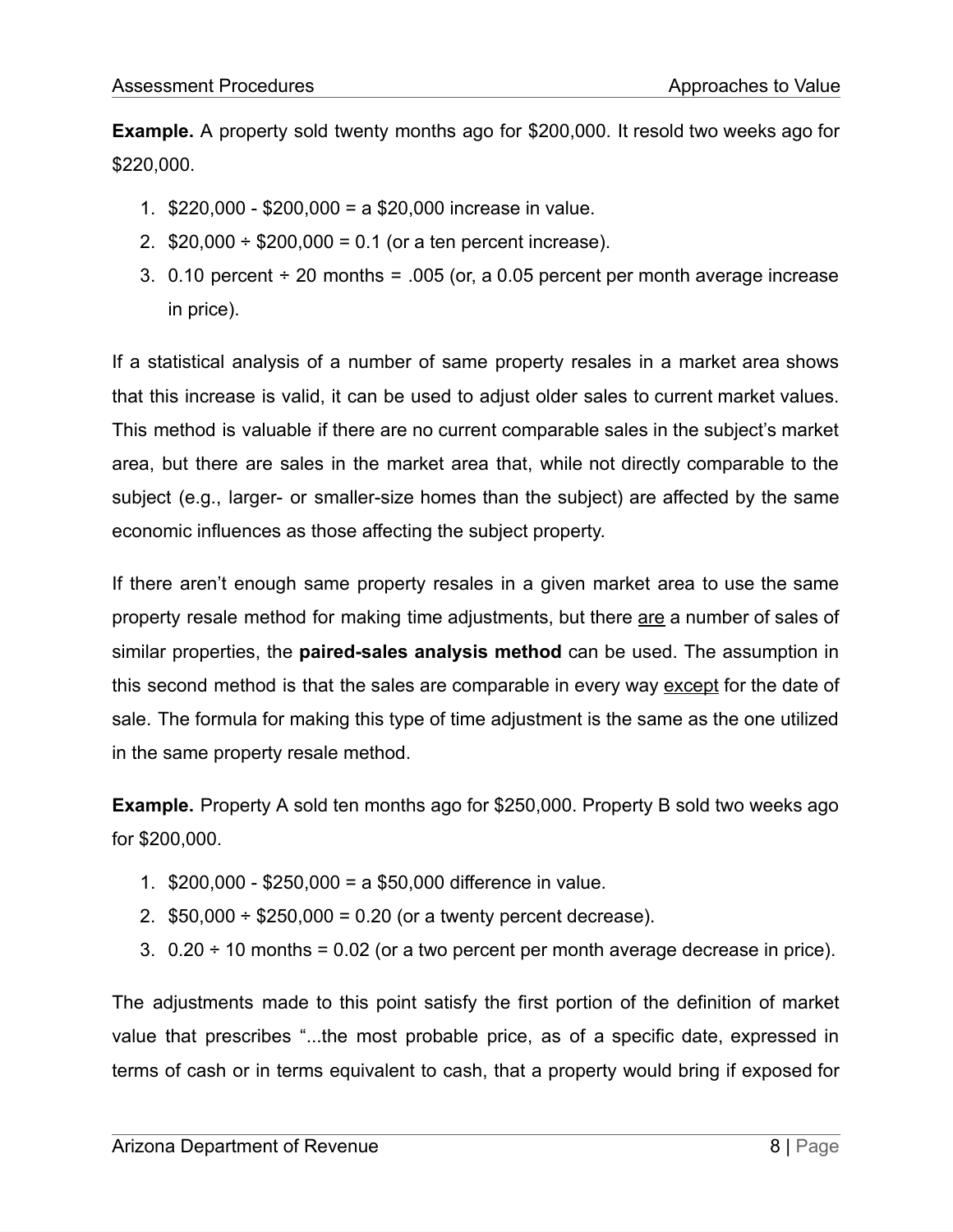sale for a reasonable period of time in an open market ...." The second part of the definition provides "...in an arms-length transaction between a willing seller and a willing buyer, both of whom are knowledgeable concerning other uses to which it is adapted and for which it is capable of being used." The second part of this definition pertains to the validity of the transaction being representative of a valid market transaction. Some of the factors that must be considered before accepting the sale as a valid measure of market value include the following:

- 1. Was the sale between members of the same family or units of the same business? These transactions tend not to be truly "arm's-length."
- 2. Was the sale to or from a governmental agency? As above, these sales also tend not to be "arm's-length."
- 3. Was the sale a Sheriff's sale (i.e., was the property sold at auction for taxes)?
- 4. Was the seller over-motivated to sell (was the seller in need of a quick sale)?
- 5. Was the buyer over-motivated to buy (e.g., did the buyer have to find a new place quickly)?
- 6. Did either party appear to take advantage of the other, or have knowledge not common to both parties?

Each of these questions is pertinent to determining the "arm's-length" nature or validity of the sale transaction. While it is possible that a sale under these conditions could still reflect market value, the existence of such conditions should cause an appraiser to study the sale much more closely. Sales made by governmental agencies, including sheriffs' sales and auctions for taxes, are exempt from the requirements for recording an Affidavit of Value form (DOR  $82162$ ). Sales not involving the use of the Affidavit of Value form are rarely found in the population of sales encountered by most County Assessors' appraisers or by the Department of Revenue's appraisal staff in the Property Tax Division.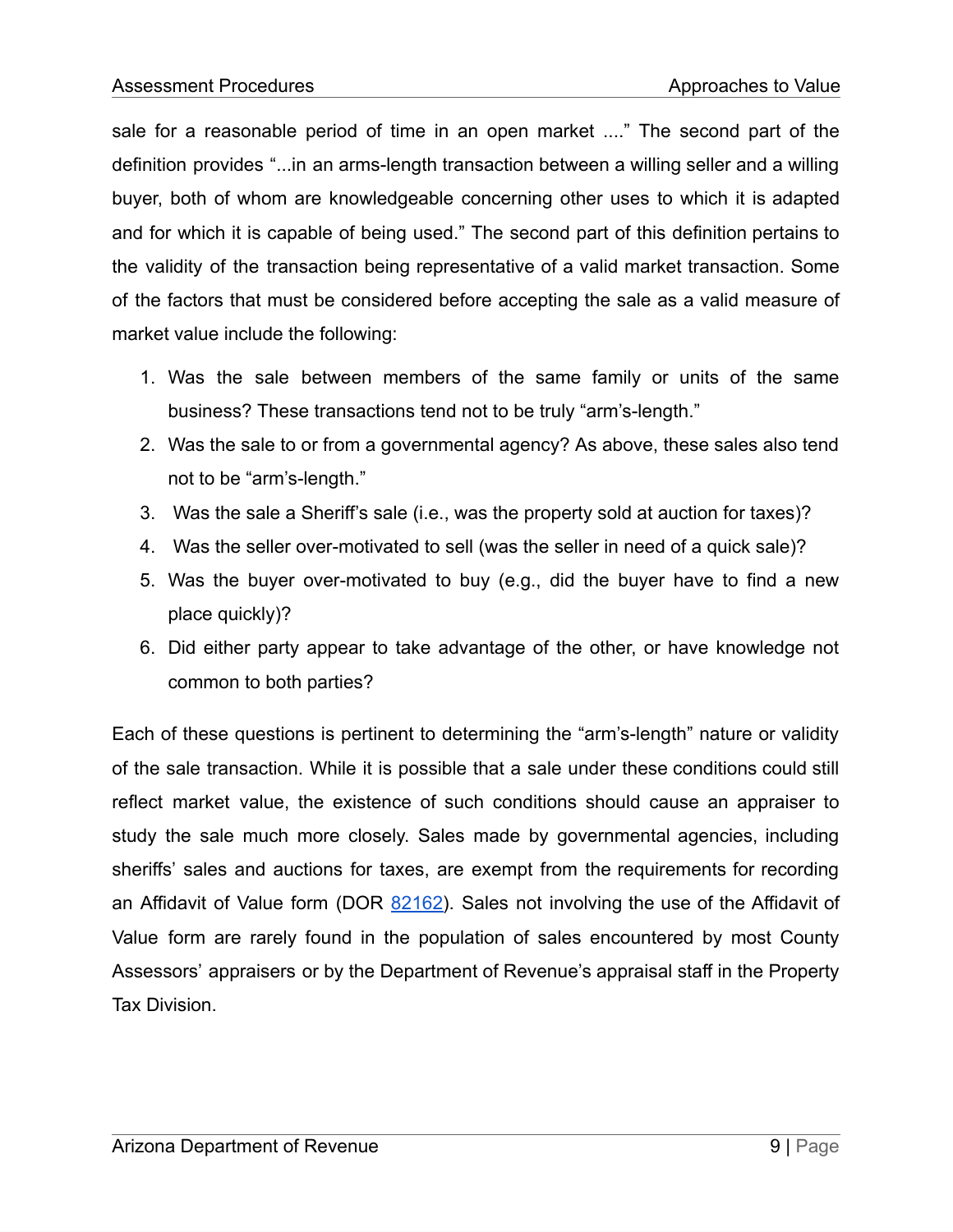If the degree of similarity between a subject property and recently sold properties is not sufficient to make a direct comparison, it will be necessary to make adjustments to the prices of the properties that have sold to reflect these differences and make them more comparable to the subject property. For example, the sale prices of the comparables can be adjusted up or down for square footage or room count, for special amenities, for the date of the sale, location, physical condition, etc. Care should be exercised to minimize the number and extent of these adjustments to any particular comparable property. If any major adjustment is required, or if a large number of adjustments are needed, then the usefulness of a comparable becomes questionable.

Once a sale is determined to have been valid, has been adjusted for cash equivalency, if necessary, and has been stripped of all non-real property items (usually, personal property), it can then be considered to be a representative local marketplace transaction. An appraiser must now utilize these sales to set a market value estimate on the subject property. This is accomplished by matching the property characteristics of the subject property with recently sold properties which have the most comparable property characteristics with the least amount of adjustments. Hopefully, there will be several sales that are comparable to the subject property, requiring an appraiser to select the appropriate value for the subject property from the value range formed by the sales of these comparable properties. The sale price of an individual property may not be the market value of truly comparable properties. If a subject property's sale price appears at either end of the market value range, the value placed on it for property tax purposes must reflect the composite of all of the comparables.

It is important to note that the value derived from the market sales comparison approach is generally a range of values - not just a fixed-point value. This is due primarily to the differing motivations of the buyers and the sellers and the adjustments that may be required for cash equivalency, time on the market, or physical differences. A strong seller will try to hold the price up while a strong buyer will try to drive the price down.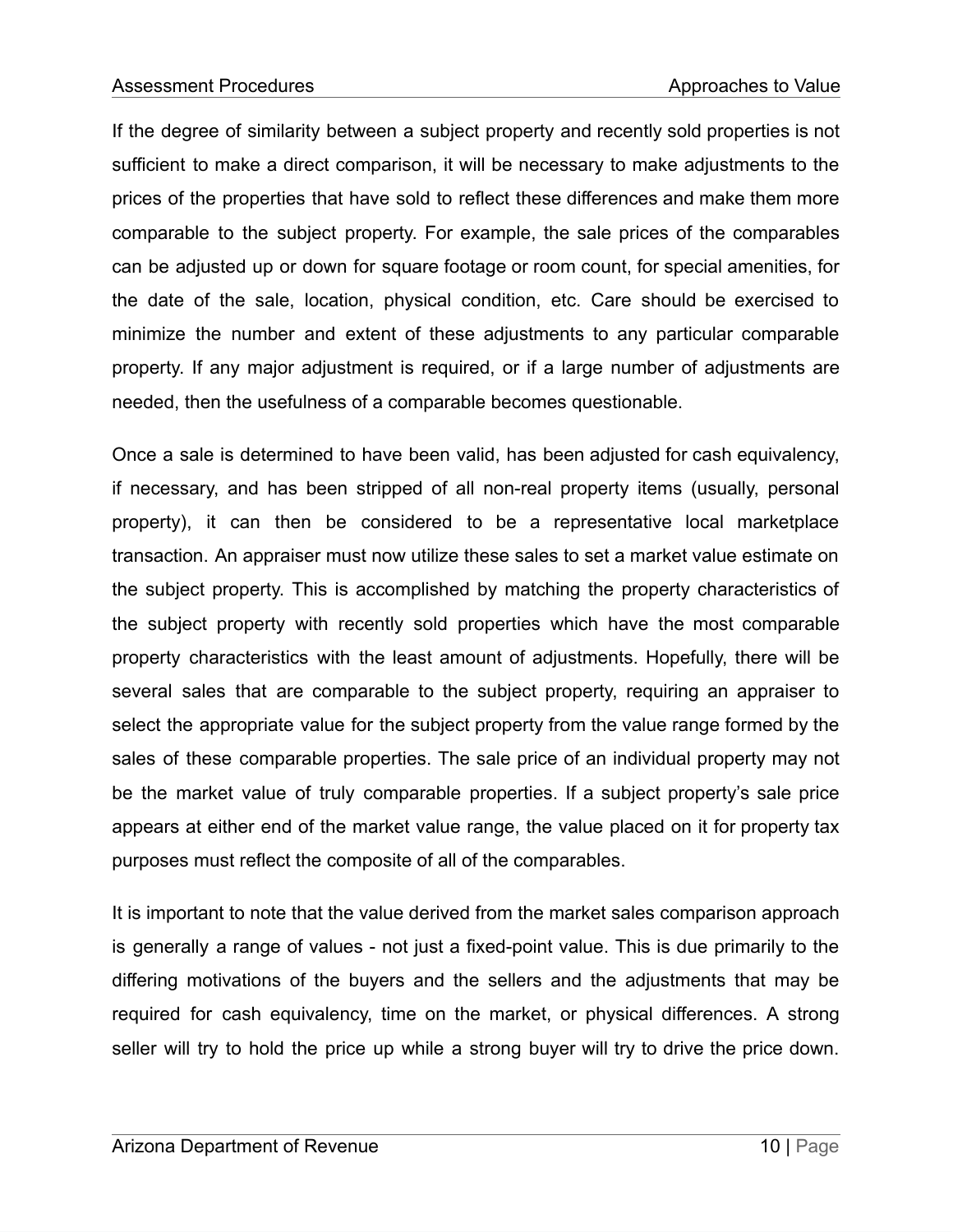Given the mix of buyers and sellers in typical real estate markets, the sale prices on very similar properties could vary considerably.

# **The Cost Approach**

The cost approach (or summation approach) to estimating market value is an estimate of the purchase price and related expenses required to acquire a parcel of land, complete a building site, and then construct an improvement on it. This approach, while applicable to all improved properties, is most useful for newly-built properties, those for which there is limited market sales data, limited (or no) usable income data, and for those which are "one-of-a-kind" properties (at least, locally).

The value of an improved property derived using the cost approach is the sum of the **replacement cost new (RCN)** of the improvements, less any depreciation, plus the market value of a fully developed building site. This summation is a good estimate of the market value of a newly-constructed property. There are two categories of cost approach value estimates: replacement cost and reproduction cost. Reproduction cost (i.e., creating an exact duplicate of a subject property) is utilized for ad valorem property tax assessment purposes only in a very few select situations (e.g., valuing some historic properties).

The cost approach in general, and replacement cost in particular, is based on the principle of substitution, which states that a prudent person would not pay more for a property than would have to be spent to acquire a similar property with the same utility, allowing for the time required to replace it. Further, the cost approach is the only approach which provides consistent results for all categories of improved properties, whether or not adequate income data or improved property sale data are available. This consistency is accomplished by using the same improvement construction cost information on all similar properties and deducting typical depreciation. This is of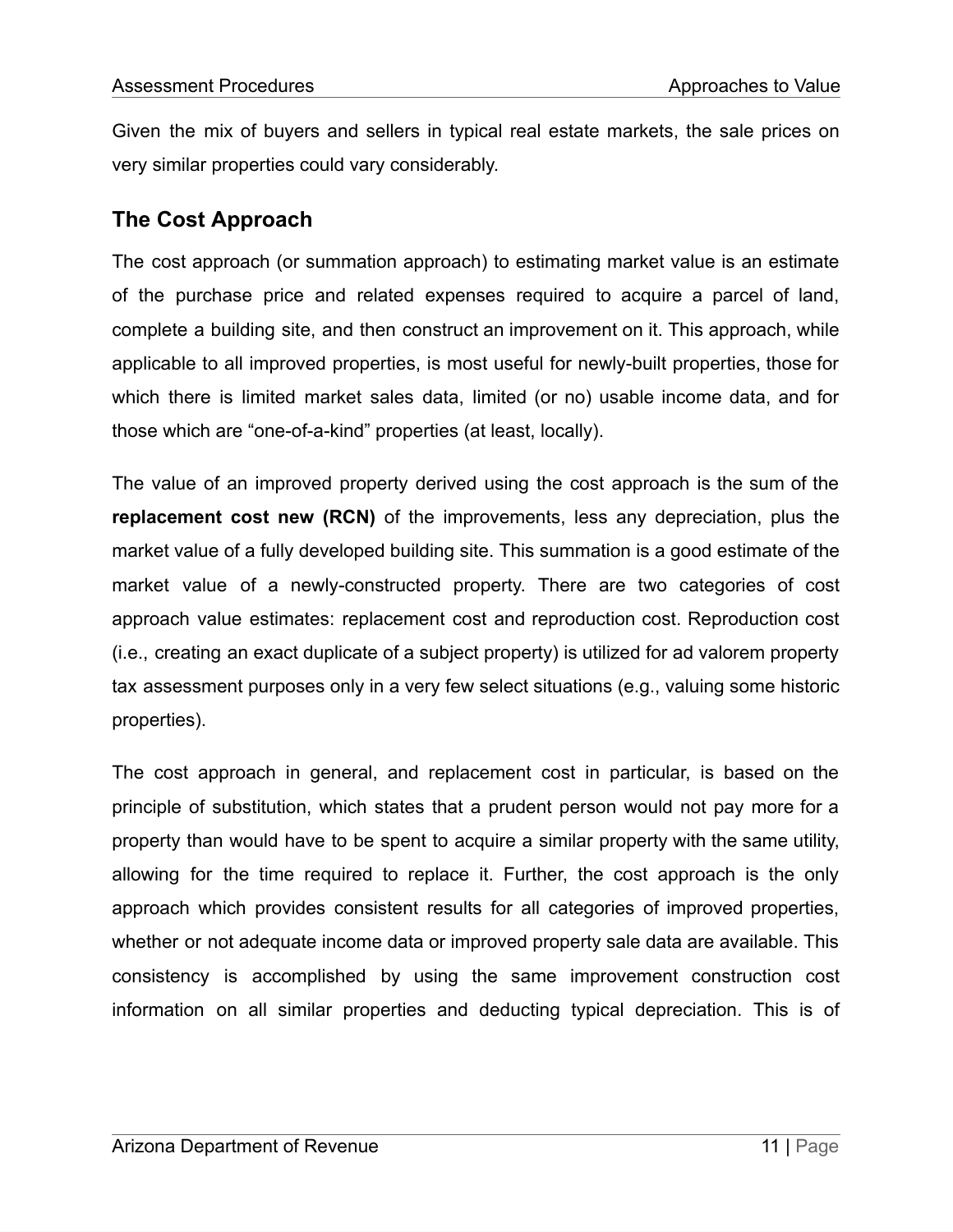particular concern to the County Assessors since the equal treatment of similar properties must be achieved, by law.

Over time, the costs of material and labor changes can cause the RCN to change. At the same time, the improvement depreciates and certain types of obsolescence may also affect a subject property. A decline in value over time due to normal wear and tear is referred to as physical deterioration. Value loss may also occur over time due to excessive deterioration, a lack of maintenance, or one or more forms of obsolescence. When these forms of value loss are reflected in a cost estimate, the resulting cost approach value is referred to as the **replacement cost new less depreciation (RCNLD)**.

The term "depreciation," as used above, reflects the loss in value attributable to all causes. Included in this term are "physical deterioration" and "obsolescence" (of one type or another). The **physical deterioration** component of "depreciation" is the long-term decline in value occurring due to normal wear and tear on improvements. The rate of decline is a function of the expected life of the improvements, and assumes normal maintenance. The rate of depreciation can vary significantly, depending primarily on the amount and quality of maintenance an improvement receives.

**Modernization** can also alter the rate of depreciation. Modernization includes repairing or replacing building components like the electrical service, HVAC system or plumbing system to meet current local building code requirements. Reroofing and painting fall under the category of normal maintenance and are not, by themselves, considered modernization. Modernization extends the remaining life of an improvement, and therefore decreases its rate of depreciation. The method for reflecting modernization is discussed in more detail in Part 2, Chapter 4 of this manual, "Age Calculation."

The concept of **effective age** is utilized to reflect situations in which modernization, superior maintenance or other factors have caused an improvement to appear like, and have the same utility as, a newer improvement. A lower effective age reflects a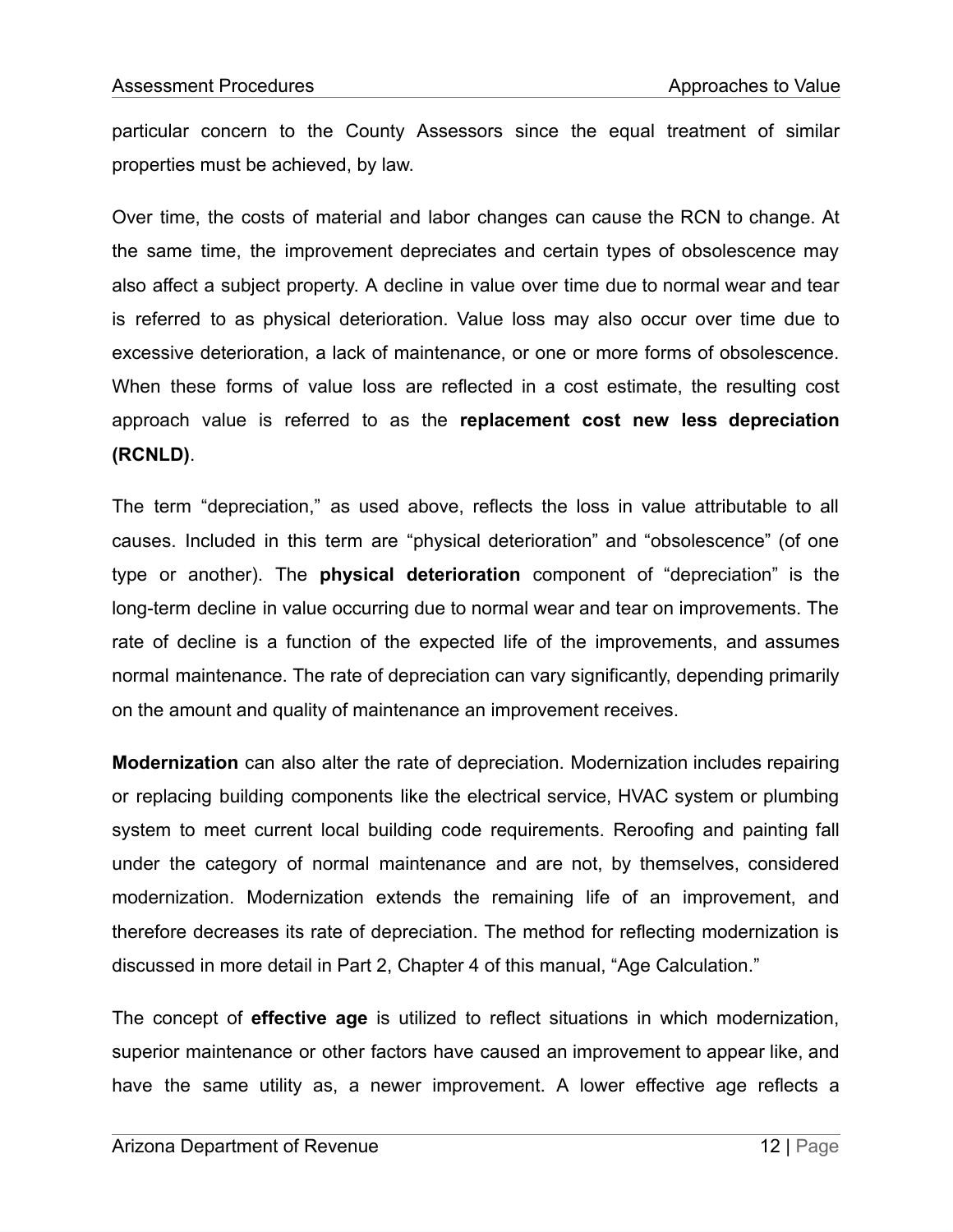reduction in the amount of depreciation that must be allowed for, which results in a higher replacement cost new less depreciation (RCNLD) figure. A higher effective age reflects the opposite, and results in a lower RCNLD. Remaining useful life should be a function of an improvement's effective age, not of its chronologic age.

For example, a well-maintained home in a desirable neighborhood built in 1948 might still have an expected remaining life of thirty to forty years. If the original improvement had an expected life of seventy years, and it now has a remaining life of forty years, its effective age would be thirty years, while its chronologic age is sixty-two years. That is, the sixty-two-year old improvement is currently equivalent to a thirty-year-old home.

The **physical life expectancy** of an improvement is a very important component of normal depreciation, as it determines the length of time over which depreciation is to be computed. The shorter the expected life, the faster a property depreciates. The physical life expectancy of an improvement is based on the category of construction utilized (e.g., wood framing versus steel framing), the materials and workmanship used (average quality versus custom construction), and assumes a property receives normal maintenance. It measures the number of years an improvement is expected to be useable considering normal physical deterioration and maintenance, rather than economic factors.

For example, a service station may have a physical life of from thirty to thirty-five years depending on the quality of construction and materials. From the perspective of keeping the property economically viable however, it will probably be replaced, or substantially modernized, after only twenty to twenty-five years, in order to "keep up with the competition" and to reflect changes in technology, building codes, etc.

Just as important as the physical life expectancy of a structure is the **chronologic age** of that structure. For a given expected life, the age of an improvement determines the amount of normal depreciation to allow for, by applying the appropriate depreciation 'curve' to the improvements. In the absence of other information, the chronologic age is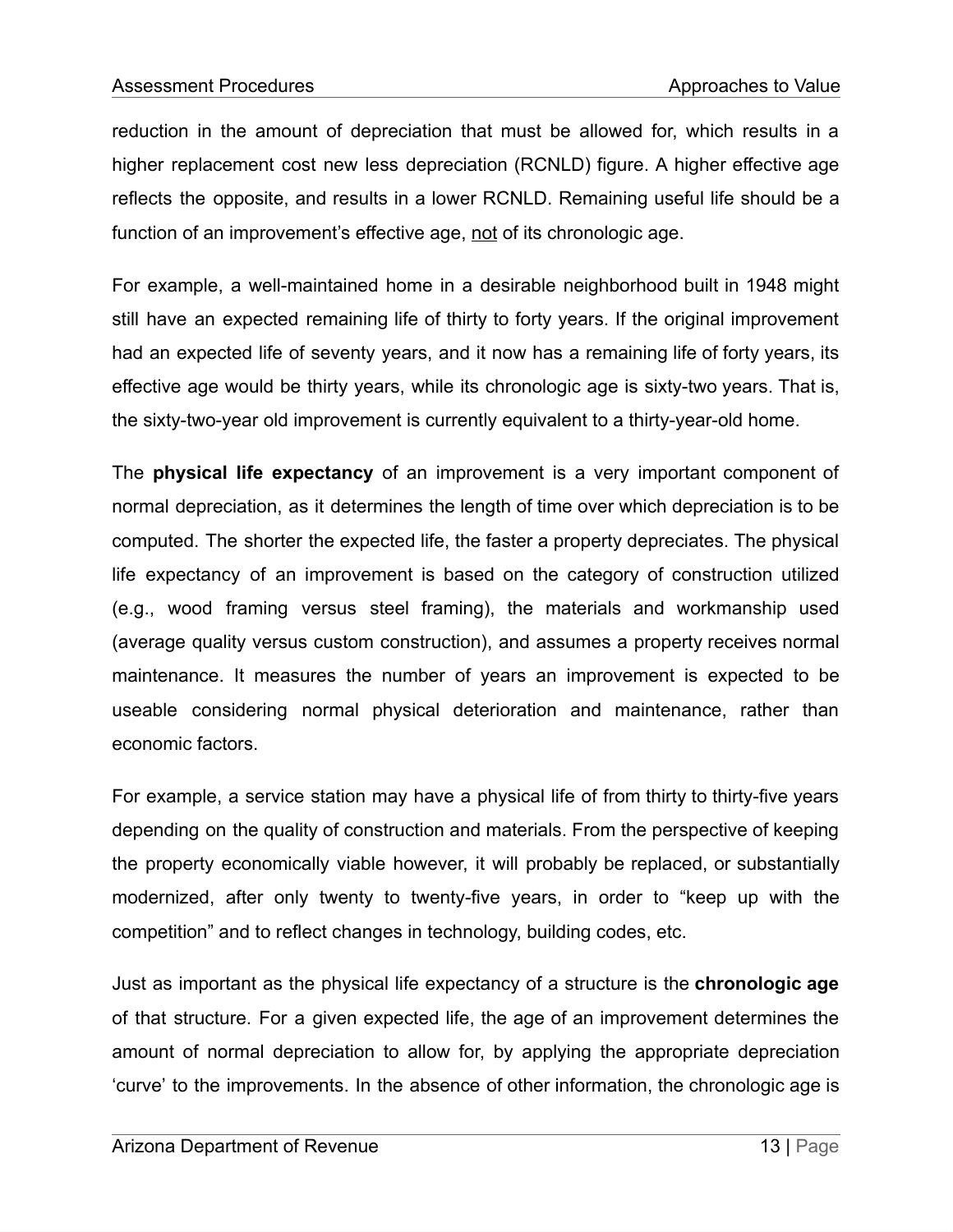used to determine the effective age (with some consideration for modernization, if applicable) as discussed above. The depreciation component of the cost approach only accommodates normal wear and tear.

Occasionally, excessive wear and tear or structural deterioration caused by excessive use, by damage, neglect, insect infestation (especially termites), dry rot, moisture and mold, or weathering may exist. Physical deterioration that can be repaired (or structural components that can be replaced) at an economically feasible cost is referred to as **"curable physical deterioration,"** or deferred maintenance. This form of physical deterioration is generally measured by the "cost to cure" the deterioration. Since this type of physical deterioration can be rectified, or 'cured,' properties with these kinds of problems should be inspected periodically to ascertain if the physical deterioration has been cured since the last inspection.

Physical deterioration which is not considered economical to repair or replace is referred to as **incurable physical deterioration**. Incurable deterioration usually affects some larger physical component(s) of the structure (e.g., the roof framing, wall framing, or the foundation or floor slab or framing) and could include short-lived items that are not currently economically correctable. Changing the effective age is the preferred method for dealing with incurable physical deterioration, but other acceptable methods are also available. Incurable physical deterioration and any adjustment of effective age should be well documented and made a part of a property's permanent record.

In addition to normal depreciation and physical deterioration, a loss in value to an improvement can be attributed to either functional or economic obsolescence. **Functional obsolescence** also has two categories: **curable** and **incurable**. Which is used also depends on whether or not correcting a problem would be economically feasible. Functional obsolescence is generally caused by changes in construction styles, consumer tastes, newer technology, or a property owner's changing needs or demands. It is the impairment of a property's functional capacity, or efficiency, and is a loss in value that is brought about by factors that include excess capacity, inadequacy,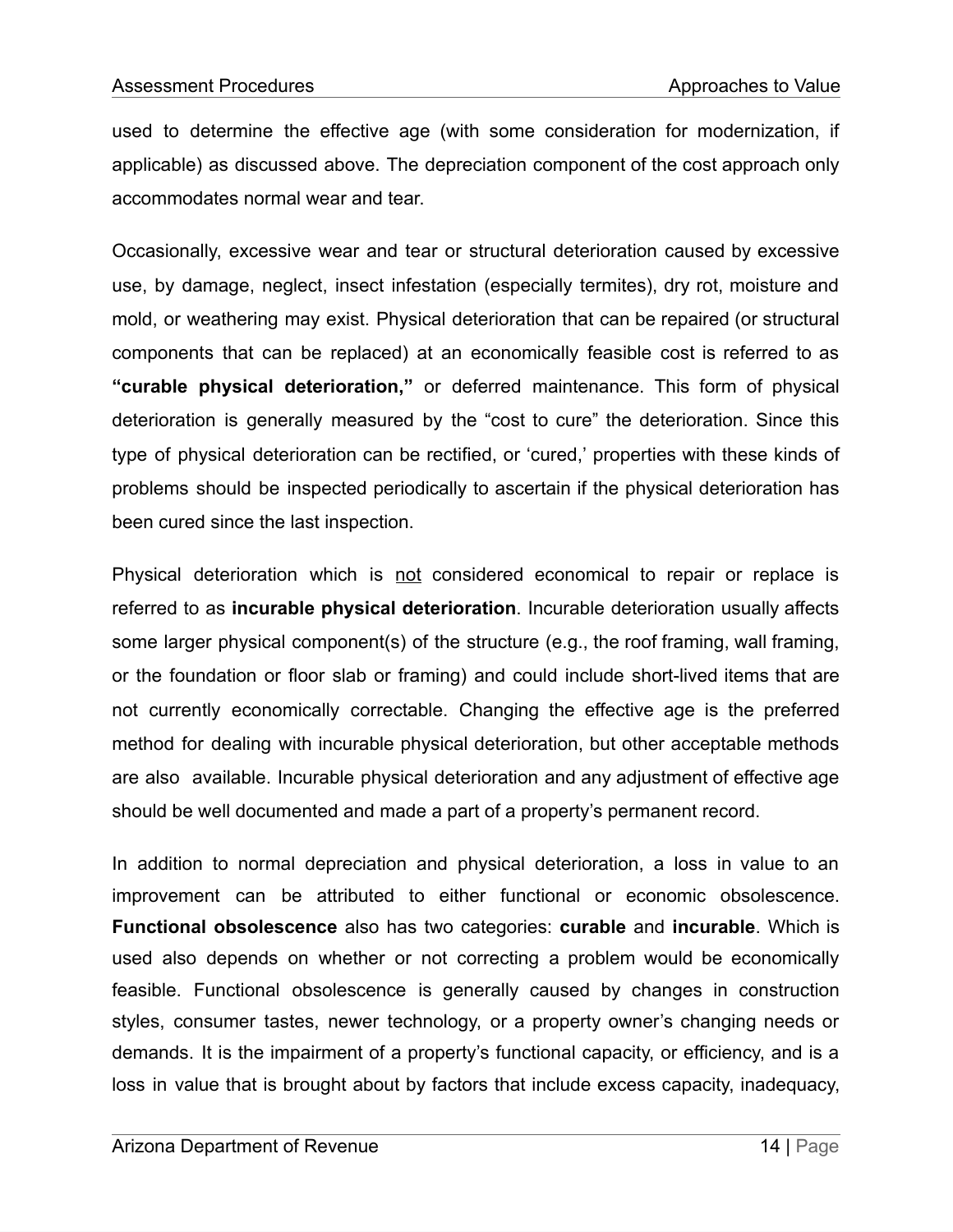and changes in technology which affect the improvement or its relation with other items comprising the overall property. It is also the inability of a structure to adequately perform the function for which it is currently intended to be utilized. Effective age is not to be used to reflect a shortening of the life of a structure due to either form of functional obsolescence, as these factors can be considered an addition to normal depreciation.

Examples of functional obsolescence include the vault area in a former bank structure which is not needed in its current use as an office; excessively reinforced flooring in a structure that was originally designed to accommodate heavy machinery, but which is no longer utilized in that manner; or a former service station now being used as a retail store. This form of obsolescence is generally reflected by a percentage adjustment that is added to normal depreciation. Occasionally, functional obsolescence can be estimated by determining the cost to cure the functionally obsolete feature (e.g., removing the unwanted vault from an office formerly occupied by a bank; removing the roll-up overhead doors in a former service station). In many cases, however, rectifying the problem (i.e., the cure) is not so easily accomplished, as in the case of a former bank structure with its built-in, superadequate construction style and materials (relative to those of a typical retail store). In a situation like this, an appraiser would first compute the RCN of the bank as it was originally built. The appraiser would then compute the RCN for the same size structure as if it had been built for use as a retail store. The difference in the two RCNs would be the measure of the functional obsolescence affecting the subject property.

To illustrate, consider a structure originally built as a branch bank which has an RCN of \$360,000. The building is currently being used as an office, and it will continue to be used as an office. The RCN of a structure constructed as an office building which is the same size as the branch bank building is determined to be \$290,000. The functional obsolescence is nineteen percent, rounded down  $(\$360,000 - \$290,000 = \$70,000 +$  $$360,000 = 0.194$ ).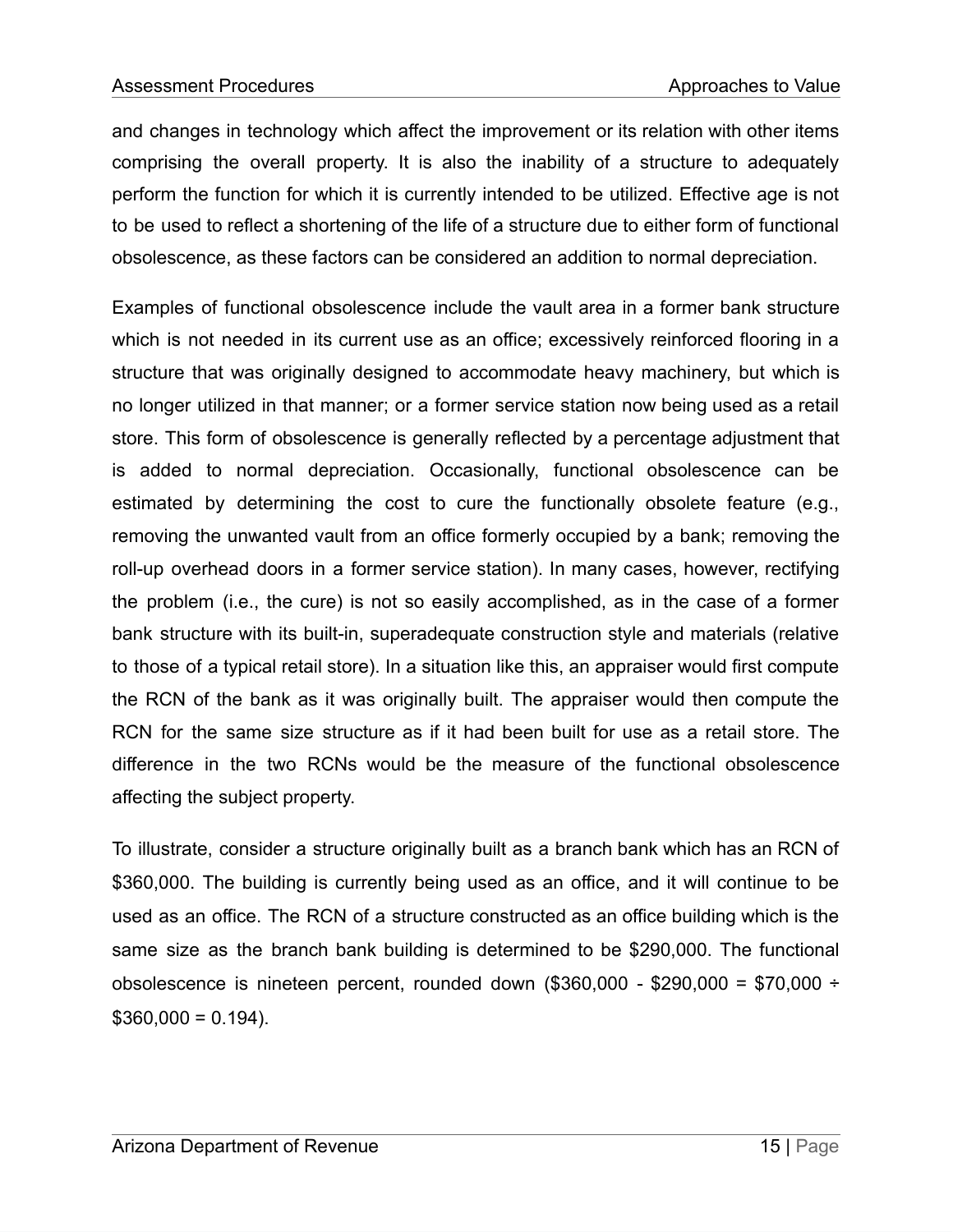As other examples, consider a warehouse built in 1935 with three foot thick adobe walls. A similar structure would be built today using concrete block. A retail structure built in 1940 with a sixteen-foot wall height would more likely be replaced today with a structure having twelve-foot high walls. When replacement cost is used, there is no need to allow for functional obsolescence, as it is assumed the subject structure would be replaced with one using modern materials and design. Reproduction cost, on the other hand, reflects the cost to duplicate the existing improvement using original building materials, design style and construction technology. Reproduction cost should be used only when the value of the property is enhanced by preserving an older style of construction, as in the case of historic properties that capitalize on the uniqueness of a structure. Reproduction costs can include items that are of no current use, or incorporate a design that is obsolete by modern standards. These items would generally be considered to be functionally obsolete in arriving at a final value.

External (or economic) obsolescence is caused by factors that are external to a subject property. That is, the obsolescence is not caused by the subject property, but by influences that are near to, or that surround, the subject. These include: rerouting traffic patterns away from the subject; the deterioration of a subject's neighborhood and an impairment of the desirability of the area; changes in the economy that create changes in supply or demand for properties like the subject; or increased and (now considered as) excessive noise or traffic in a subject's area. The use of market sale data or the incomes of comparable properties provide the best methods for measuring this form of obsolescence.

Consider, for example, a warehouse in an older industrial neighborhood that is in direct competition with a new industrial park development that is attracting the tenants of the older warehouses. If the RCNLD plus the land value of the older warehouse is \$1,000,000, but the market sales of similar warehouses in the same area indicate a value of \$800,000, then the **subject property** is suffering \$200,000 of economic obsolescence. Also, if the rental income that the old warehouse can command now only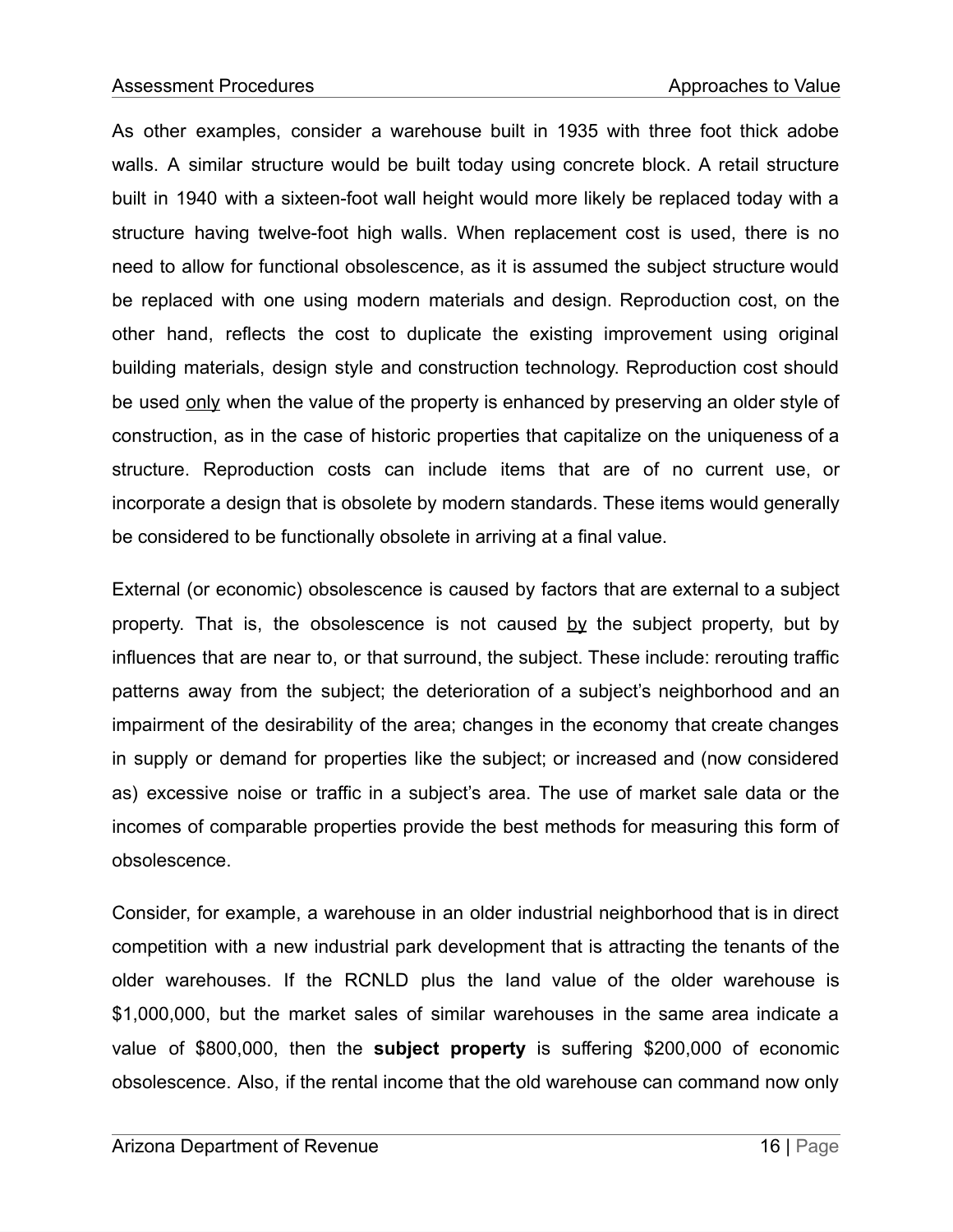supports a market value of \$800,000, then the income approach also indicates that the old warehouse property is suffering a \$200,000 economic loss (economic obsolescence).

This form of obsolescence usually affects both the value of the improvement and the value of the land. This is generally estimated by first determining a new market value for the land, which (if correctly estimated) will include the external obsolescence factors affecting it. The improvement's value is then calculated by subtracting the new land value from the newly estimated market value of the total property. The difference between the improvement's newly-developed value and its RCNLD would be due to external obsolescence.

Depreciation should also be developed from the marketplace. Physical deterioration, modernization, functional obsolescence and economic obsolescence all are reflected in the market place. With the exception of normal depreciation, each of these factors applies to individual properties or small groups of properties. Only normal depreciation is applicable to all improvements. For that reason, sold properties experiencing one or more forms of obsolescence in addition to normal depreciation must either be excluded when using market sales to measure normal depreciation, or they must have their sale prices adjusted to offset the factors affecting their values. Once these factors have been accounted for, the difference between the value of the improvement (as derived by subtracting the land value from the sale price) and its replacement cost new should be due to normal depreciation.

When these differences are related to the age of the structure, normal depreciation curves can be developed. Since these normal depreciation 'curves' are derived from the market, their application to replacement cost new should provide reliable estimates of market value. As stated earlier, all depreciation factors should be derived directly from the market. That is, the sale price of a property, after subtracting its estimated land value, is related to both the replacement cost new and the effective age of the structure.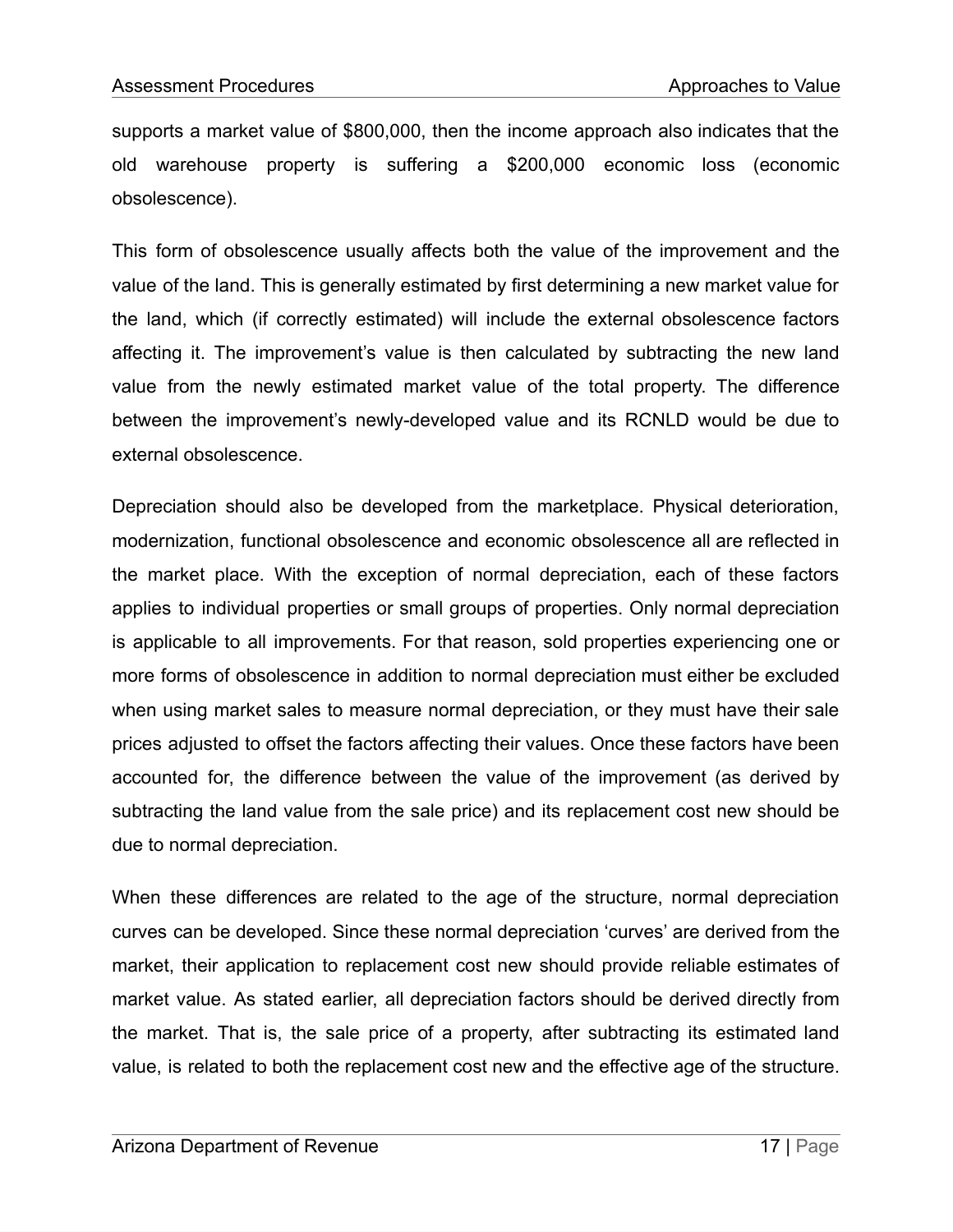That relationship, for improvements of any age, expressed as a percentage, represents the percent of the replacement cost new of the structure that remains allowing for that property's age. If the remaining value of a structure is sixty percent of the replacement cost new, (i.e., sixty percent "good") as supported by market sales, then that structure has depreciated by forty percent (100.0 - 60.0). If depreciation curves are derived from valid market sales, then the cost approach should produce an approximation of a subject property's market value.

# **The Income Approach**

The income approach to valuing property is based on determining the present value of the future benefits of property ownership. Those future benefits are measured by the net rental income (or the "income stream") that a property is capable of earning, usually over a one-year period. Determining the present value of an income stream is known as the capitalization of net income. The income approach reflects the quantity and quality of the income stream that a property is expected to generate over its economic life. It is also a check on the value indications derived from the sales comparison and cost approaches to value. Investors in income-producing properties rely on the income approach when making decisions about buying and selling properties. In some cases, the income approach, or a statutory variation of the income approach, is mandated by law. Various statutory valuation procedures are specified for several different categories of both locally assessed and centrally assessed properties.

Income-producing property is generally worth no more to a typical investor than the present value of the income stream which it will produce. The decision-making process for investing in income properties is similar to making the decision to place money into savings, or purchasing certificates of deposit, U.S. Treasury bonds, state or local government-secured bonds, or investing in stocks. An investor is concerned with the amount of money an investment will earn, the length of time over which the earnings will occur, the assurance that the full amount of earnings will be realized (or conversely, the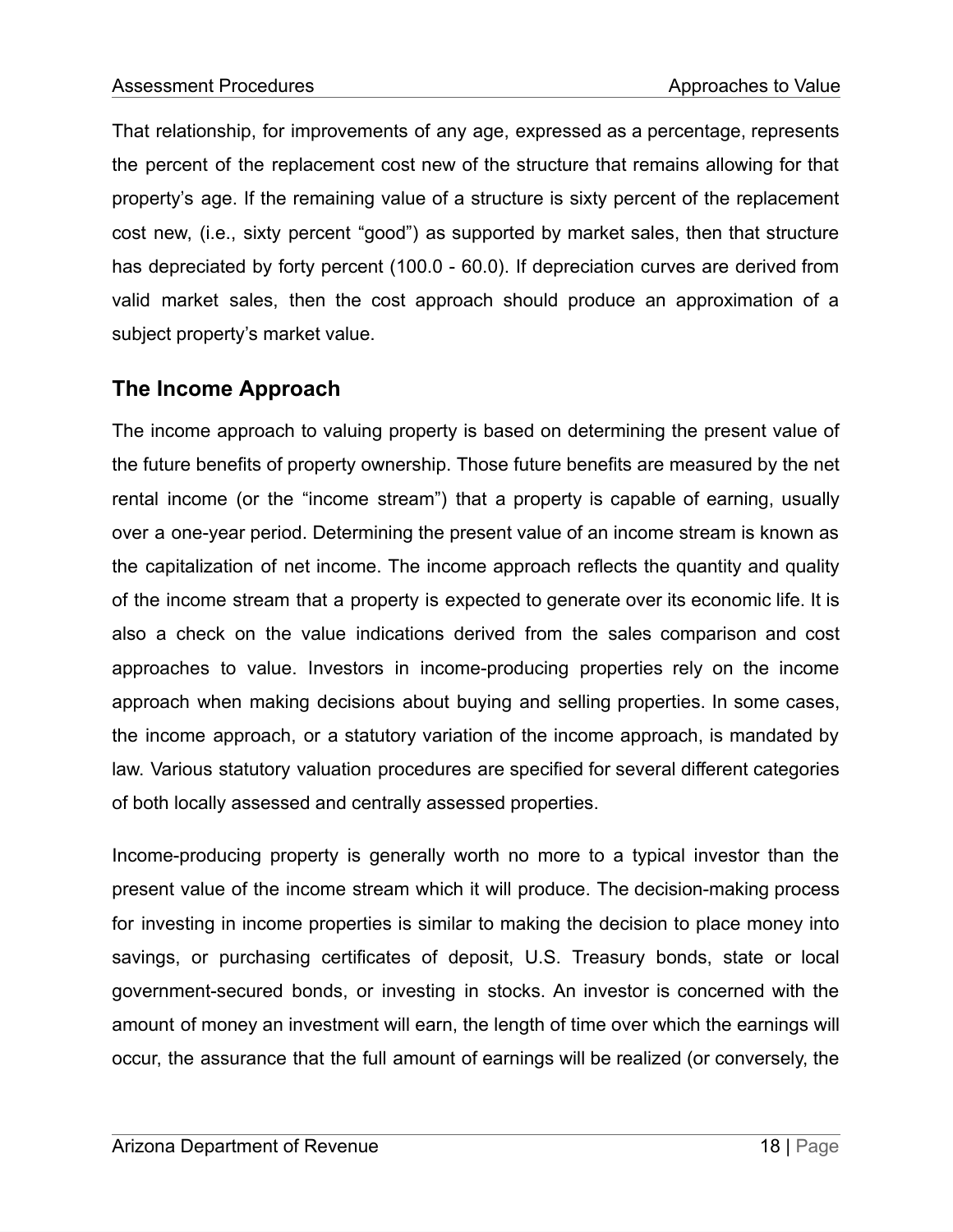risk that they will not be received), and the "opportunity cost" that may be involved in not being able to make other investments. When investing in U.S. Treasury bonds, the amount of interest earnings, the duration of those earnings and the risk of losing the investment are known factors at the time the investment is made. With money-market or savings accounts there is somewhat less certainty as to the full extent of the income that will result from the investments, as interest rates will fluctuate over time. Buying and selling stocks carries a higher risk, as several uncontrollable (by the purchaser) variables can and do affect stock-issuing business enterprises and their stock's values.

When investing in income-producing real estate a prospective investor must consider the same factors as those involved in the investments just described. However, the real estate investor must also understand the income-generating potential of the property and the current and projected conditions in the property's market. These investors must also be realistic about expectations as to what can be earned after all expenses on the investment have been deducted. When placing funds in savings accounts or buying U.S. Treasury bonds the investor knows what the interest rate is, and can evaluate that investment in comparison to other similar investments with different interest rates.

Rather than dealing with only the simple expressions of interest rates, a real estate investor also must consider a more complex relationship of income to investment - the capitalization rate. The capitalization rate (or "cap" rate), like the interest rate, expresses the relationship of income to investment, but also includes additional economic factors. The capitalization rate is an expression of what a real estate investor wants as a **return on** their original investment, as well as the recapture, or **return of,** that original investment. When an investor in savings bonds withdraws their investment, both the original investment and the interest earnings from that investment are received.

To illustrate this principle, consider an apartment complex that sold for \$5,500,000 which had an annual net operating income of \$500,000. The overall capitalization rate would be 9.1 percent (\$500,000  $\div$  \$5,500,000 = 0.0909). That is, the investor expects to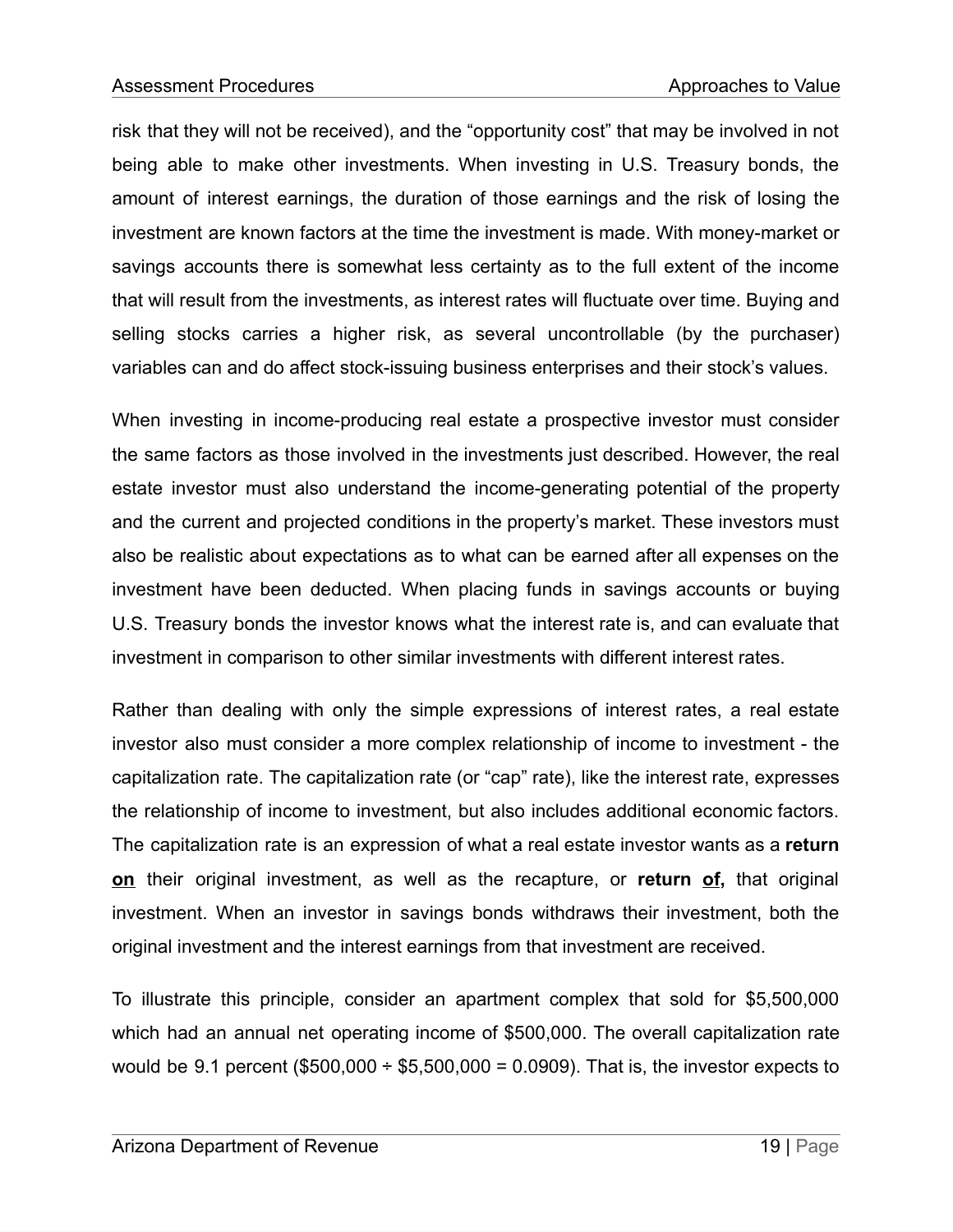earn 9.1 percent of the original investment, per year, over the life of the investment. This will include both the return on the investment and the return of the original investment. This illustration demonstrates the income approach to value in its simplest terms. This principle also illustrates the answer to the most basic question: What are investors paying today for the right to receive a particular income stream that can be generated by a similar income-producing property over the duration of the investment period?

The income approach to value is based on several appraisal principles. The primary principle is anticipation. Various capitalization methods seek to anticipate the future earnings of a property and convert those earnings (the income stream) into an estimate of present value or worth. Along with anticipation, some capitalization methods utilize the principle of change in the anticipated income to be received over time. When forecasting future benefits and rates of return, the principles of supply and demand are also useful in anticipating the 'direction' of these earnings. Understanding how economic conditions affect the current supply of similar properties, predicting the demand created by these conditions, and therefore, the income a property is capable of producing, is of great importance in capitalizing the income stream into an estimate of present value.

An alternative method of capitalization utilizes a gross income multiplier (GIM) applied to the gross income generated by a property. This method may be useful when the full range of income and expense data required for income capitalization cannot be obtained, but the gross income and sale price of a subject property are available. Either the total potential gross income multiplier (PGIM) or effective gross income multiplier (EGIM) may be used. However, the factor (the multiplier) must be derived from comparable properties of similar size and location, and they must have similar income-to-expense ratios, land-to-building ratios, and risk characteristics. Additionally, the use of total potential gross income is valid only if the comparable properties have the same potential for future vacancies. The formula for this method uses the acronym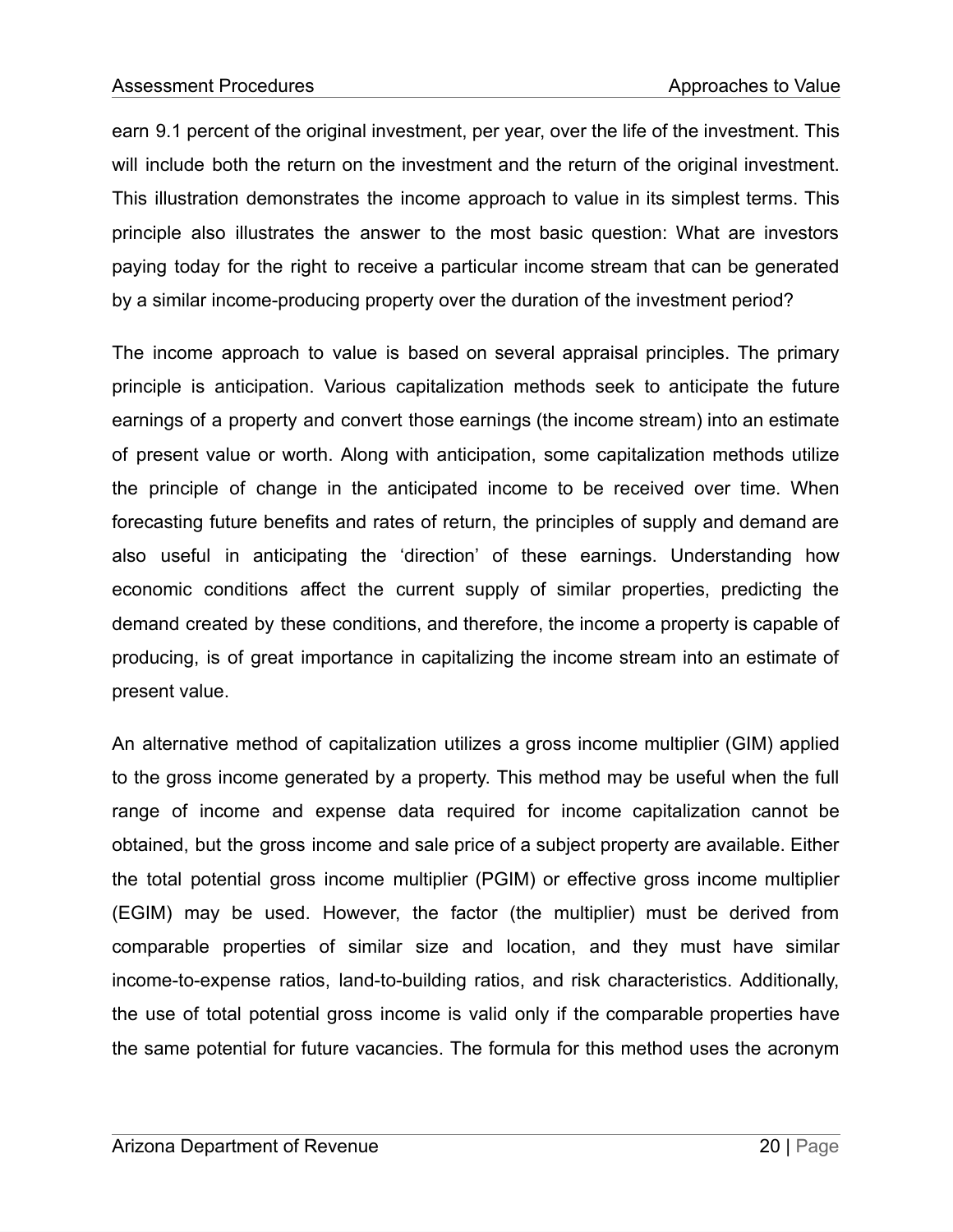VIF, wherein **V** is the property's value, **I** is the **gross** income and **F** is the **gross** income multiplier, or factor.

The basic formula is **V = I x F**. The gross income that is multiplied by the factor will yield a property value.

> DIRECT CAPITALIZATION FORMULA UTILIZING **VIF V**ALUE **= I**NCOME **x F**ACTOR **I**NCOME **= V**ALUE **÷ F**ACTOR **F**ACTOR **= V**ALUE **÷ I**NCOME

Gross Income Multipliers express the relationship between a property's annual gross income and its value. The basic method is to divide the property's value or selling price by the gross income at the time of sale. It assumes that the property will remain leased with no unusual changes in vacancy and, as with other direct capitalization methods, that there are a number of comparables having similar physical and income profiles. Gross Rent Multipliers (GRM) use a monthly rent instead of an annual income. Both methods use the same formula. In the following example, a comparable property is a triplex with a sale price of \$150,000 and an annual gross income of \$21,600.

> Sale Price ÷ Gross Income = Factor  $$150,000 \div $21,600 = 6.94 (7.00, if rounded)$

The market-developed multiplier, or factor, is then multiplied by the subject's gross income (or annual total rent) to yield an estimated value. This method is useful for smaller properties for which the expenses are not known.

In the following example, the subject property is a small apartment building with five units. The total annual gross rent is \$48,000. The market derived factor is 4.35.

> Gross Rent x Factor = Value  $$48,000 \times 4.35 = $208,800$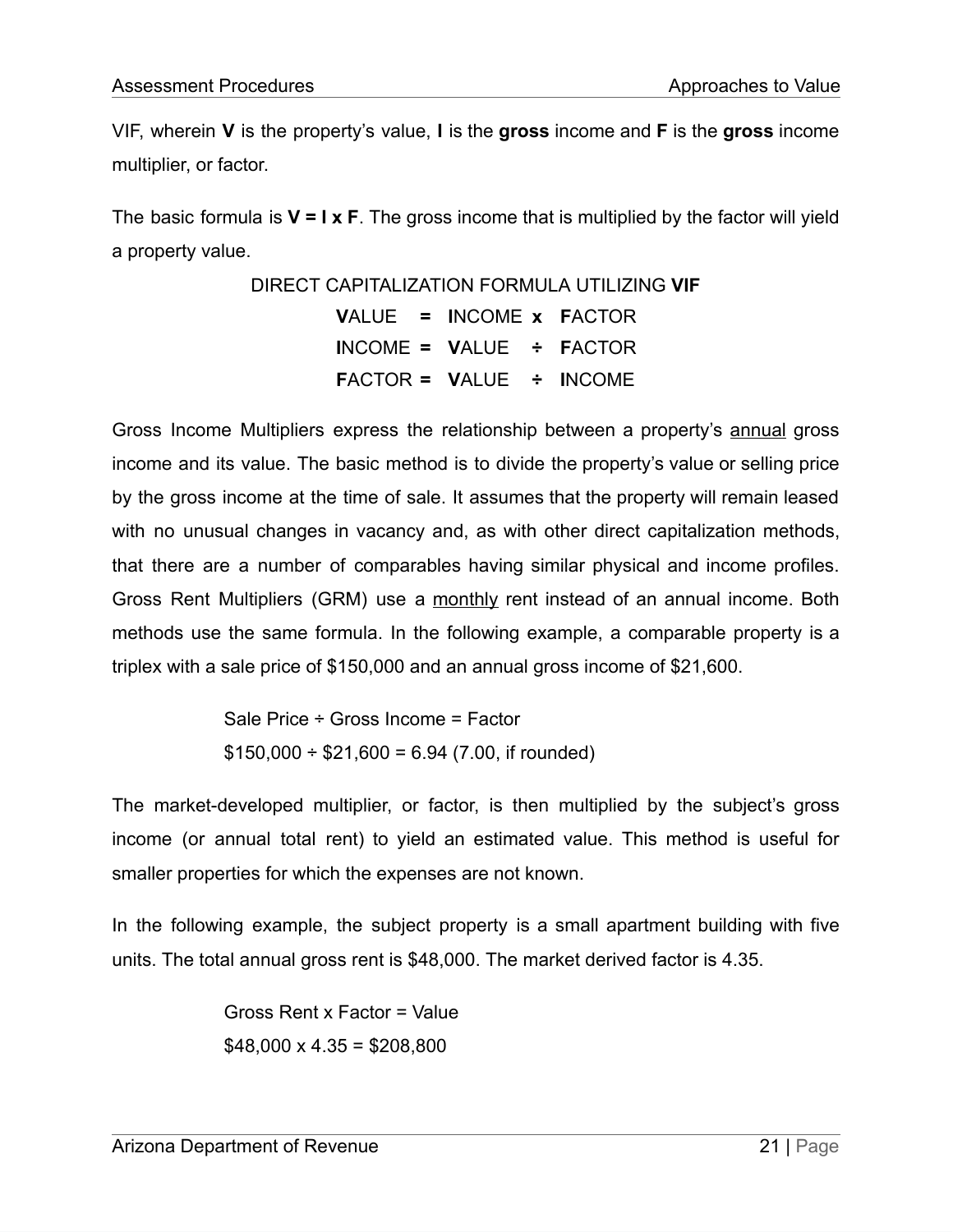## **Income and Expense Analysis**

Regardless of the capitalization method chosen, the first step to utilizing the income approach is to develop the income and expenses into a net operating income figure. This process is known as creating a 'reconstructed' income statement. There are four parts to this process:

- 1. Estimating the Potential Gross Income (PGI).
- 2. Subtracting the Vacancy and Collection Losses.
- 3. Adding any Miscellaneous Income to arrive at an Effective Gross Income (EGI).
- 4. Estimating and subtracting all valid Operating Expenses to arrive at a Net Operating Income (NOI) before discount, recapture and real estate taxes have been removed.

The processes involved for each of these parts are discussed next.

**1. Estimate the Potential Gross Income (PGI).** The potential gross income is the maximum rental income that a property could produce if it were one hundred percent occupied for an entire year. For example, a 2,000 sq. ft. office structure rents for \$22 per square foot per year: 2,000 sq. ft. x \$22 = \$44,000 per year PGI.

When capturing income data, contract rent (i.e., the actual rental payments specified by a lease) should be used only if they are verified as being "at market." That is, a contract rent amount that does not reflect current rents in comparable facilities is not considered "economic rent" (sometimes also called market rent). A twenty-year lease entered into ten years ago may not reflect the rent that the property could be leased for in the current market. However, many long-term leases have escalation clauses, or provisions, that may keep the lease terms 'at market' over time. In other instances, a lessor may not want to increase the rent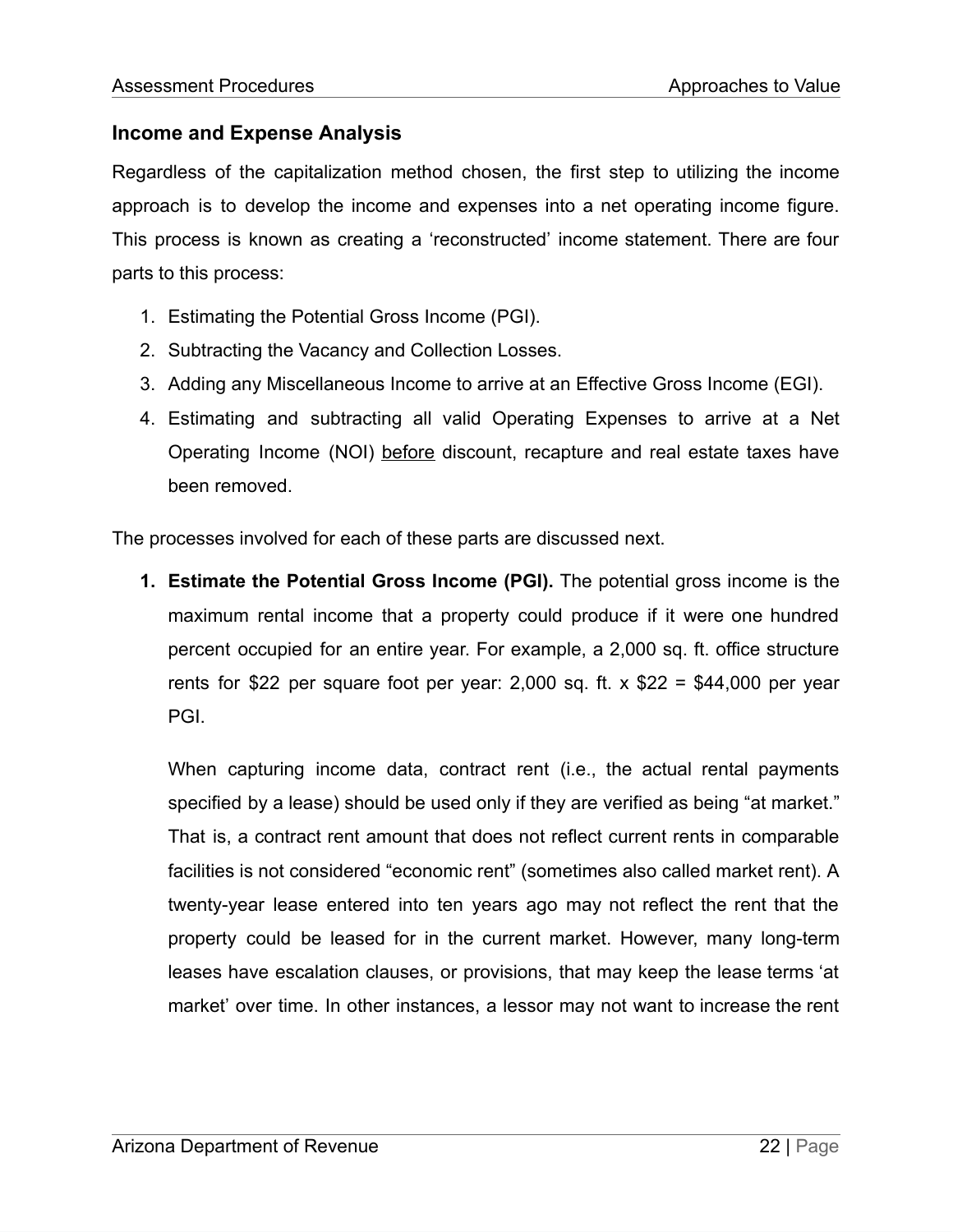on an existing or a long-term tenant's lease, but the lessor knows that a new lease at a higher rental amount could be initiated with a new tenant.

Further, it is not uncommon to find that one business unit within a corporation is leasing space to another business unit within the same corporation at a rental amount that does not reflect current market lease rates. Rents paid under lease-purchase agreements may not be at market (and often are not). Instead, lease-purchase payments often reflect the repayment of a loan. When analyzing market rents, care should be exercised to evaluate the impact of market rents on an entire complex. If applicable, an entire economic unit should be included in an income analysis.

- **2. Subtract the vacancy and collection losses.** Most leased properties will experience some degree of vacancy and collection loss over their economic lives. There are some categories of properties (e.g., an industrial manufacturing company, or a warehouse structure) that may have a single tenant that has a long-term lease which will not experience any vacancy or collection loss (but they are the exception). For most properties, an allowance should be made for this category of expense as a deduction from the PGI. Estimates of vacancy and collection losses can be derived from studying comparable properties in a subject property's market area and from analyzing the subject property's recent income history. Indications of appropriate percentages of vacancy and collection losses can also be derived from published surveys of similar properties in similar market areas.
- **3(a). Add miscellaneous income.** Miscellaneous income is any 'nonscheduled' income from a property (i.e., other income from a property that is earned outside of the contracted rental income). This income may be from parking fees, recreation or clubhouse fees, coin operated laundry machines, food vending machines, etc. Miscellaneous income is also sometimes referred to as 'service'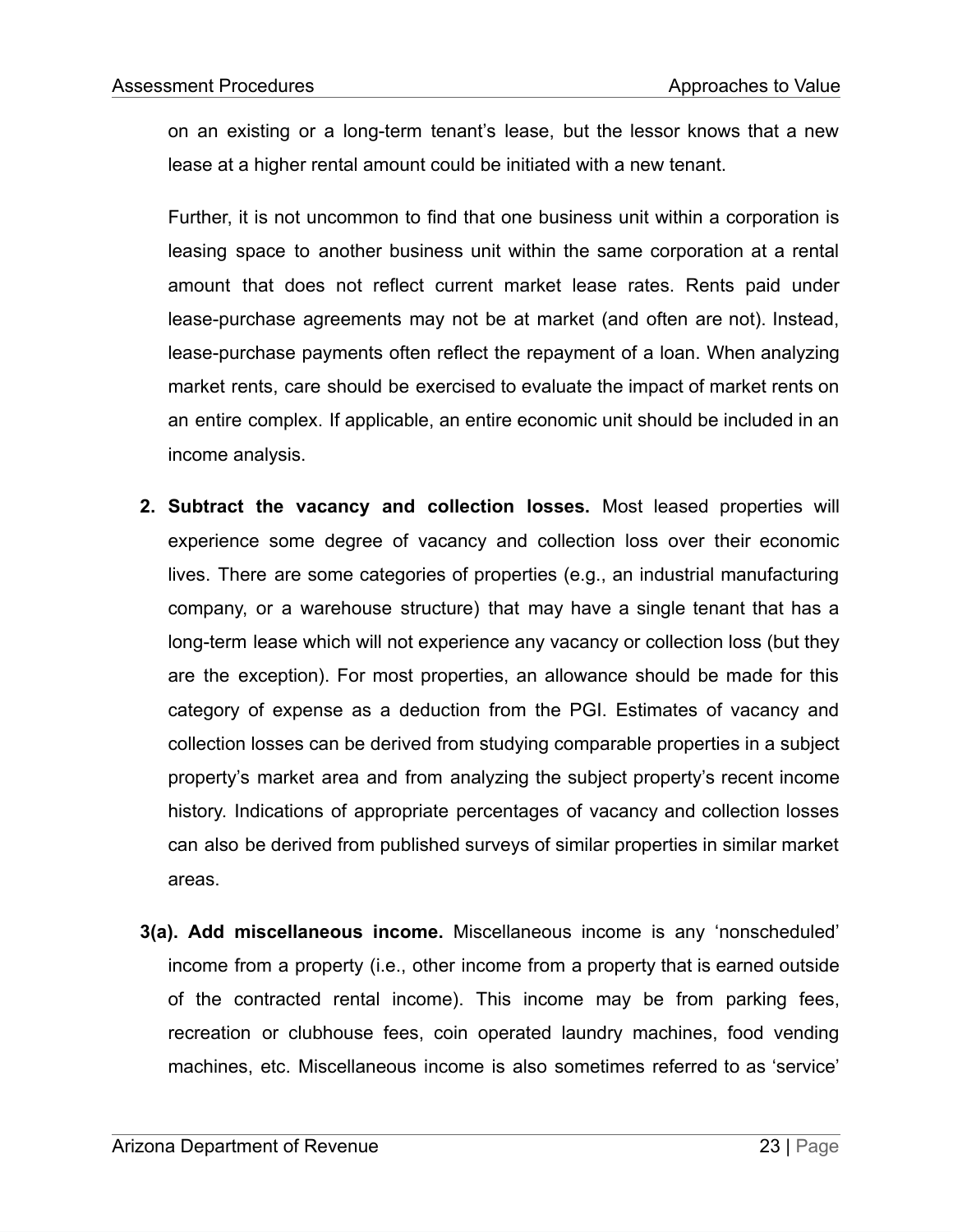income. Care should be taken when including miscellaneous income to assure that other "business income" has not been included with it. For example, some mini-storage facilities also have truck and trailer rental businesses that operate in conjunction with the rental of storage spaces. The income from the truck and trailer rental business would be considered "business income," and is not income derived from leasing the property's individual storage units. Neither is it "miscellaneous" income.

- **3(b). Effective Gross Income (EGI).** The effective gross income is the income remaining after subtracting the vacancy and collection losses and adding any miscellaneous income. It is the income derived from the property before expenses are removed.
- **4. Estimate and subtract all valid operating expenses to arrive at Net Operating Income (NOI).** Once an effective gross income has been established, a property's operating expenses must be identified and subtracted from the income stream. Only the periodic, 'normal' expenses (i.e., those necessary to keep a property maintained, functional and rented competitively with other comparable properties in the same market area) should be allowed. There are three categories: fixed expenses, variable expenses and reserves for replacement.

**Fixed expenses** are those that do not vary from month to month and that are usually set by contract or statute. They may be monthly or annual payments. Property insurance, license fees and permit fees are fixed expenses.

**Variable expenses** are those that vary from month to month. Some are a percentage of income. Variable expenses are utilities, regular maintenance, management and leasing fees, administrative and payroll expenses (property management related), property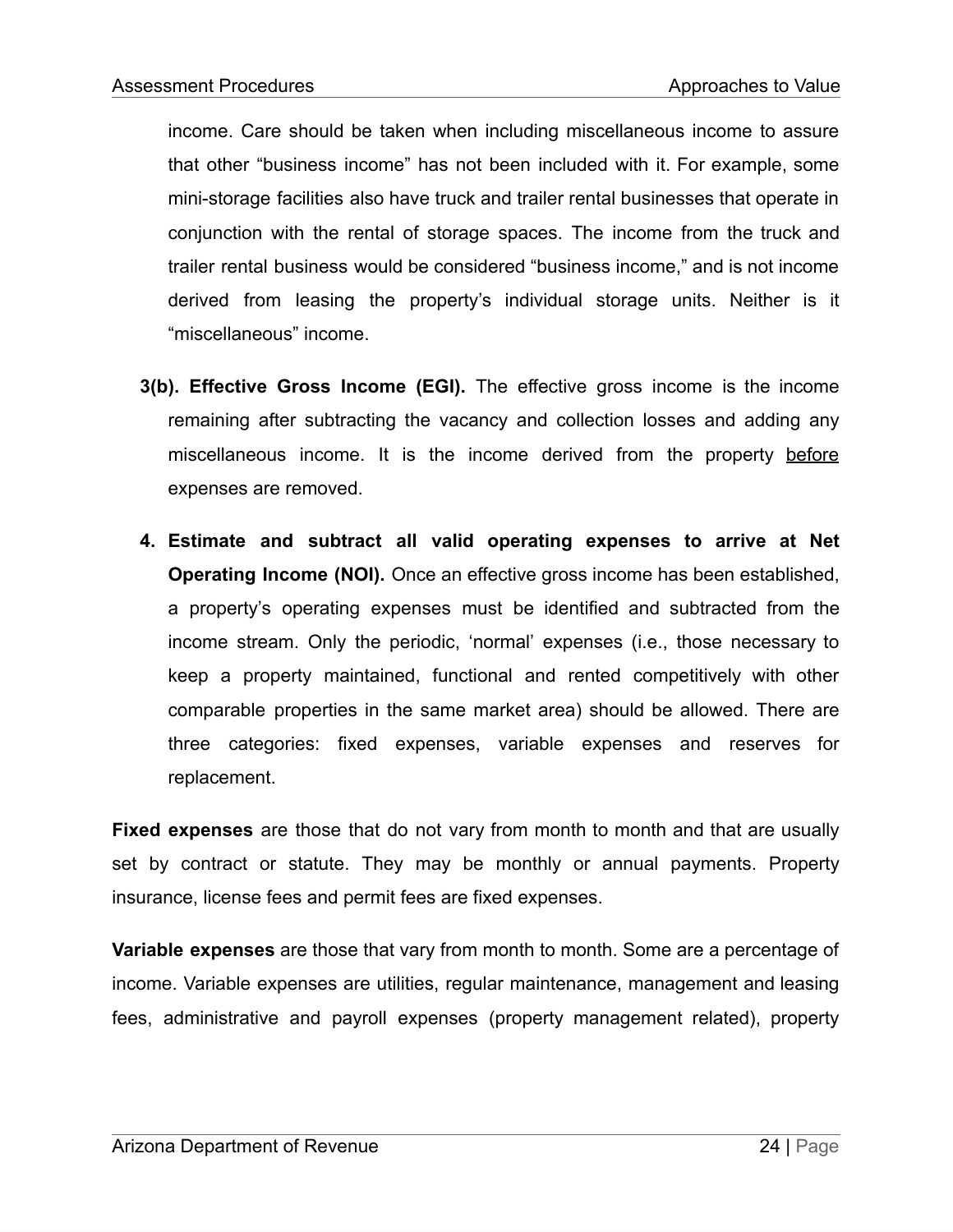supplies and services, etc. These expenses will vary depending on the category of property, the level of occupancy, or with the extent of services provided.

**Reserves for replacement** cover the replacement costs of those components that have a shorter expected life than the overall improvement of which they are a part. Those components consist of items such as **exterior** painting, replacing the roof cover, and replacement of significant portions of the heating, cooling, plumbing or electrical systems. Expenses in the reserves for replacement category should be pro-rated over the anticipated life of the item(s) being replaced. Discretion must be used, however, because certain component costs may include the entire cost of initial installation, while an actual replacement may later be necessary for only a portion of a given component.

For example, in replacing a package heating and cooling system, the portions requiring replacement might consist only of the heater, compressor, condenser and evaporator, as the existing ductwork, wiring, etc., would still be functional. Therefore, if the replacement cost includes the initial installation cost of the entire system, it would be an upper-limit cost, useful for reference purposes, but higher than the actual cost an owner would incur in replacing only individual items comprising the actual components being replaced.

The annual dollar amount to be retained in a reserve for replacement account for a component can be estimated by dividing the total cost of the component by its expected life. For example, assume the cost to replace the roof cover of an office structure is \$30,000 and the expected life of the roofing is fifteen years. The annual reserve for replacement amount would be  $$2,000$  (\$30,000 ÷ 15 = \$2,000). Similarly, consider the replacement of appliances in a one hundred-fifty unit apartment complex. If the cost to replace appliances is \$750 per unit, and the estimated expected life of the appliances is ten years, then the annual reserve for replacement amount would be \$11,250 (150 units  $x$  \$750 per unit = \$112,500 total cost; \$112,500 ÷ 10 = \$11,250).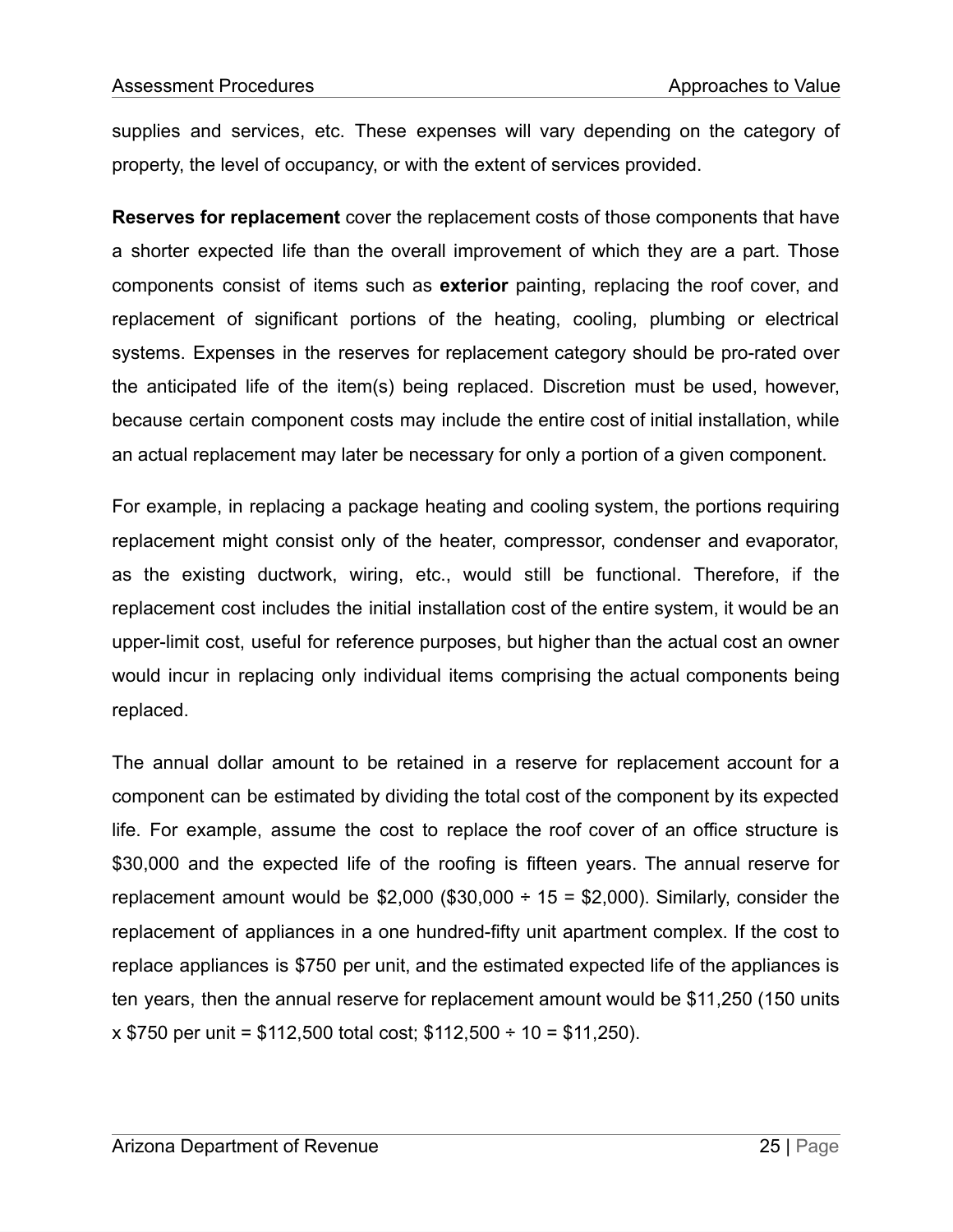The normal life expectancy for short-lived items may be found by referring to the Marshall Valuation Service (Section 97), or to the I.R.S. Publication 946. For site improvements, an average life expectancy of fifteen years is considered reasonable.

**Caution.** In developing the expenses for reserves for replacement, an appraiser should also be aware of the following:

- 1. If the expected life of a component is equal to, or greater than, the remaining economic life of the structure it is a part of, no reserve for replacement is required.
- 2. Avoid duplication of expenses. Some of the periodic replacement expenses of short-lived components may instead be accounted for as variable operating expenses in the repair and maintenance category (e.g., interior painting). If handled in this manner, they should not be included as a reserve for replacement.
- 3. Large expenditures, such as a roof replacement, may have been erroneously accounted for as a capital expenditure. Capital expenditures are improvements or additions to an existing property that are intended to create additional value, which is reflected in potential (or actual) increased rent. This additional rent is capitalized, which accounts for the added value. Capital expenditures, therefore, should not be considered as expenses. A roof replacement does not add value to an existing structure. It is the repair of a short-lived item that should be accounted for as a reserve for replacement and annualized over the expected life of that item.

Care should also be taken when using a subject property's income and expense data to verify that the data is within the market range for that data. If the data is above or below the typical market's 'norms,' the resulting estimate of value will also be outside of the typical market's indicated value range.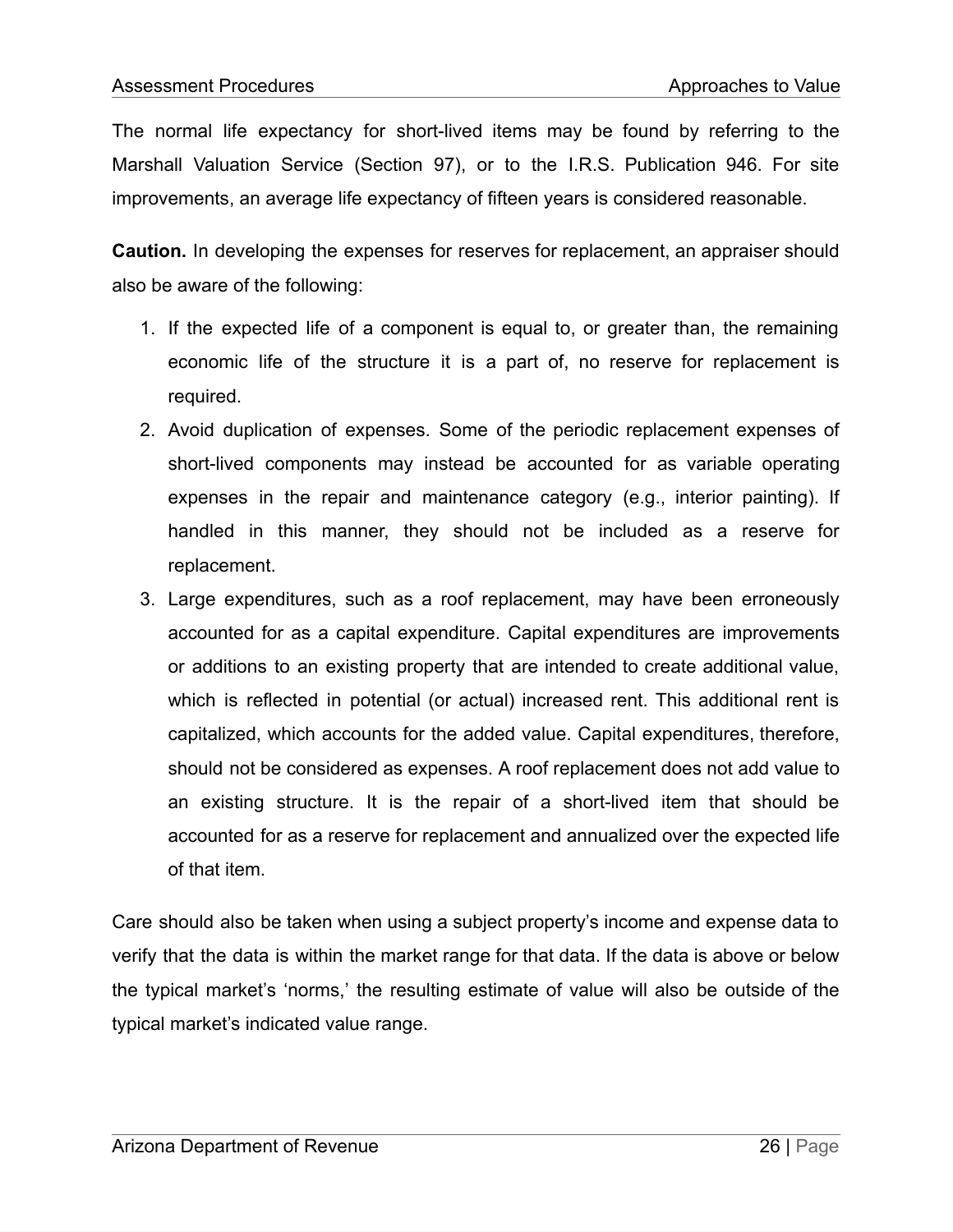**Improper expenses.** While a property owner may consider **property taxes** to be an operating expense (especially for income tax purposes), they are generally excluded from consideration in arriving at a net operating income figure when the purpose of an appraisal is to estimate value for ad valorem property taxation. The preferred method is to account for property taxes when developing the income-to-market value relationship (i.e., the capitalization rate), which will be discussed later. Likewise, depreciation should not be allowed as a deduction from income because it will be addressed as the recapture component of the capitalization rate. Expenses to cover debt service, including both the interest and principal payments for a property, will be reflected in the discount portion of the capitalization rate. Certain expenses incurred by a property owner (e.g., personal insurance, private vehicle expenses and travel expenses) are not proper deductions from the income of their property. Income taxes paid by an owner, be it an individual, a partnership or a corporation, are also in the disallowed expenses category. Disallowed business expenses are those that are neither associated with, nor necessary for, maintaining the rental income stream being produced by a property.

In some property categories, for example, Motels and Hotels, an income stream is generated by the business operating on a property, instead of from the leasing of the property to the business. In these instances, certain business expenses, such as "franchise fees," are allowable. With Motels and Hotels, the business and real estate income is derived from the daily rental of the real estate, and the business directly benefits from the public recognition of the franchised operation. In these instances, franchise fees are an allowable expense because they enhance the income-generating ability of the real estate. Only 'on-going' franchise fees are an allowable expense, because 'initial' franchise fees (regarding the franchise purchase) are a part of the "soft costs" that are often associated with the construction of the improvements and the initial 'start-up' costs which occur prior to the operation of the business. Leased properties are unaffected by franchise fees, as far as the owner / lessor is concerned, as they are a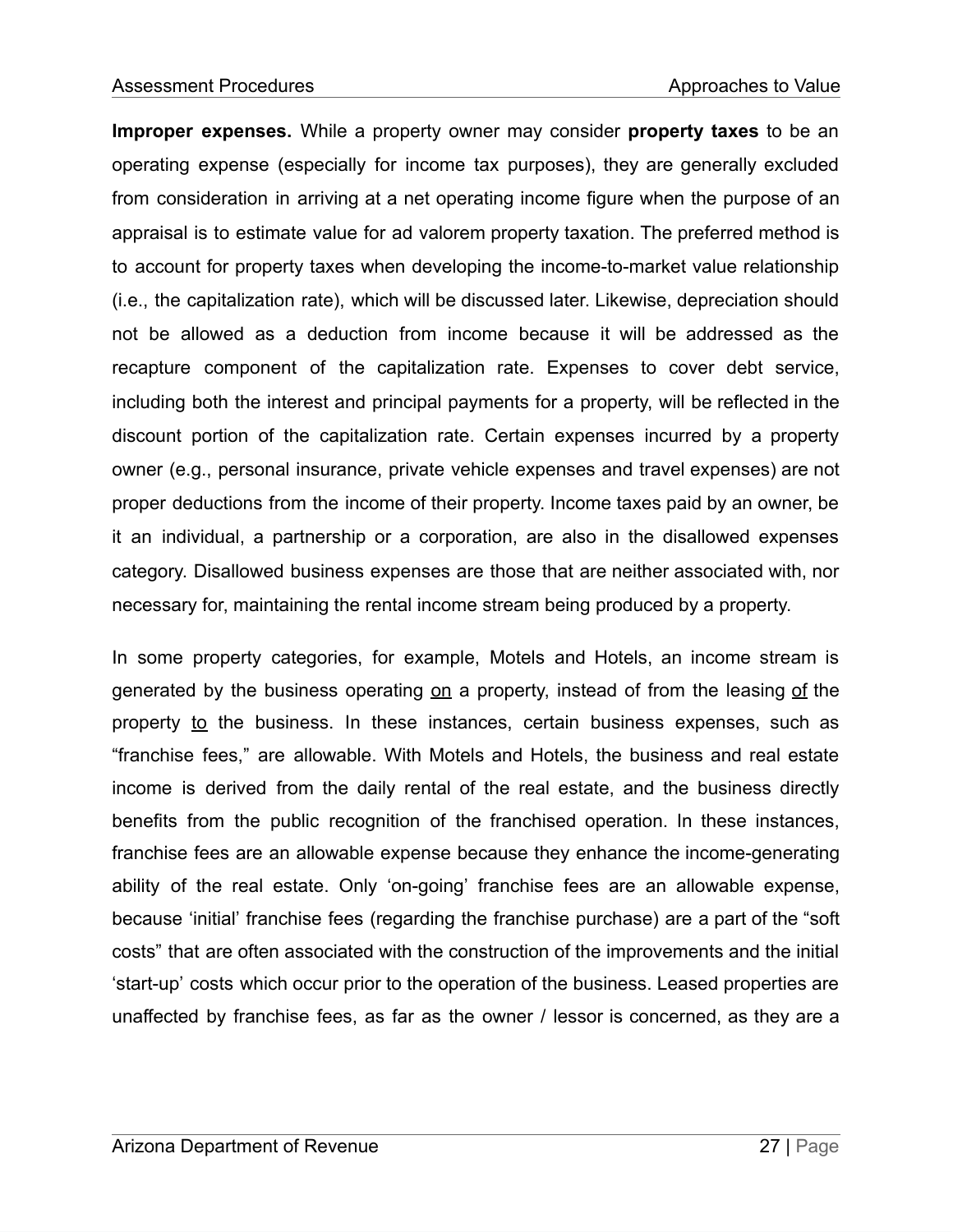business expense of the tenant. They are not part of the operational income and expenses of the property owner.

## **EXAMPLES OF ALLOWED AND DISALLOWED EXPENSES**

#### **TYPICAL ALLOWED EXPENSES:**

#### FIXED EXPENSES

Property Insurance License Fees Permit Fees

#### VARIABLE EXPENSES

Utilities

Management Fees (e.g., accounting services, rent collections, advertising, leasing commissions, legal fees, etc.)

"On-going" Franchise Fees (allowed for owner-occupied properties only). Payroll and Payroll Taxes (property management-related only)

Supplies and Materials

Maintenance and Repairs

Contracted Service Fees (e.g., services for property security, for landscaping, janitorial and pool maintenance, pest control, etc.)

Miscellaneous (minimal expenditures)

#### RESERVES FOR REPLACEMENT

Cost of Replacing Short-Lived Items

#### **TYPICAL DISALLOWED EXPENSES:**

Property Taxes (the effective tax rate is added to the capitalization rate)

Income Taxes

Mortgage Debt Service payments (this expense is accounted for in the discount rate component of the capitalization rate)

Depreciation (this expense is accounted for in the recapture component of the capitalization rate)

Capital Expenditures

Owner's Personal Expenses

"Initial" Franchise Fees.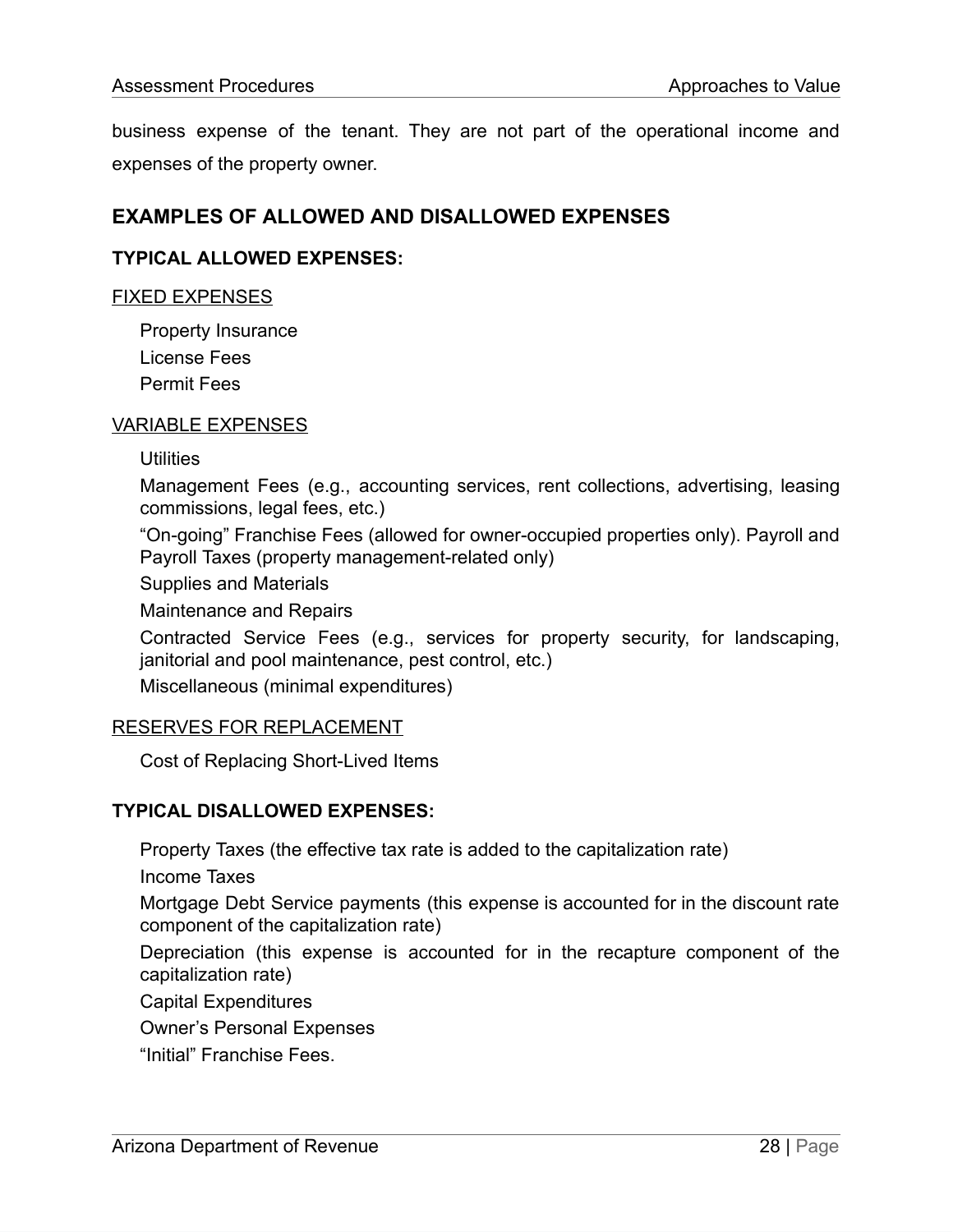## **Capitalization Formulas and Rates**

The capitalization of income process is comprised of three basic components: the **net** operating income, the capitalization rate and the value, as represented by a verified property sale, price. The basic formula is represented by the acronym IRV, wherein **I** = net operating income,  $\mathbf{R}$  = the capitalization rate, and  $\mathbf{V}$  = the property value. The basic formula for estimating property value is  $(I \div R = V)$ . The net operating income divided by the capitalization rate yields a property value.

DIRECT CAPITALIZATION FORMULA UTILIZING **IRV**:

**I**NCOME **= R**ATE **x V**ALUE **R**ATE **= I**NCOME **÷ V**ALUE **V**ALUE **= I**NCOME **÷ R**ATE

## **Rate Development**

For ad valorem appraisals, the capitalization rate (or, "cap" rate) is comprised of three components – the discount rate, the recapture rate and the effective tax rate. All three components are used when appraising improved property. When appraising vacant land, only the discount rate and effective tax rate are used, as land is a nondepreciating asset, and therefore does not need a recapture component to recover the value of any improvements.

## **Discount Rate**

The discount rate component of the capitalization rate is composed of the total required return **on** the investment in the real estate. It includes the "equity yield" component, or the compensation for making the investment, and the mortgage debt service requirements, including both the principal and interest amounts paid. It can be developed by the summation method, the market comparison method, or the band-of-investment method.

The **summation method** reflects an investor's consideration of risk, investment return, management costs and liquidity (and other factors) in determining an acceptable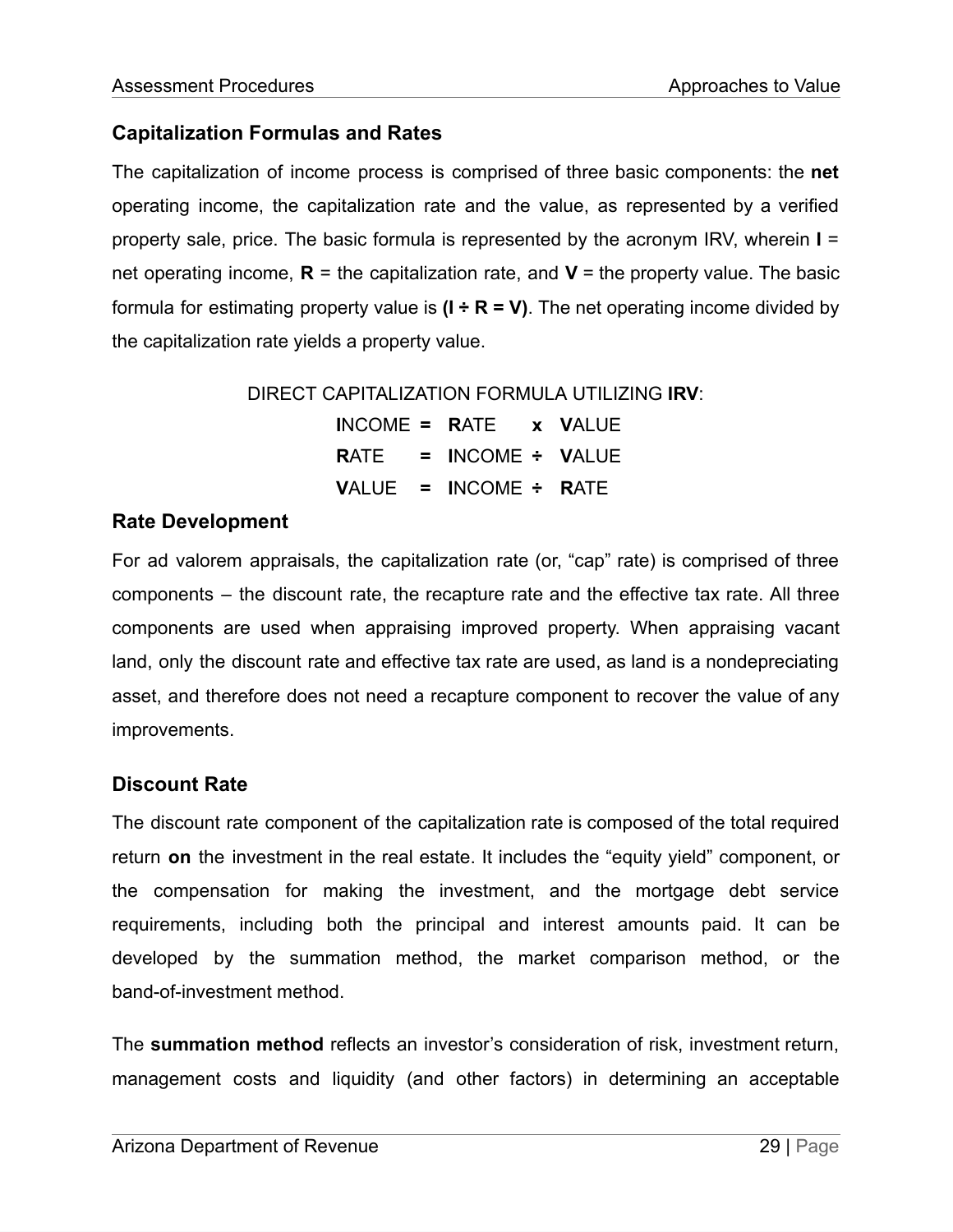discount rate. In the summation method, the following four rates are added together ("summed") to obtain a discount rate:

- 1. Safe Rate: The interest rate obtainable with the least risk and the most safety.
- 2. Risk Rate: The return (earnings) applicable to the risk assumed by an investor.
- 3. Nonliquidity Rate: The rate representing an investor's inability to convert their investment into cash.
- 4. Management Rate: The compensation for managing the investment.

The **market comparison method** is appropriate when there are comparable sales with income information in the subject's market area. This method is reliable in that it directly reflects the discount rate of comparable investments in the subject's market area.

The **market comparison method** involves calculating a Net Operating Income after recapture and real estate taxes have been subtracted. The difference is the discount component of the income stream. The NOI is then divided by the subject's sale price. The quotient is the discounted capitalization rate. The formula for this calculation is based on IRV, **(I ÷ V = R)**. (See the following discussion of "Recapture Rate" for the methods of calculating the recapture amount.)

The **band-of-investment method** creates a market discount rate by weighting the mortgage rate (or rates, if one or more subordinate mortgages exist) and the investor's required 'yield' (i.e., earnings) on their equity in a property. This method considers the actual mortgage rates and the investor requirements for properties in the vicinity of the subject property. To develop a discount rate by the band-of-investment method, an appraiser must gather the following information:

1. The percentage of value (i.e., the loan-to-value ratio) that financial institutions will lend on first mortgages for the category of property in question, along with the rate of interest. Also, the same information is required for any subordinate mortgages.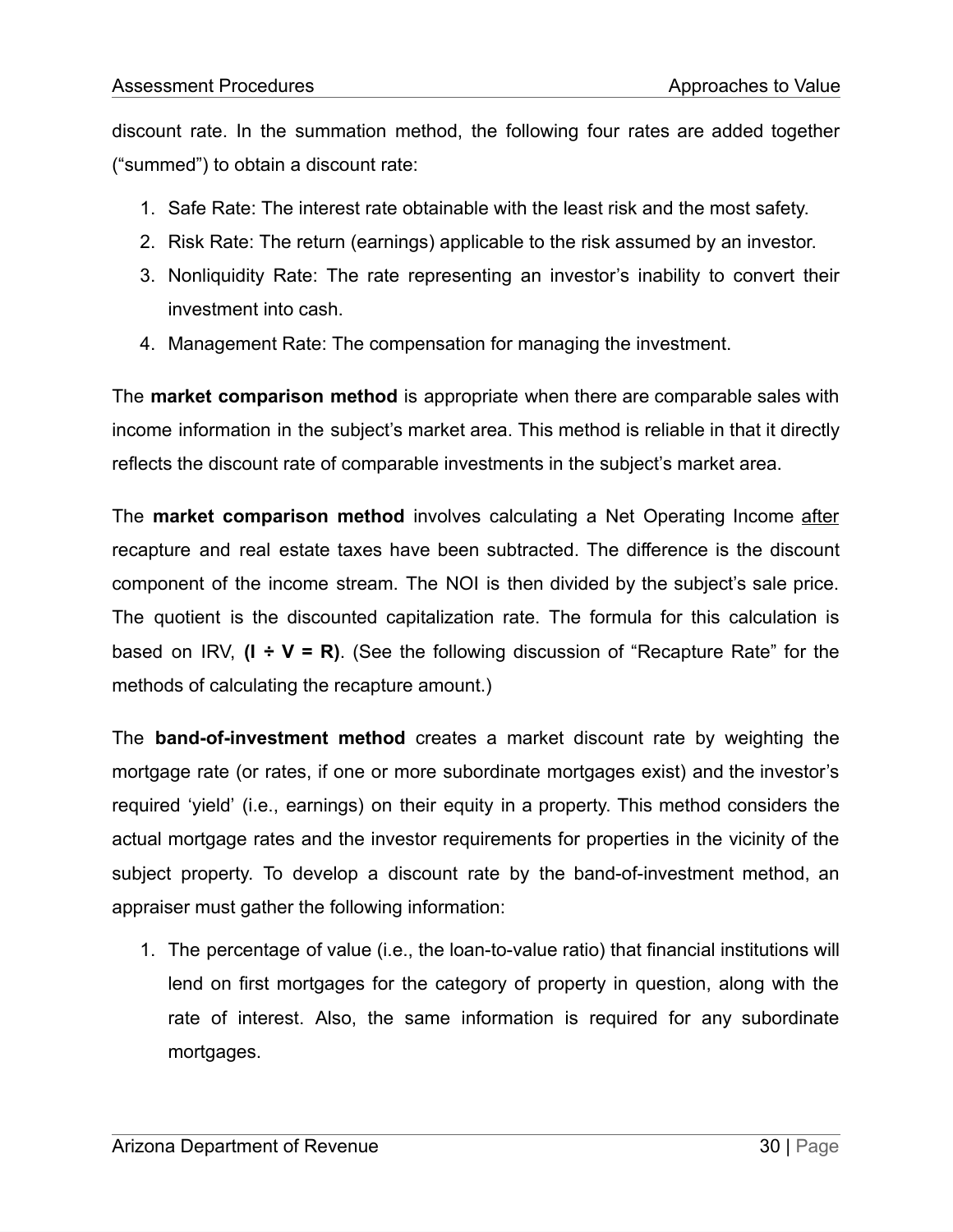2. The yield rate for the equity requirements of a particular investor. The equity yield rate is the interest rate required to attract investors to this category of investment property. It is generally higher than the mortgage rate(s). For high-risk properties, it may be considerably higher.

The following example demonstrates how to calculate a discount rate using the band-of-investment method. An investor has secured a first mortgage for \$90,000. The interest rate on the mortgage is 5.25 percent. A second mortgage was obtained for \$30,000 at 7.00 percent interest. The sale price for this property was \$150,000. This results in an equity investment of \$30,000 with a yield rate of 9.5 percent for this property. The first mortgage represents sixty percent of the total price, and the second mortgage is twenty percent of the total price. The remaining twenty percent balance of the sale price is the equity investment.

The interest rate(s) and the equity yield rate are then weighted according to the percentage that each is of a total sale price. The sum of all weighted rates gives an indicated discount rate for an entire financial transaction.

|                 | <b>Percent of</b><br>price |   | Rate   |          | <b>Weighted average</b><br>(percent of price x rate)                  |
|-----------------|----------------------------|---|--------|----------|-----------------------------------------------------------------------|
| First mortgage  | 0.60                       | X | 0.0525 | $\equiv$ | 0.03156                                                               |
| Second mortgage | 0.20                       | X | 0.0700 | =        | 0.01400                                                               |
| Equity          | 0.20                       | X | 0.0950 | =        | 0.01900                                                               |
| Total           | 1.00                       | x |        | =        | 0.06456                                                               |
|                 |                            |   |        |          | $\overline{C}$ $\overline{C}$ is special in the set of $\overline{C}$ |

(6.5 percent, rounded)

## **Recapture Rate**

Money invested in a property needs to be returned at the end of the investment, or holding period. The land value will be returned on the future sale of the property, as it is a nondepreciating asset. The return **of** the capital invested in the improvements is known as recapture. The annual rate of return is the recapture rate, which is the second portion of the capitalization rate. There are two methods of calculating the recapture rate. These are the remaining economic-life method and the market comparison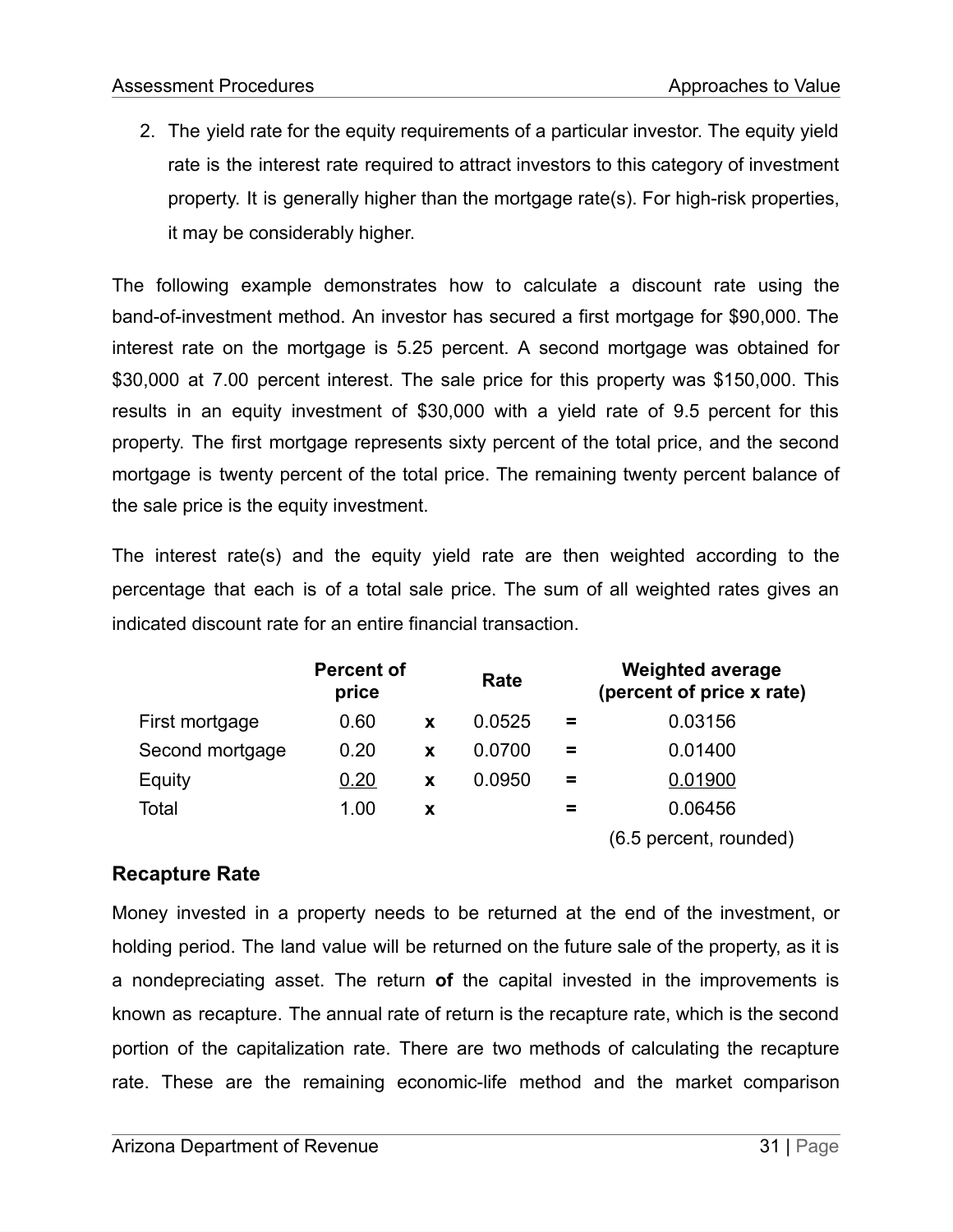method. The recapture rate equals the annual amount of depreciation or loss in improvement value.

In the **remaining economic life (REL)** method, the remaining economic life of an improvement must be estimated. This is done by examining comparable properties and researching the typical life expectancy of the subject property's improvement. Once the remaining economic life has been estimated, its reciprocal (1 divided by REL) is calculated. This produces the annual percentage rate that is required to recapture the investment in the improvement.

For example, if an improvement has a remaining economic life of forty years, then the reciprocal of forty (1  $\div$  40) will yield a recapture rate of 2.5 percent per year (1  $\div$  40 = 0.025). This means that, on a straight-line basis, one-fortieth  $(1 \div 40)$ , or 2.5 percent of the investment, will be recaptured during each year of the improvement's remaining economic life. This becomes the second component of the capitalization rate.

The **market comparison method** for deriving a recapture rate is similar to the method for estimating the discount rate: NOI, after taxes are subtracted, divided by the improvement's value, produces a recapture rate. The following example shows the data required and the procedure utilized to arrive at a recapture rate.

| Sale price      | \$150,000   |  |  |  |
|-----------------|-------------|--|--|--|
| Land value      | \$30,000    |  |  |  |
| Discount rate   | 6.5 percent |  |  |  |
| NOI after taxes | \$12,750    |  |  |  |

Using the formula **I = R x V,** the income necessary to satisfy the discount rate can be calculated:  $$150,000 \times 0.065 = $9,750$ . Subtract the income attributable to the discount rate from the NOI. The difference is the income attributable to recapture: \$12,750 -  $$9,750 = $3,000$ .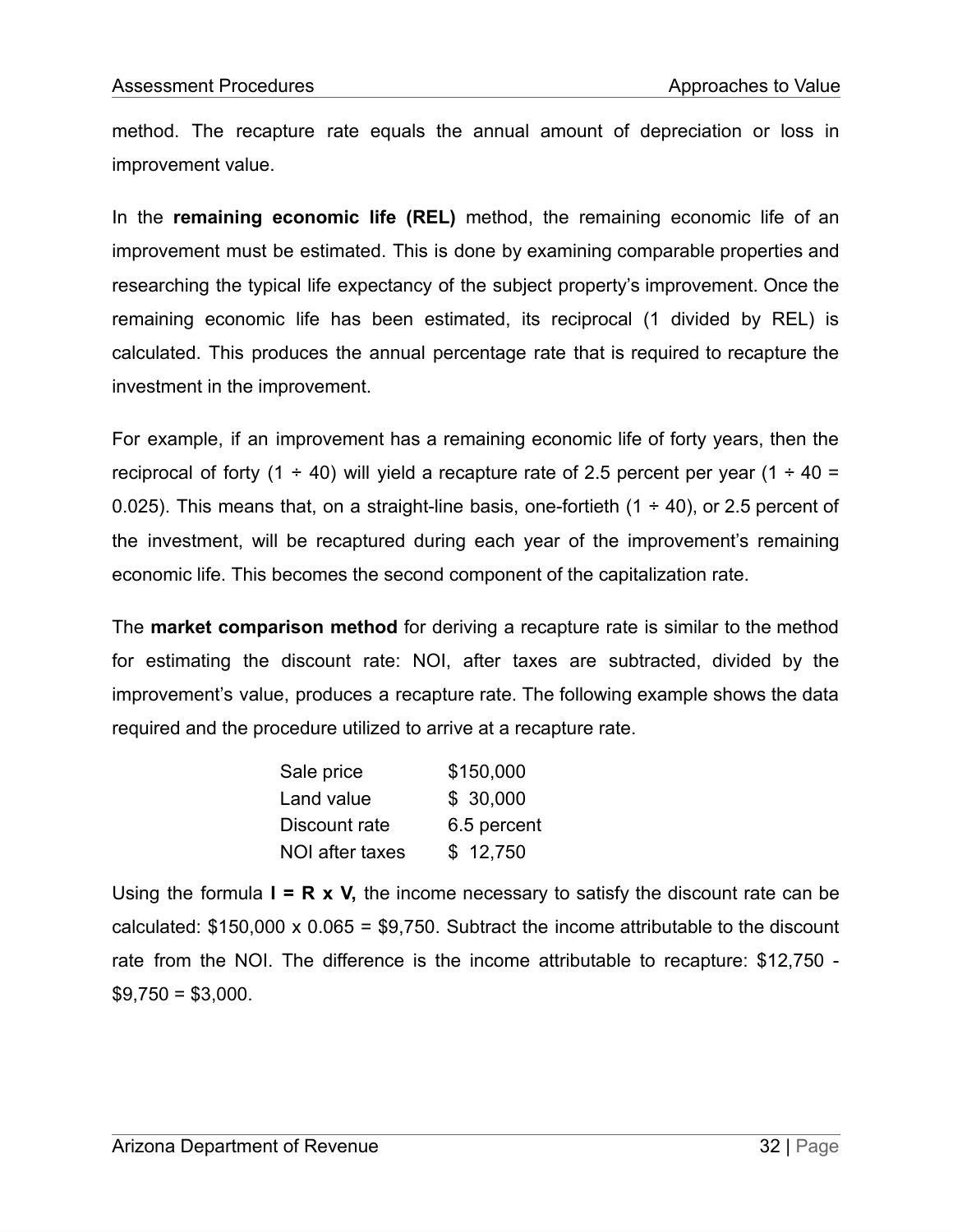Using the formula **R = I ÷ V** the recapture rate can be calculated:

 $$3,000 \div $120,000 = 0.025$  (2.5 percent recapture rate).

#### **Effective Tax Rate**

The third component of the capitalization rate for an ad valorem appraisal is the effective tax rate (ETR). As stated earlier, even though property taxes are a valid expense from an owner's perspective, they are not deducted as an expense when reconstructing an income and expense statement. The effective tax rate is instead calculated for the market area and is applied to a subject property's capitalization rate. Since an ad valorem valuation is used to determine property taxes for a subject property, it is not possible to know the taxes for a property until its valuation has been determined.

To deduct the property taxes as an expense, an appraiser would first have to make several assumptions about the value of a subject property in order to estimate the taxes. This is especially true for new properties being appraised for the first time, or for properties that have been physically changed, or that have had a change of use and which therefore need to be reappraised. To solve this dilemma, the effective tax rate is included as a component of the capitalization rate. Therefore, the property tax expense is accounted for without having to make any unsupportable assumptions.

In Arizona, there are two ways of developing the effective tax rate: the direct method and the market comparison method. These are discussed below.

The **direct method** utilizes the official overall tax rate of the taxing jurisdiction in which a subject property is located and multiplies that rate by the assessment ratio of that subject property.

As an example:

|         | Tax Rate $\quad x \quad$ Assessment Ratio = |           | <b>Effective Tax Rate</b> |
|---------|---------------------------------------------|-----------|---------------------------|
| 0.12587 | 0.20                                        | <u>н.</u> | 0.0252 or 2.52 percent    |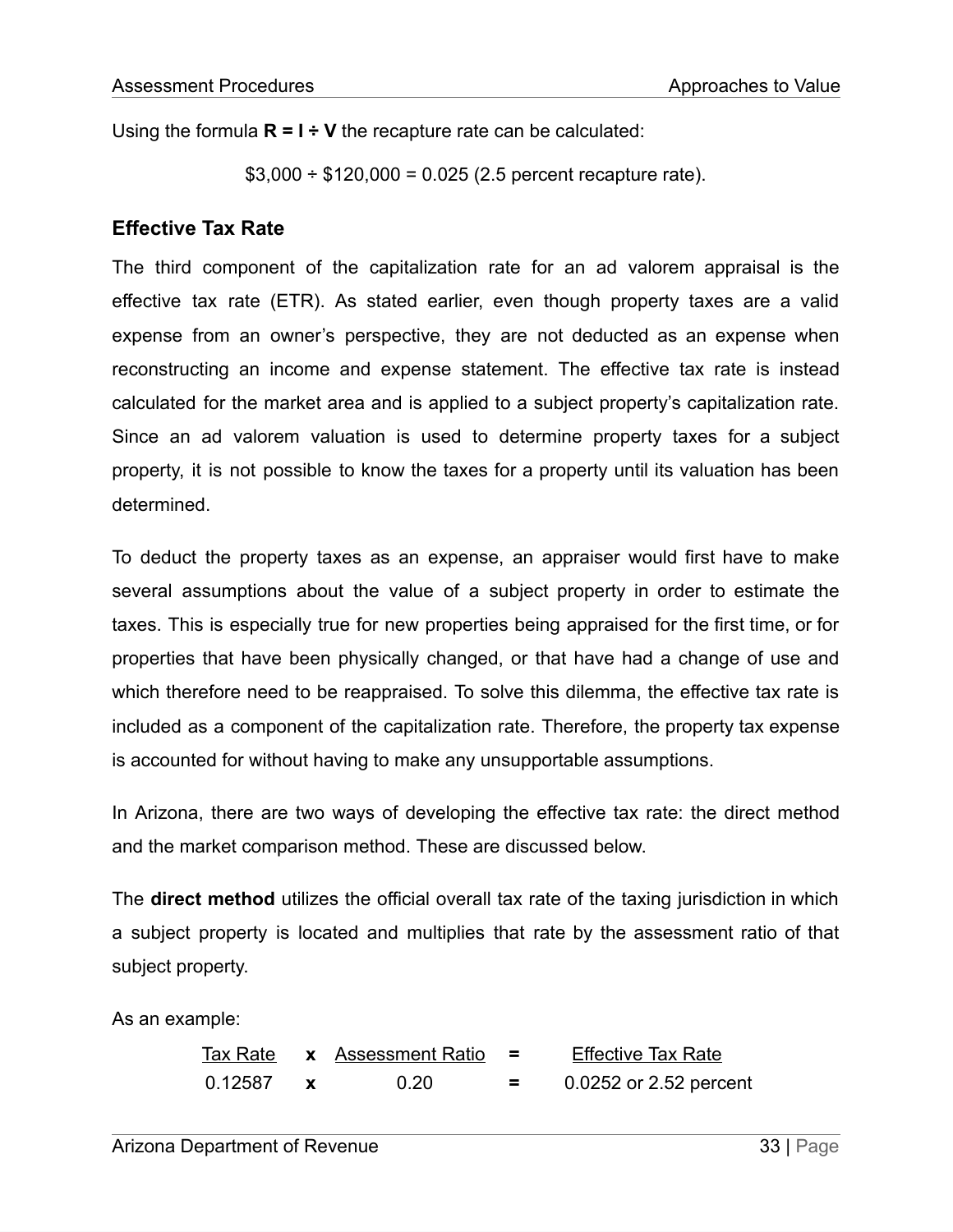The **market comparison method** divides the most current year's taxes for a comparable property by that year's Full Cash Value for the property. Similar properties located in the same taxing jurisdiction as a subject property should yield similar ETRs. As an example:

| Taxes   | <b>Full Cash Value</b> |    | <b>Effective Tax Rate</b> |
|---------|------------------------|----|---------------------------|
| \$3,776 | \$150,000              | Ξ. | 0.0252 or 2.52 percent    |

## **Overall Capitalization Rate**

The overall capitalization rate expresses a direct relationship between the net operating income of a property and the value of that property. For ad valorem appraisal purposes, the overall "cap" rate is comprised of three components: the discount rate, the recapture rate and the effective tax rate. The overall capitalization rate is valid when developed from highly comparable properties. There are several factors to consider when selecting comparable properties from which to develop this rate. They are: Land-to-Building Ratios, Expense-to-Income Ratios, Effective Tax Rates and the Remaining Economic Life of the improvements of the comparable properties.

In the overall capitalization rate, the recapture component is affected by the land-to-building ratio. Since land is not a depreciating asset, and therefore does not require a recapture rate, properties with large land-to-building ratios will have a smaller recapture component, relative to value, than do properties with smaller land-to-building ratios. Expense-to-income ratios affect both the discount and recapture rates. Properties with large expense-to-income ratios will have smaller net operating incomes, which in turn will produce smaller overall discount and recapture rates. Conversely, properties with smaller expense-to-income ratios will have larger NOIs, producing larger overall discount and recapture rates.

The effective tax rate directly affects the overall capitalization rate since it is added to the discount and recapture rates. Comparable properties should be from the same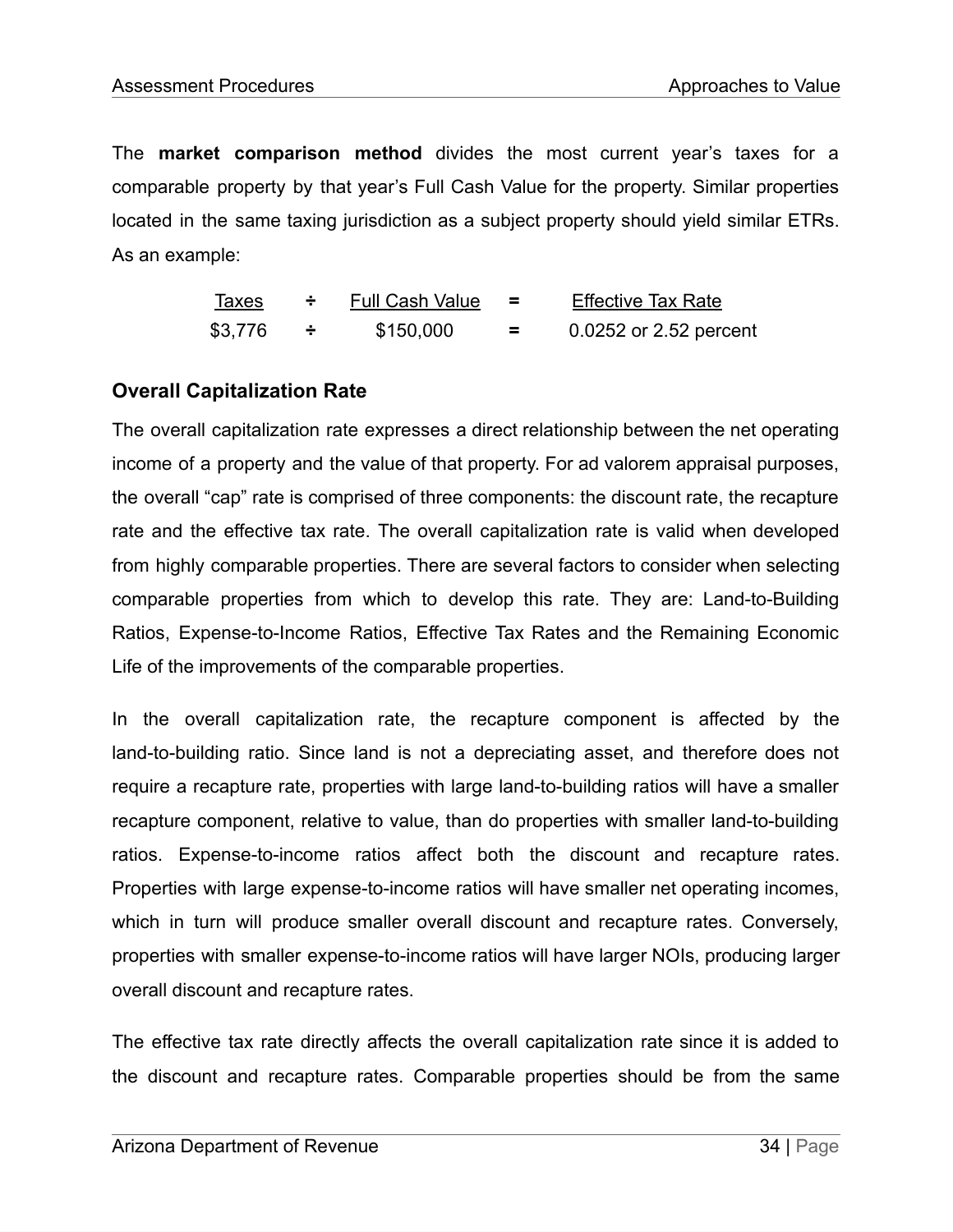taxing jurisdiction or one that has a tax rate that is very similar to a subject property's rate. A higher effective tax rate will result in a larger overall capitalization rate, just as a smaller ETR will result in a smaller overall capitalization rate.

The remaining economic life of improvements directly affects the recapture rate and may indirectly affect the discount rate as well. Newer improvements will have a smaller recapture rate because they have longer remaining economic lives over which to recapture the investment in the improvements. Older improvements produce a larger recapture rate, as they have shorter remaining economic lives over which to recapture the investment. The discount rate may be affected as well, since newer improvements tend to be of a higher quality, overall, than older structures. A higher-quality investment generally produces a higher rate of return than a lower-quality investment.

## **Overall Capitalization Rate Development**

There are several methods for developing an overall capitalization rate: the Comparable Sales Method, the Net Income Ratio method, the Band-of-Investment Method, and the Debt Coverage Formula Method. The following discussion will address only the Comparable Sales Method. (The Gross Income Multiplier or Gross Rent Multiplier method is addressed on pages  $6.1.20 - 6.1.22$ ). The other methods noted above are not normally utilized for ad valorem appraisal purposes. If needed, they can be researched through publications such as the IAAO's "Property Assessment Valuation" text and the Appraisal Institute's text "The Appraisal of Real Estate."

The **comparable sales method** requires an appraiser to find sales that are comparable to a subject property in terms of location and physical attributes, as well as having comparable income streams, as indicated above. When developing an overall capitalization rate using the Comparable Sales Method, an important distinction must be made concerning real estate taxes and the effective tax rate. In a competently managed income-producing property, the gross income will reflect an amount necessary to cover all allowable property expenses, real estate taxes, debt service, equity yield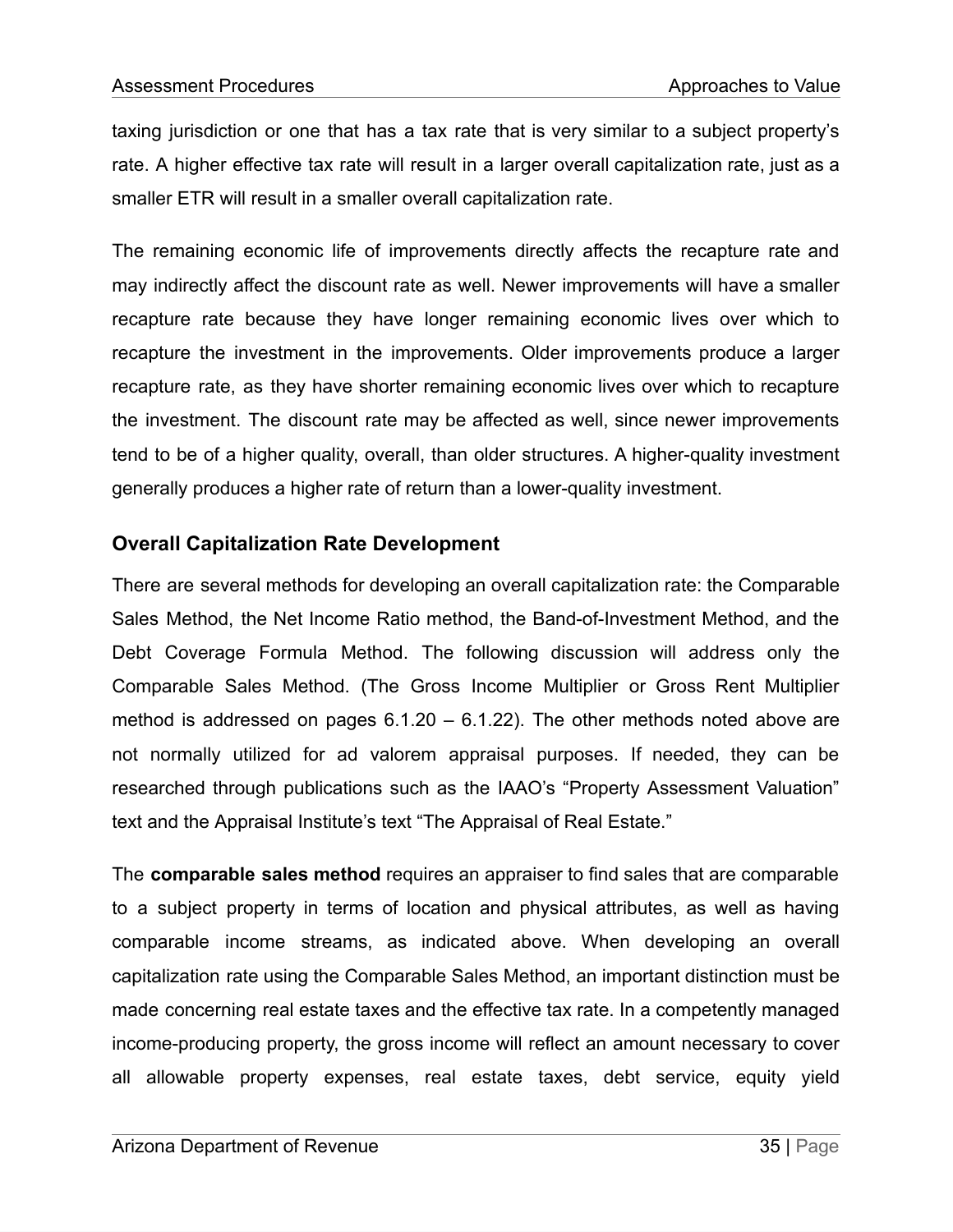requirements, and an appropriate amount for the recapture of the investment in improvements. The Comparable Sales Method will yield the discount and recapture components of the overall capitalization rate.

In order to arrive at a net operating income that reflects these two components, all valid property expenses must be removed from the income stream, including real estate taxes. When this has been accomplished, the remaining income reflects the amount needed to cover the discount requirements (i.e., debt service and equity yield) and the recapture requirement. Once these portions of the rate have been determined from comparable sales analyses, a market-based effective tax rate can be added to create the final, or overall, capitalization rate.

The following example demonstrates the process by which an overall capitalization rate can be estimated from a comparable sale. The comparable property is a 2,000 sq. ft. office structure that sold for \$300,000, or \$150.00 per sq. ft. It has a PGI of \$20.00 per sq. ft., with the owner paying all expenses. The vacancy and collection losses average \$2.50 per sq. ft., and expenses, including the property taxes, are \$8.50 per sq. ft. The effective tax rate is 0.0300.

|            |   | PGI (sq ft)                          |          |                      |   | \$40,000     |    |                       |
|------------|---|--------------------------------------|----------|----------------------|---|--------------|----|-----------------------|
|            |   | <b>Vacancy &amp; Collection Loss</b> |          |                      |   | $-$ \$5,000  |    |                       |
|            |   | EGI                                  |          |                      |   | \$35,000     |    |                       |
|            |   | Expenses (inc. prop. taxes)          |          |                      |   | $-$ \$17,000 |    |                       |
|            |   | <b>NOI</b>                           |          |                      |   | \$18,000     |    |                       |
|            |   | <b>Sale Price</b>                    |          | <u>(Discount and</u> |   |              |    |                       |
| <b>NOI</b> | ÷ |                                      | =        | Recapture)           | ٠ | EIR          | Ξ  | <b>Overall Rate</b>   |
| \$18,000   | ÷ | \$300,000                            | $\equiv$ | 0.0600               | ٠ | 0.0300       | Ξ. | 0.0900 (9.00 percent) |
|            |   |                                      |          |                      |   |              |    |                       |

## **Direct Capitalization**

Direct capitalization is a method of converting a single year's net operating income into an estimate of value. It is a useful and valid method for estimating the value of a subject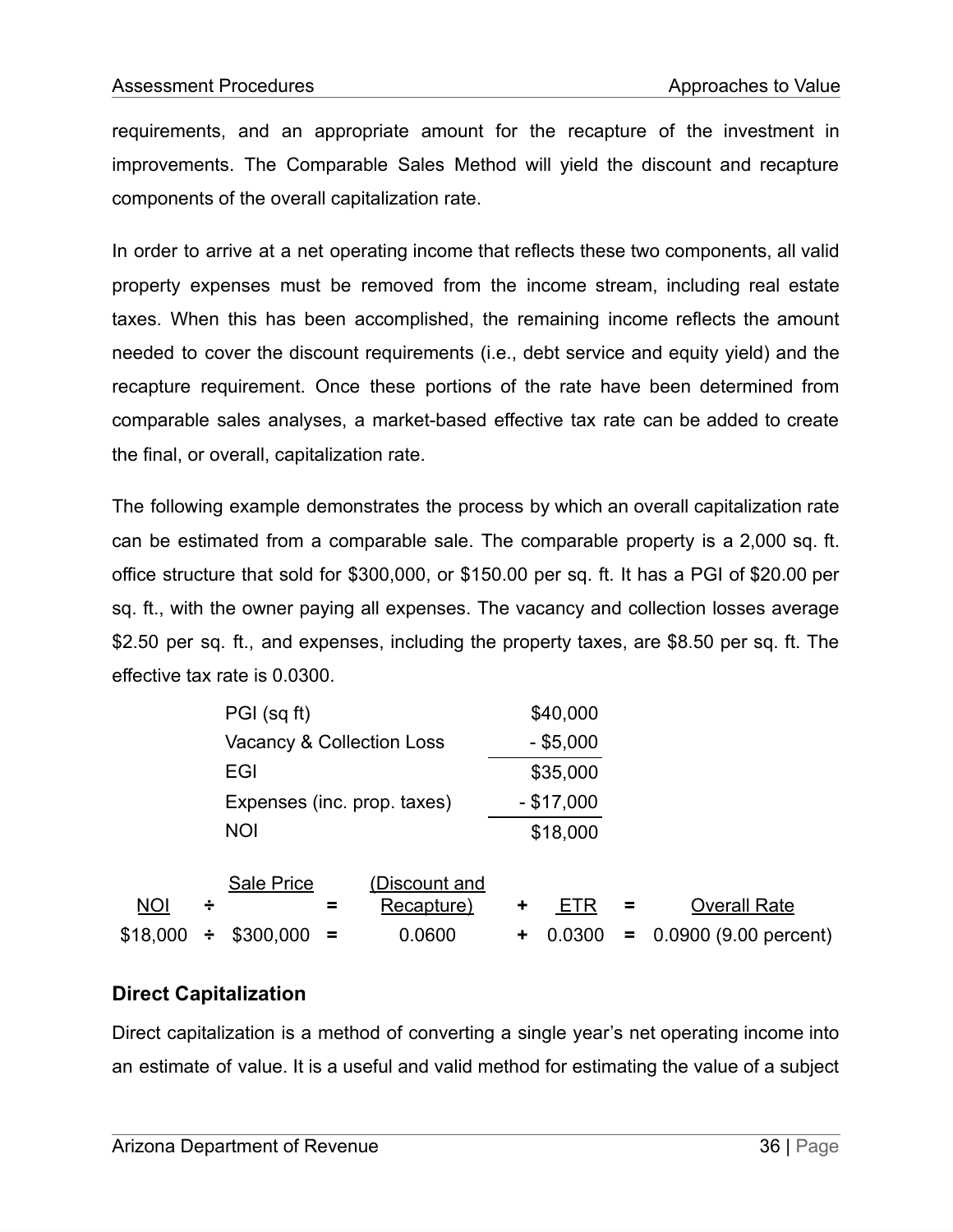property when there are sufficient comparable properties from which to develop the required market data. There are two basic methods of developing a capitalization rate with direct capitalization. The first method uses the formula known as (IRV), which capitalizes a typical net operating income into an indication of value using an overall capitalization rate. The second method is Mortgage-Equity Capitalization, which considers the effects of the mortgage and equity requirements on the value of income-producing properties.

Using an overall capitalization rate requires the estimation of the net operating income (NOI) of a property. To calculate NOI, an appraiser should prepare a reconstructed income and expense operating statement for a "typical" year in which all **allowable** operating expenses (both fixed and variable) and reserves for replacements are subtracted from a property's effective gross income. The purpose of using a "typical" year's income stream is to determine an NOI that reflects the normal expenses over the entire remaining economic life of an improvement. Therefore, a portion of all expenses, including the replacement cost of short-lived items, must be allocated to the NOI in the year of the appraisal. Subtracting reserves for replacements from the effective gross income recognizes that replacements will eventually be necessary and their costs will affect the NOI of the property. Real estate taxes, debt service and depreciation costs for improvements are not subtracted, as they will be included in the overall capitalization rate, as was discussed above.

Capitalization using an overall rate is most suitable to clusters of properties with highly similar property characteristics where there are a number of sales. Examples are apartments and leased offices and retail stores. The prime consideration is that, for those properties that were sold, there must be enough similarity so that the variations in their capitalization rates are a function of the market place and are not due to differences in the properties themselves.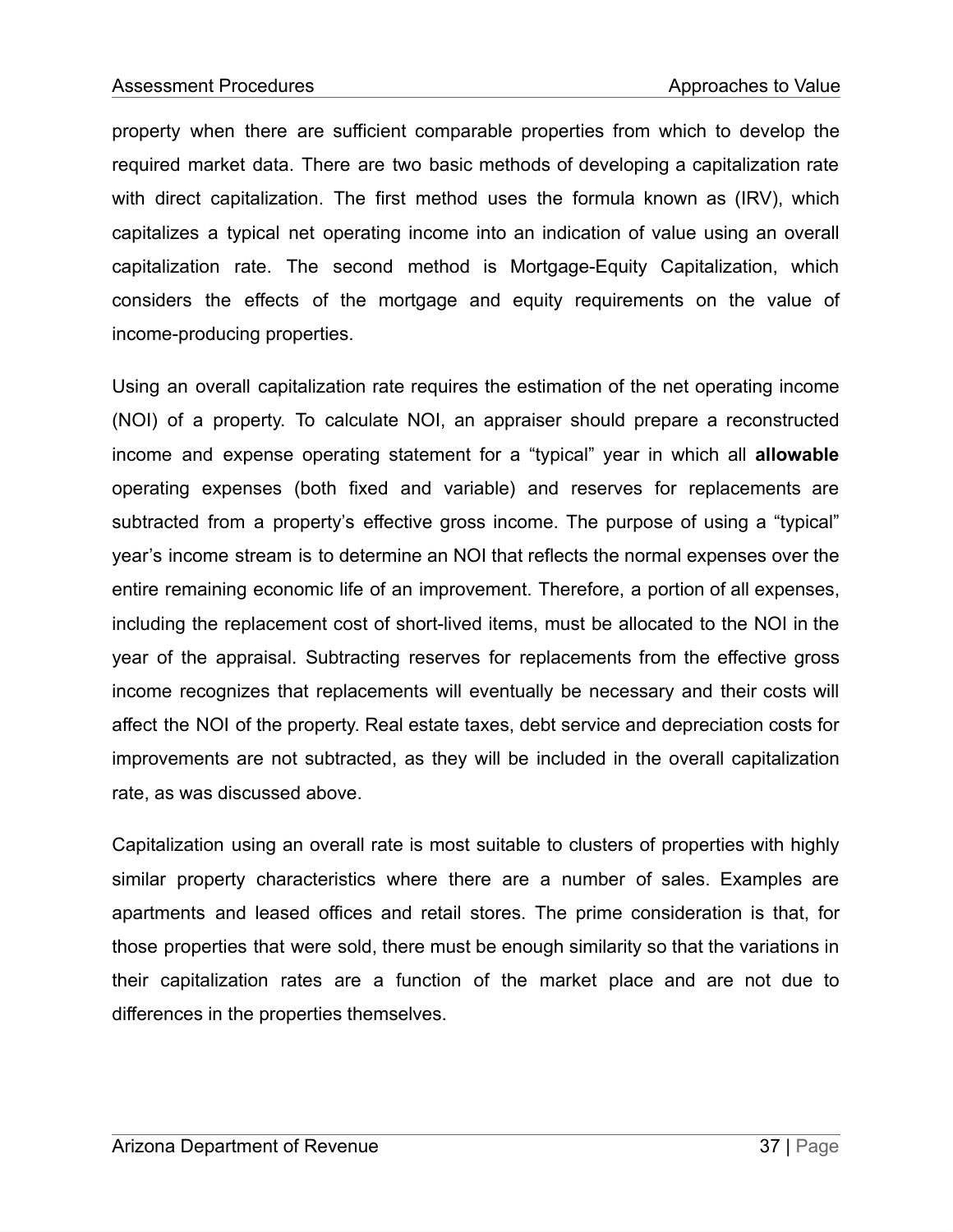In the following example, the subject property is a 20,000 sq. ft. office structure. It is leased for \$160,000 annually, and the owner pays all expenses. It has a vacancy and collection loss of 2.5 percent, or \$4,000. Allowable expenses are \$64,000. The overall capitalization rate, including the effective tax rate, is 6.30 percent, or 0.0630.

| PGI                       |   |                           |              | \$160,000             |  |  |
|---------------------------|---|---------------------------|--------------|-----------------------|--|--|
|                           |   | Vacancy & Collection Loss |              | $-$ \$4,000           |  |  |
| Effective Gross Income    |   |                           |              | \$156,000             |  |  |
| <b>Allowable Expenses</b> |   |                           | $-$ \$64,000 |                       |  |  |
| <b>NOI</b>                |   |                           |              | \$92,000              |  |  |
|                           |   |                           |              |                       |  |  |
| <b>NOI</b>                | ÷ | <b>Overall Rate</b>       | =            | <b>Value Estimate</b> |  |  |
| \$92,000                  | ÷ | 0.0630                    |              | \$1,460,000 (Rounded) |  |  |

The **mortgage-equity capitalization** method, in its simplest form, considers the mortgage and the equity structure proposed by a potential purchaser. That is, the capitalization rate is a function of the demands of a mortgage on potential income and an expected return on equity. To illustrate, consider the following:

**Example 1**. The property has an eighty percent mortgage at 9.5 percent for twenty-five years. The mortgage is for \$80,000 and the owner expects to earn 12.5 percent on the equity. The capitalization rate would be calculated as follows:

A 9.5 percent mortgage for a twenty-five year period requires a return of 10.483 percent per year. The monthly mortgage constant = 9.5 percent interest for twenty-five years (.00873697 x 12).

| An eighty percent Mortgage requirement (0.80 x 10.483) | $= 8.386$ percent. |
|--------------------------------------------------------|--------------------|
| A twenty percent Equity at 12.5 percent (0.20 x 12.5)  | $= 2.500$ percent. |
|                                                        | 10.886 percent.    |

To this rate must be added the effective tax rate of three percent: + 3.000 percent.

The overall rate is: 13.886 percent.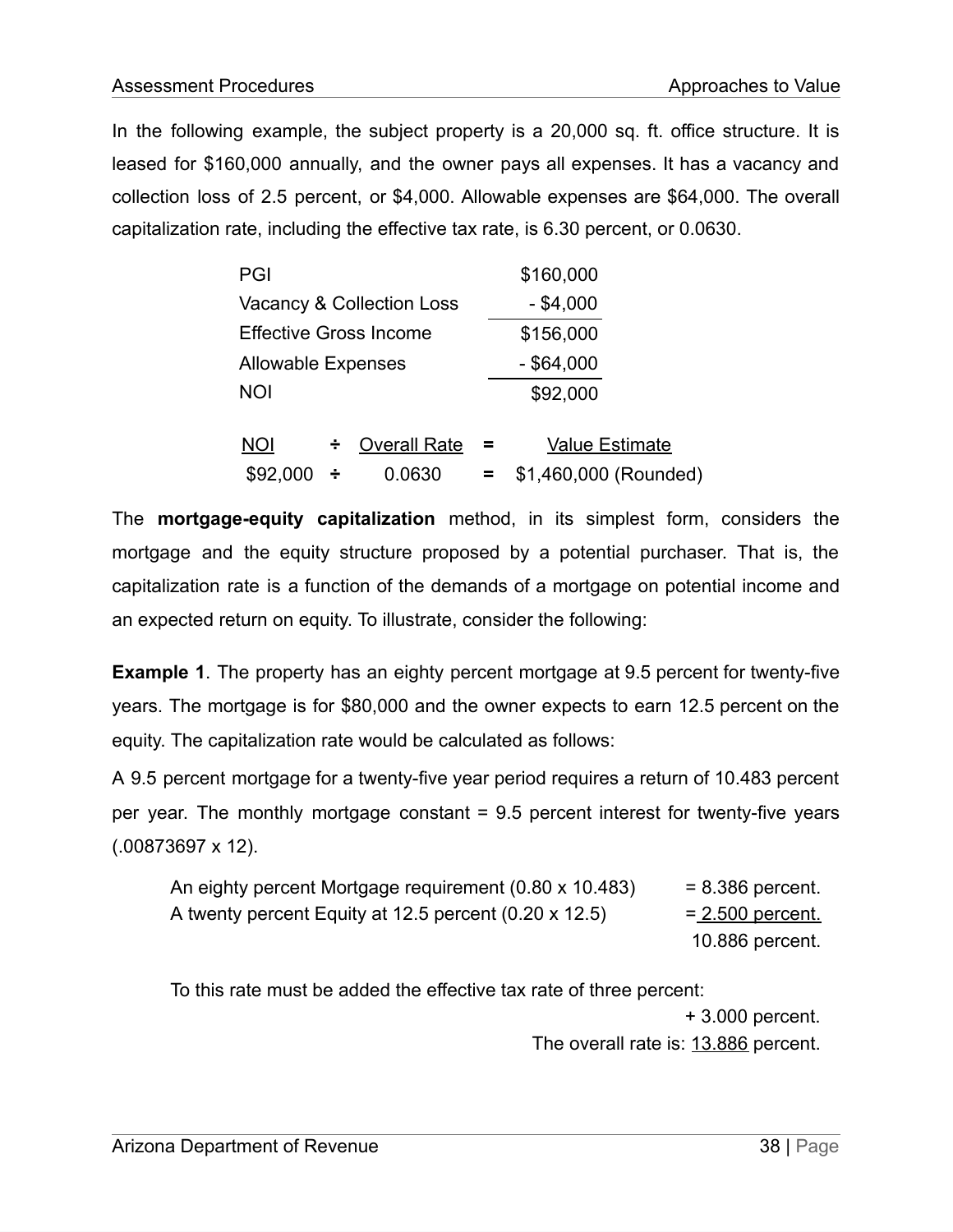This means that for a property valued at \$100,000, it must earn \$13,886 per year, or (\$100,000 x 0.13886), to satisfy the demands of the mortgage, the expected return on equity, and to cover property taxes. This calculation can be worked in reverse given the income from the property. However, doing that requires some knowledge of the owner's equity status and the terms of the mortgage (information an Assessor generally does not have). Further, an existing mortgage does not necessarily reflect the mortgage conditions of all potential purchasers. For these reasons, this alternative method of deriving a capitalization rate is not applicable to ad valorem property tax appraisals.

## **Yield Capitalization**

Another approach to valuing income-producing properties is to break the process down into parts, as follows:

- 1. Determine the amount of income potential and the distribution of the income over time (i.e., the shape of the income stream).
- 2. Establish the investment criteria.
- 3. Determine the capitalization rate.
- 4. Complete the investment decision.

When investors consider the potential purchase of income-producing properties, they require considerable information on the quantity, quality, durability and the shape (distribution) of that income over time. The quantity of the income is, as discussed earlier, the amount of rental income a property is capable of earning, minus those costs required to maintain that income. This is the amount that an investor can reasonably expect to receive over a defined period of time. The presence of a high-quality tenant could improve the quality of the income stream and reduce the investor's risk.

The distribution of the potential income over time, or the shape of the income stream, is of paramount concern to an investor in evaluating the ability of that income to achieve long-term investment goals, and therefore justifying the price offered for that property. There are a number of considerations involved in estimating the shape of this projected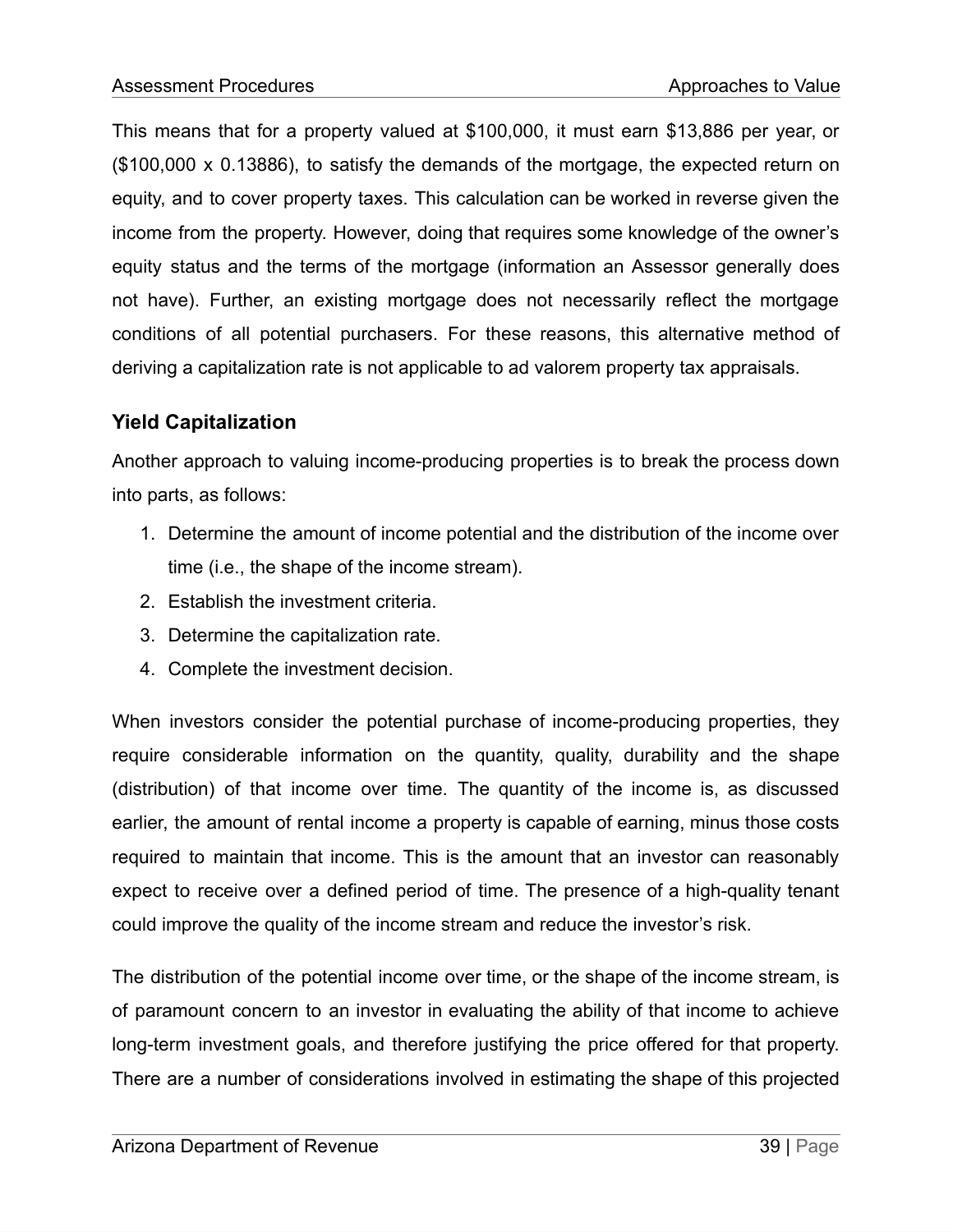income stream. Income from land is generally level (i.e., constant) since the land does not depreciate over time. Therefore, it retains its earning ability into perpetuity. Improvements, on the other hand, lose their ability to earn income as they age and 'wear out' (i.e., depreciate). The following items describe typical income streams normally encountered in evaluating real estate investments:

- a. **Level Perpetual.** This income projection is associated with the leasing of land only. A property owner could expect to receive equal periodic payments for as long as the property is leased. This is due to the fact that the land does not depreciate and should be expected to earn income into perpetuity.
- b. **Level Terminal.** This income projection assumes that there will be level payments over the economic life of the improvement, and that the income stream will terminate at the time the improvement loses its ability to produce rent.
- c. **Declining Terminal.** This income projection assumes a declining income over the life of an improvement, and that the income would be discontinued at the time the improvement loses its ability to produce rent.
- d. **Single Future Income Payment.** This income projection assumes a single payment at a future time. This form of income projection is usually associated with one of the terminal projections described above. For example, the single future income payment used in conjunction with a declining terminal income stream would be applicable in the case of a property consisting of land and improvements which would earn a declining income over the economic life of the improvements and would then be sold when the income from the improvements terminates.

Most properties will have income projections similar to one or more of the four examples described above (i.e., they may have a stable income stream). Some properties, however, will have erratic income streams, and none of the typical income projections will be applicable. This last situation is expanded on in the "Discounted Cash Flow Analysis" discussion, starting on page 6.1.55.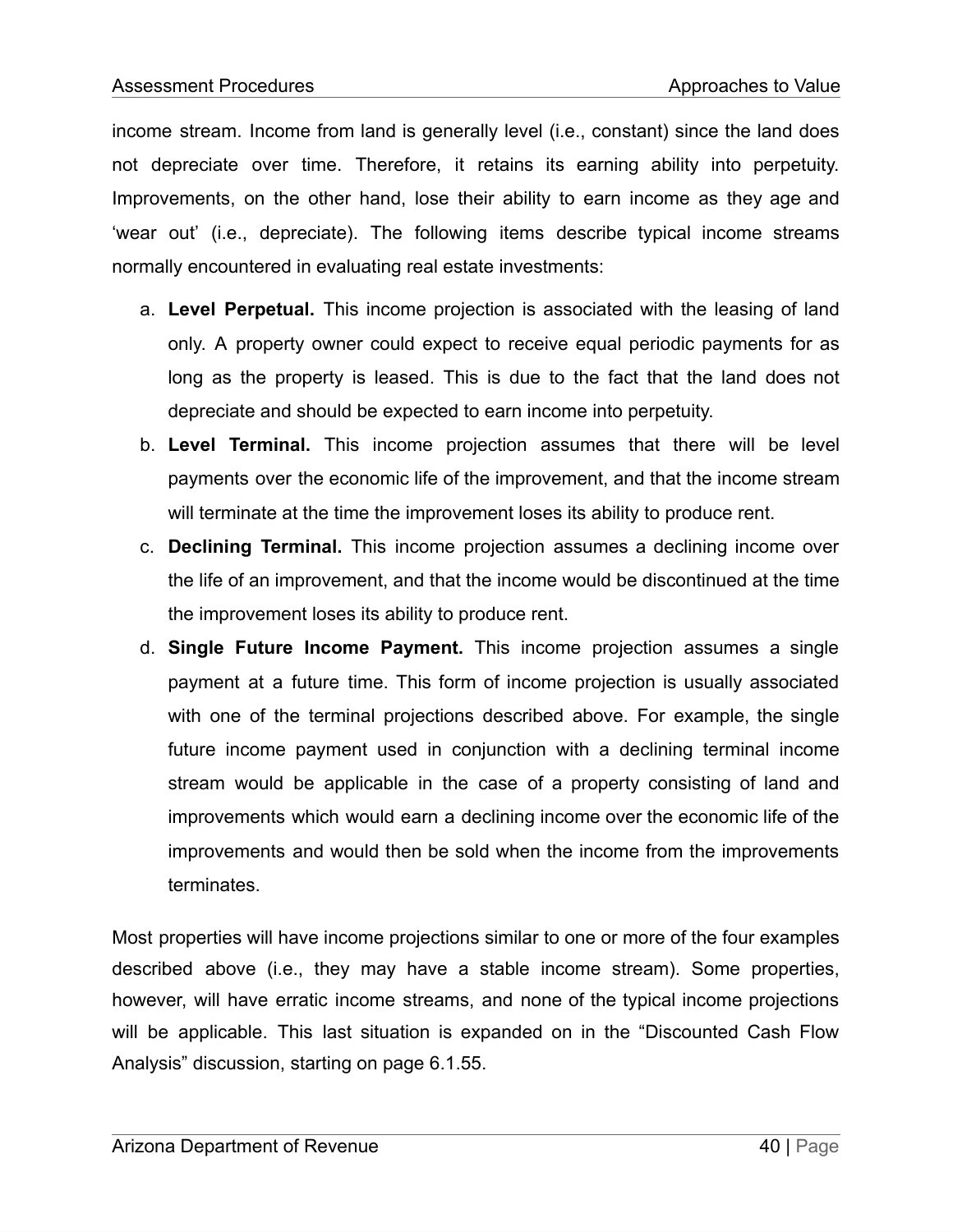**The Investment Criteria.** With most investments, a prospective investor is primarily concerned with the amount of earnings that an investment will realize. If the investment is to be in federal bonds, it is very simple to determine the amount of earnings the investment will bring. The risk is quite low and there will be a close relationship of income to investment. If the investment is to be in corporate bonds, for which the income may be higher, but somewhat riskier, an investor can analyze the bond market to see what other investors are paying for different bonds.

Likewise, prospective investors in many different categories of income-producing properties can formulate an investment decision by looking directly to the market for similar properties (e.g., if a proposed investment is to be in one or more apartment properties, an investor need only study the incomes and sale prices of similar apartment complexes). As described in the "Direct Capitalization" discussion above, this direct comparison is largely restricted to homogeneous clusters of properties. For other income-producing properties, an investor must consider various other investment criteria. If an investment is to be in stocks, consideration must be given to many factors: how stable are the earnings, how long will the stocks produce the earnings; what will their value be when the stocks are sold? Similarly, many factors must be considered if an investment is to be made in income properties, especially if there is little market consistency and income patterns are varied, as is often the case with leased offices and retail properties. For some categories of properties, the markets are neither stable nor defined, and their income patterns are mixed.

When making decisions in these economic environments, an investor must consider two primary factors. First, an investor must consider the **return on** the original investment (its discount). This is the amount an investor expects to earn from the original investment in the property over the life of the investment. Second, an investor must consider the **return of** the investment (its recapture). Recapture is the provision for returning to an investor a sum of money that is at least equal to the original value of the improvements at the end of a given period of time, usually at the end of the economic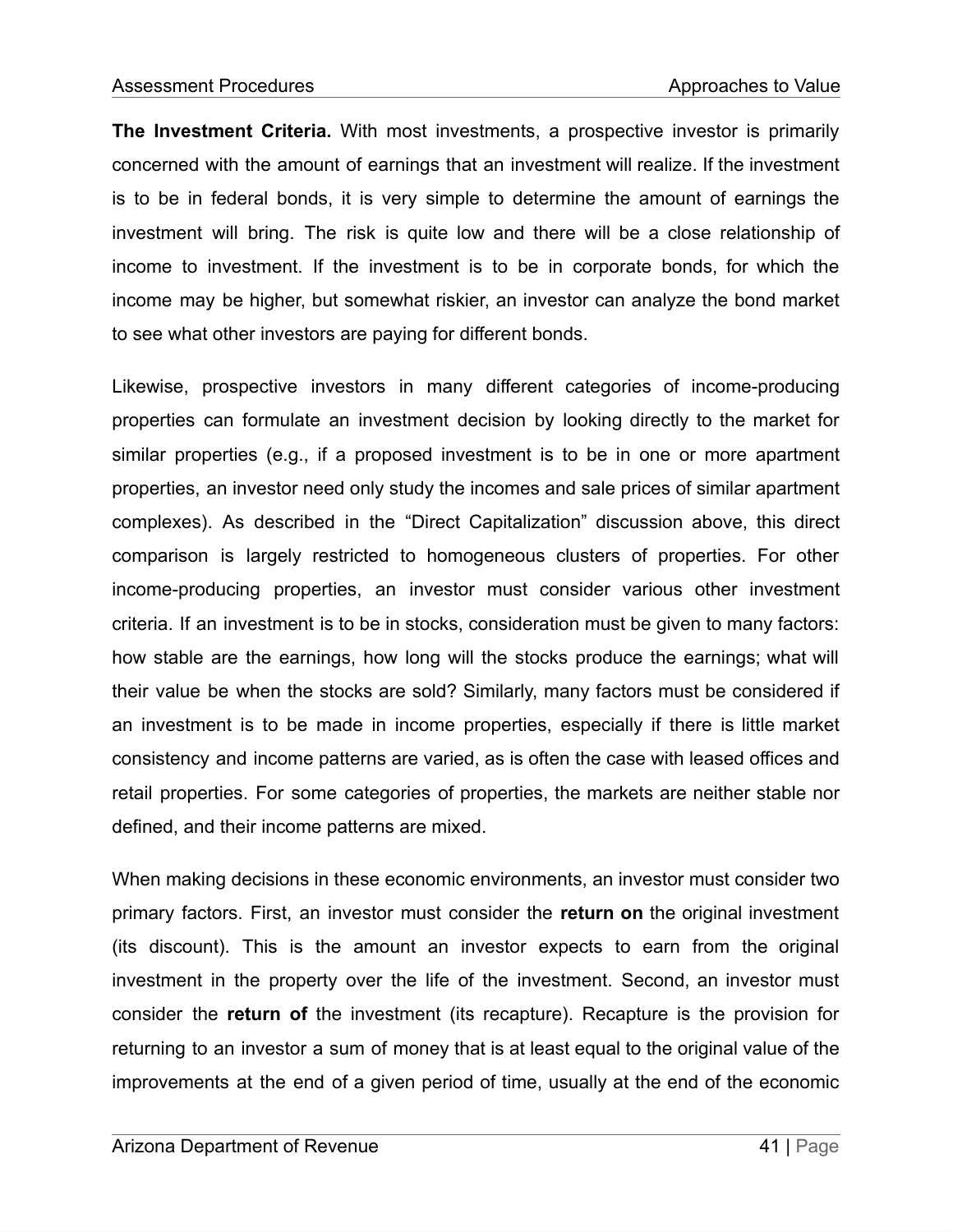life of the improvements. Investors must decide what the best basis is for determining how much, and for how long, an investment must continue to earn interest to make the investment economically feasible. One of an investor's goals is usually to keep a property for the period of time during which items including depreciation and investment tax credits produce an income tax benefit. As these income tax benefits run out, it may be more profitable for the investor to sell the property and reinvest in another. Investors have a tendency to analyze the value of a property by considering what the market value should be at the end of the investment period. Conversely, ad valorem appraisers are charged with valuing a property as of the lien date of each Valuation Year.

**Sinking Fund.** For each of the income projections discussed in above, there are alternative methods of allowing for the amounts of "return and discount" and "recapture". For the level income projection(s), an investor may select either the "sinking fund" or the "annuity" method. The sinking fund method assumes:

- 1. The income will remain constant over time.
- 2. The return is received in equal periodic payments based on the original investment in the depreciable assets (i.e., the improvements).
- 3. The recapture is accomplished by periodic payments into a sinking fund, which is invested at a safe rate.

An investor would expect to receive equal periodic payments for the use of the investment (return and discount) plus the return of the investment (recapture). The periodic payments would be sufficient to return the amount of the investment if those payments were invested in a safe rate sinking fund. That sum should be sufficient to at least equal the value of the original investment in an improvement at the end of its economic life.

A sinking fund is (usually) a hypothetical account, which can be used as a provision for the recapture of an asset, and which accumulates interest on a compound basis for the periodic deposits made into the account. Since the amount set aside for recapture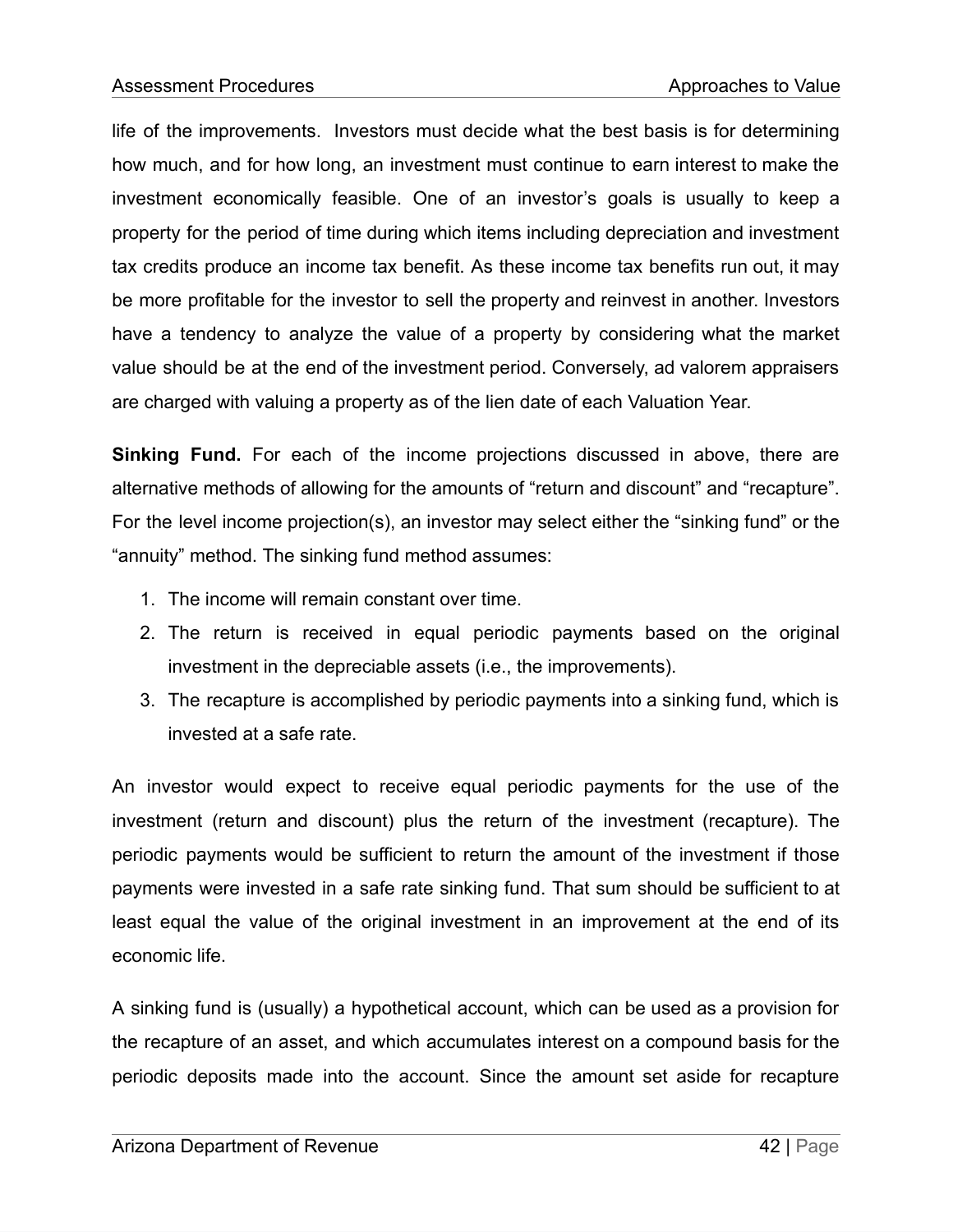grows due to the periodic deposits and the compound interest earned, the periodic amounts required to recapture an original investment can be reduced. While an actual sinking fund account is seldom used, the recaptured amounts could be used for alternative investments.

**Annuity Method.** The annuity method, like the sinking fund method, assumes a level income over the economic life of a depreciable asset (an improvement). It assumes that the **return on** an investment in an improvement declines as the value of that improvement decreases over time, while it also assumes that the recapture amount will increase by the amount by which the return (the discount) decreases. Stated another way, an income will be derived from the property in equal periodic amounts. As that portion of the income required to provide the desired **return on** an investment declines while an improvement depreciates, the amount required to recapture the **return of** the investment increases over time by the same amount that the **return on** the investment decreases.

**Straight-Line.** For properties to which a declining income projection is applicable, an investor may use the straight-line method. This method assumes that the **return on** an investment will decline over the economic life of the improvements, but that the amount required to recapture the original investment in the improvements will be constant, and will be received in equal periodic amounts throughout the economic life of the improvement.

The three methods described above relate to the **return on** (discount) and the **return of** (recapture) an original investment component of the investment decision process. There are several other methods to convert this information into a statement of value, but these three are the most commonly used. If the need arises to utilize any other valuation methods, there are many good textbooks that discuss these techniques in detail.

There are also three **residual techniques** that can be used in the income approach: **(1)** The building residual technique, **(2)** the land residual technique, and **(3)** the property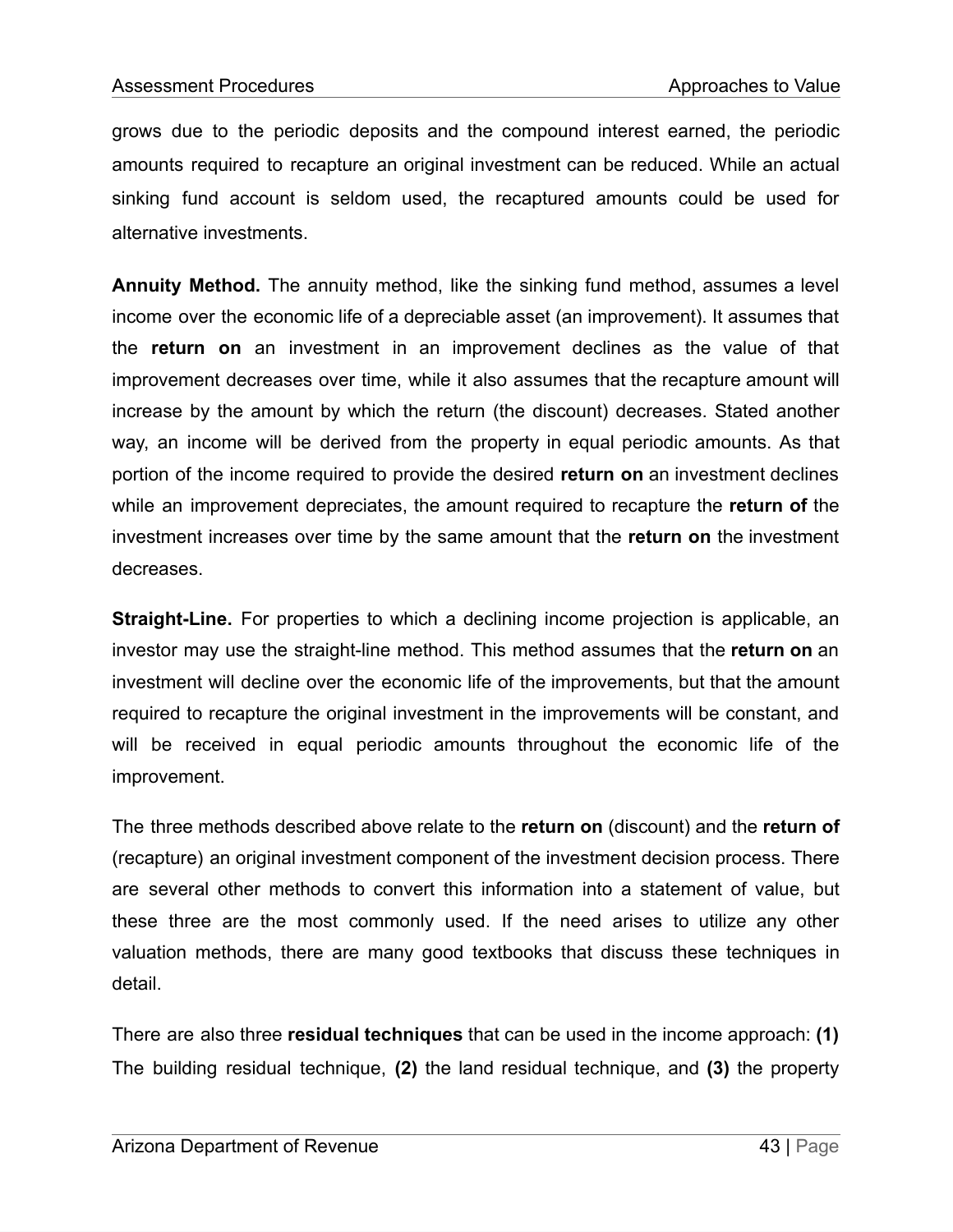residual technique. "Residual" refers to the income remaining to the 'unknown' part of a property (i.e., the land or an improvement) after all of the requirements for the 'known' part has been satisfied. The selection of the proper residual technique depends on the quality of information available and the category of property involved. If a property has an older improvement, but the land value can be reasonably ascertained from sales of comparable land, the building residual technique is most applicable. If the improvement value is known with certainly, but there are no unimproved land sales available, then the land residual technique is most applicable. If however, neither the land value nor the improvement value is reliably known, the property residual technique is most applicable.

As stated above, the **building residual technique** is most applicable when the value of the improvements is not known, but the value of the land can be determined by comparable land sales evidence. This usually occurs when the improvements are old and their replacement cost and depreciation are hard to determine. Since the value of the land is known from the market sales comparison approach, only the value of the improvements must be estimated. The building residual technique first subtracts the income potential of the land from the net income of the property, thereby deriving the income attributed to the improvements. This figure is used to determine the value of the improvements which, when added to the known land value, provides the estimated value of the total property.

The **land residual technique** is most applicable when the value of improvements can be reasonably well documented, but there are no reliable sales of comparable land. The improvements should be relatively new, and they must represent the highest and best use of the land (note that a highest and best use analysis is not typically performed in ad valorem appraisals – statutory law requires the current use of a property be the basis for valuations). This technique first subtracts the income from the improvements from the net income of the total property, thereby deriving the income attributable to the land.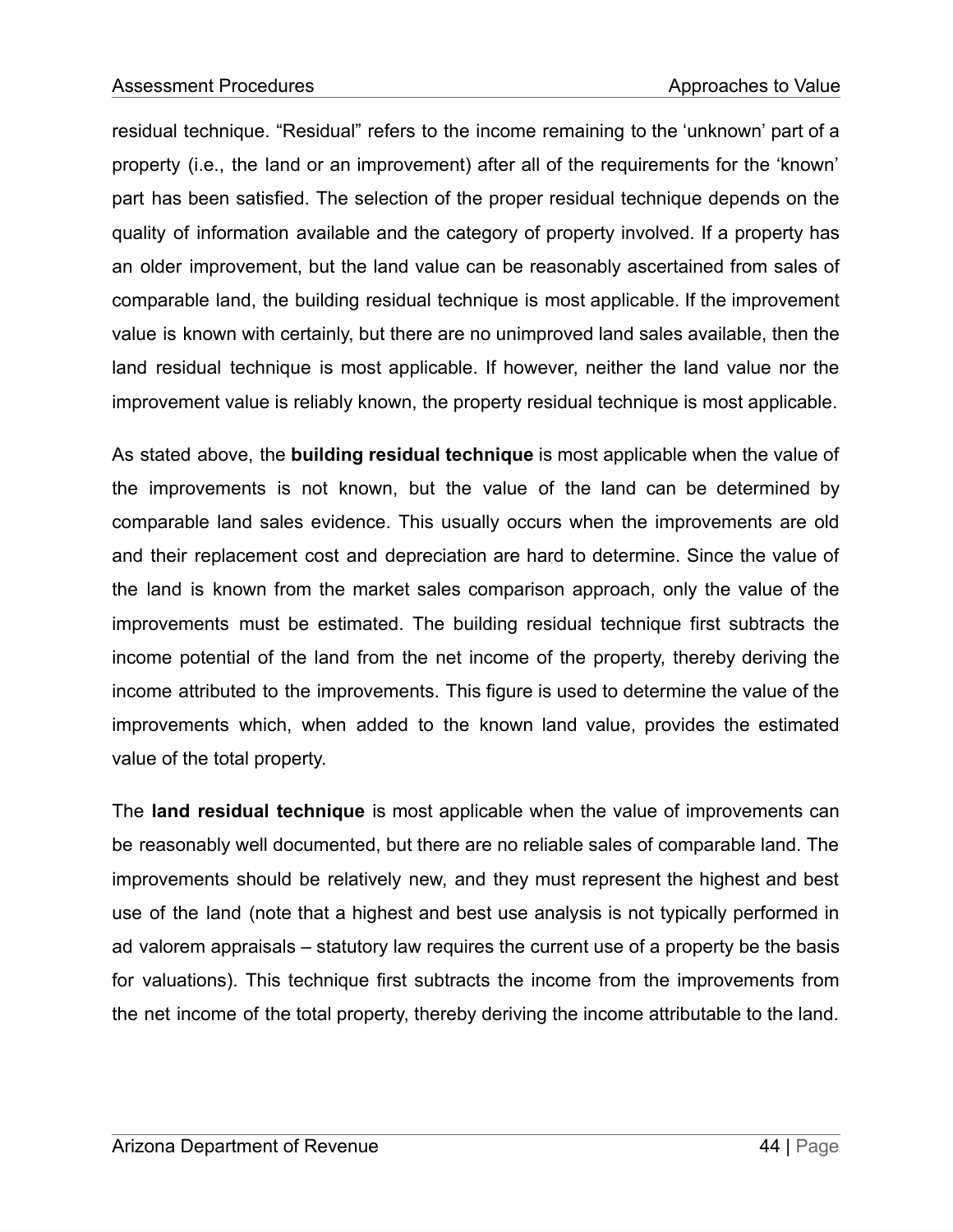This income is then used to determine the value of the land which, when added to the known improvement's value, provides the estimated value of the total property.

The **property residual technique** is most applicable when the values of neither the land nor the improvements are known with any degree of reliability. However, it does require an estimate of land value at the end of the economic life of the improvements. This technique does not allocate the income between the land and the improvements. Instead, it considers the total property. The potential net income from the total property is used to derive the value of the total property directly. Once the investment criteria developed above have been established, an investor must consider the relationship of income to investment (i.e., what earnings from the investment will make it economically feasible?). When purchasing savings bonds the investment-to-income relationship is known, and is expressed as the interest rate. With income-producing properties, this relationship is expressed as the capitalization (or "cap") rate.

**Capitalization Rate.** When investing in real estate, the essential parts of an investment decision are the determination of an investor's expectation of the **return on** an investment (the return rate, or discount rate), the **return of** their investment (the recapture rate), and the remaining value that can be expected from the property once the income goal has been realized (i.e., reversion). With the direct capitalization technique discussed earlier these factors were not considered separately. They were extracted from the sales as one factor. Similar to savings bonds, the investment-to-income relationship was readily obtainable.

This was possible because the income characteristics of the subject property and sold comparable properties were highly similar and the direct capitalization rate was stable. When homogeneous income characteristics do not exist, an alternative method of arriving at the capitalization rate, **yield capitalization**, is required. The return rate (i.e., discount rate) reflects the amount an investor expects to earn on an investment considering the interest required on the cash investment in the property (their equity),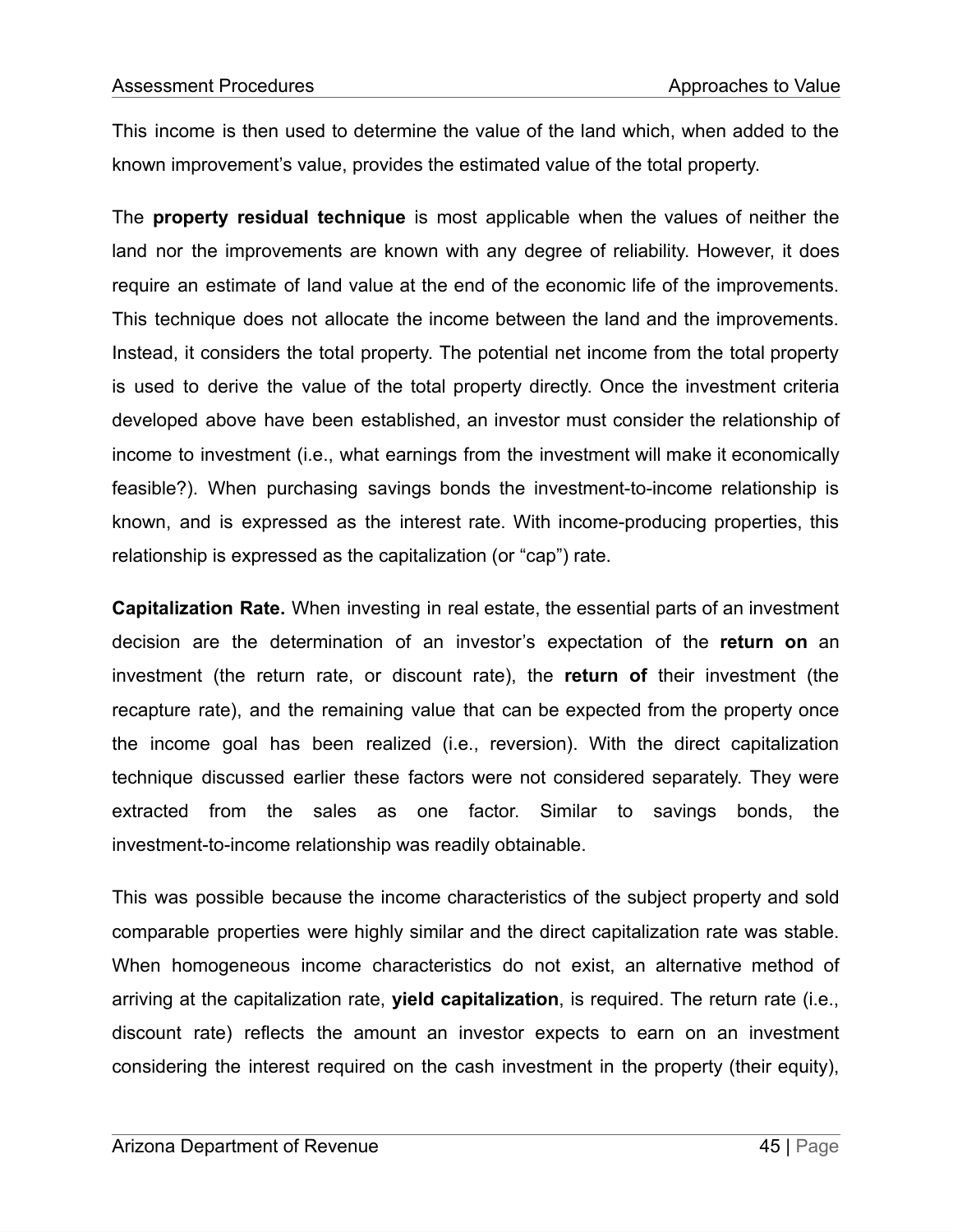the cost of money borrowed to purchase the property (the mortgage), and the risk associated with the quality and durability of the projected income. The first two factors are functions of the money market, and depend on prevailing interest rates paid on comparable investments and the interest rates required to borrow money. The risk component is a subjective factor, which is based primarily on the performance of similar investments. The recapture rate reflects the amount an investor anticipates receiving periodically to recover their investment in the improvements. It is a direct function of the anticipated economic life of the improvements. For example, if an improvement is expected to produce rent for forty years, a recapture rate of 2.5 percent per year is required to achieve total (i.e., one hundred percent) recapture (1.00  $\div$  40 years = 2.5 percent per year). This example is based on the straight-line capitalization method.

In addition to a return on an investment and a return of that investment, an investor must also allow for the payment of property taxes (see the discussion of effective tax rates on page 33). By considering all of these factors, an investor can determine the capitalization rate, or the percent of the investment the investor requires, in periodic payments made to the investor, to make the investment feasible. For example, assume that an investor requires nine percent of an original investment to be returned annually as the **return on** that investment. Further, this investor wants to recover the value of the improvement over forty years at a rate of 2.5 percent of the value of the improvement per year. In addition, the investor will be expected to pay property taxes on the real estate (for which this example assumes a three percent effective tax rate).

These investment requirements equate to the following data:

| Return on Investment (Discount)        | 9.0 percent per year  |
|----------------------------------------|-----------------------|
| Return of Investment (Recapture)       | 2.5 percent per year  |
| <b>Effective Property Tax Rate</b>     | 3.0 percent per year  |
| <b>Improvement Capitalization Rate</b> | 14.5 percent per year |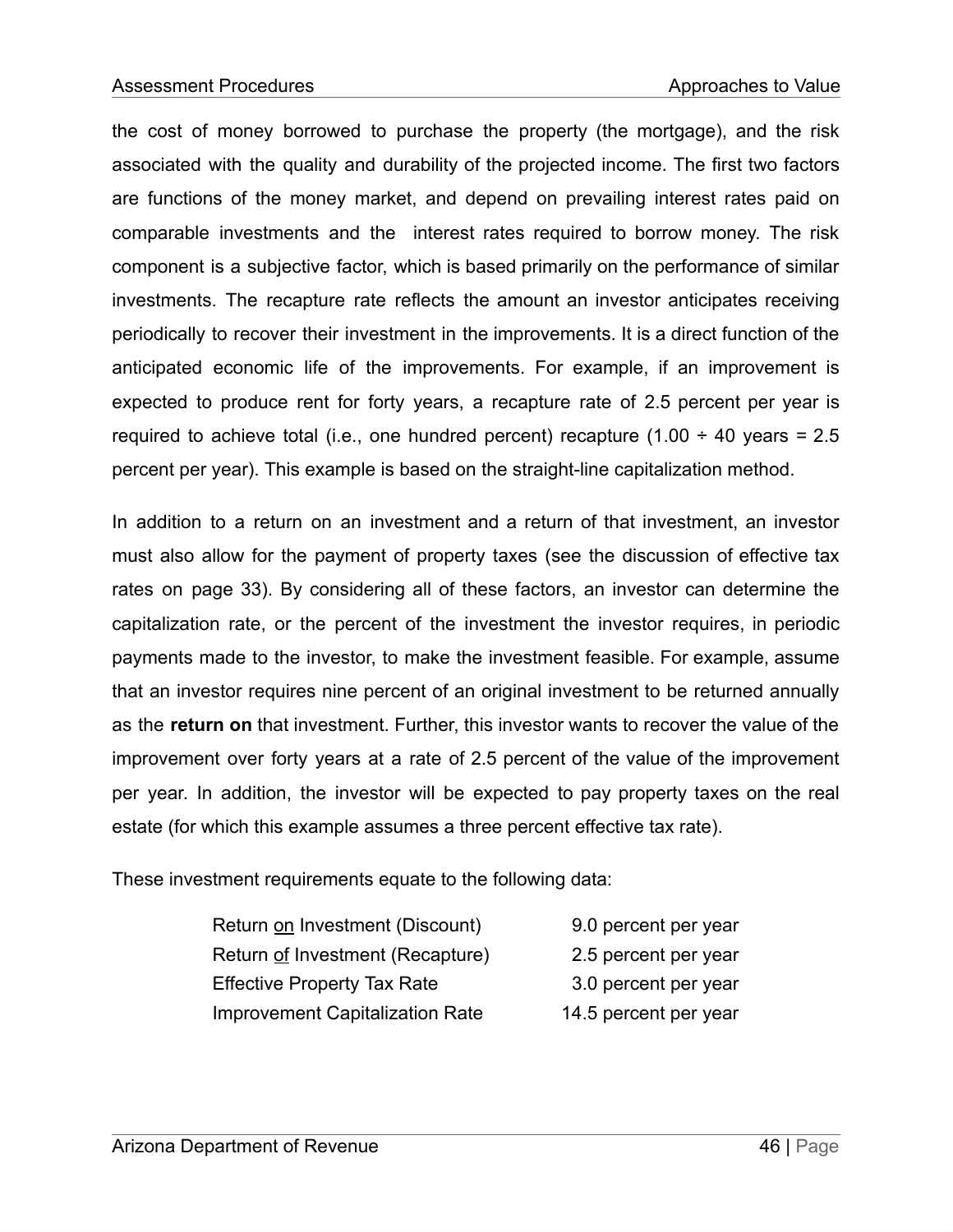In the earlier discussions on allowable deductions from income, depreciation was not considered to be a proper deduction. Depreciation is now allowed in the capitalization rate by the **recapture** component. As stated earlier, the recapture rate provides for the **return of** the investment over the life of the improvement. Therefore, there is no need for a depreciation allowance. If the property in the example above consisted of land only, the proper capitalization rate would be twelve percent instead of fourteen and one-half percent, because there would be no recapture for the land, as land does not depreciate, and the land's income-producing potential extends into perpetuity. To demonstrate the use of the capitalization rate when considering income-producing land, the following simplified examples are applicable:

**Example 2.** A parcel of land has a net income of \$3,000 per year. The **return on** the investment is expected to be nine percent, and the effective tax rate is three percent. An investor would offer \$25,000 [\$3,000  $\div$  (0.09000 + 0.03000)] to acquire the \$3,000 per year rental income. This price would allow the investor to receive the desired return on the investment (\$2,250) plus pay the property taxes (\$750) from the anticipated rent of \$3,000 per year.

**Example 3.** A parcel of land is offered for sale at \$30,000. An investor expects to earn nine percent on the investment, and the property taxes should be three percent of the purchase price. The investor would have to anticipate an annual net income of \$3,600  $[$30,000 \times (0.09000 + 0.03000)]$  before the investor would invest \$30,000. This rent would be required to achieve the investor's anticipated return of \$2,700 on the investment annually, plus pay the \$900 in property taxes.

If a property consists of an improvement only (for example, an Improvement on Possessory Rights, or an IPR), the capitalization rate would be the same as it was for the land, plus a provision for recapturing the original investment in the improvement. That is, the income potential from the rental of the improvement must provide an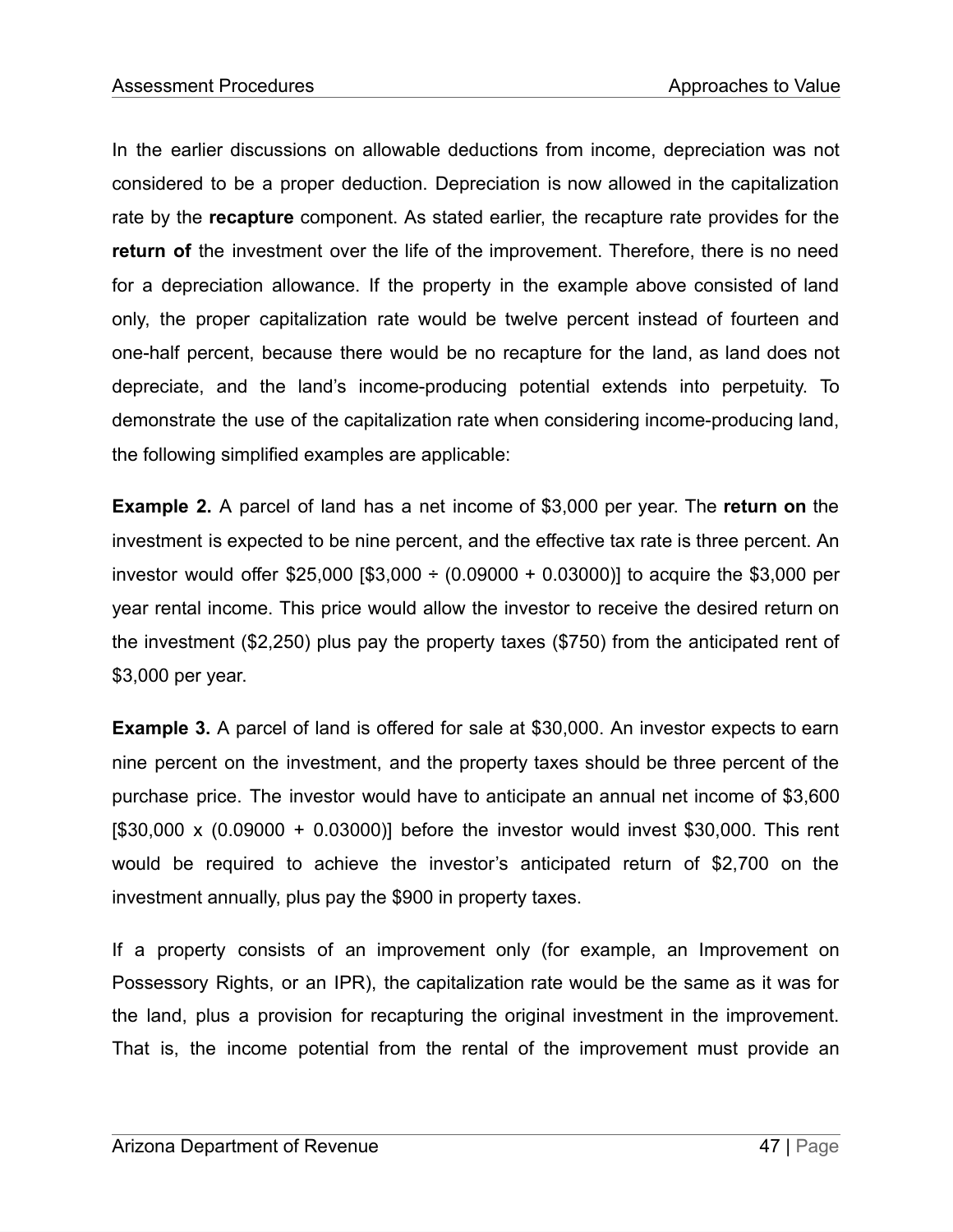adequate **return on** the investment, the **recapture of** the original investment, and it must cover the property taxes on the improvement. Examples of this are as follows:

**Example 4.** An improvement earns an annual net rent of \$3,000. An investor requires a return of nine percent, a recapture over forty years of 2.5 percent per year, and the taxes should be three percent per year. With these conditions, the investor would offer \$20,690 for the income-producing improvement  $[$3,000 \div (0.09000 + 0.02500 +$ 0.03000)]. This price for the income-producing improvement would provide for both a **return on** the investment, the **return of** the investment, plus it would pay the property taxes.

**Example 5.** An improvement is offered for \$30,000. An investor wants a return of nine percent, a recapture rate of 2.5 percent per year, and an amount for paying property taxes of three percent per year. The annual net income required to meet these conditions is \$4,350 [\$30,000 x (0.09000 + 0.02500 + 0.03000)].

It should be noted that land earning a \$3,000 rent commands a higher price than an improvement earning the same income. This is because at the end of the economic life of the improvement it is fully depreciated, and the owner has been reimbursed for the investment. While the owner may retain ownership of the improvement, its remaining income-generating potential, if any, cannot cover all of the ongoing fixed and (generally increasing) variable costs of maintenance, insurance, property taxes, etc. With land only, there is no depreciation, little (if any) maintenance, etc., and the investor still has the land at the end of the investment period, which remains capable of earning sufficient income to cover all of its expenses and generating a profit.

More typically, if a property consists of both land and improvements, an "overall" capitalization rate is required. If we use the same capitalization components as above (a return of nine percent, a recapture of 2.5 percent, and taxes of three percent), we still need one more factor to derive the "overall" capitalization rate. We must know the approximate relationship of the value of the land and the improvements. This is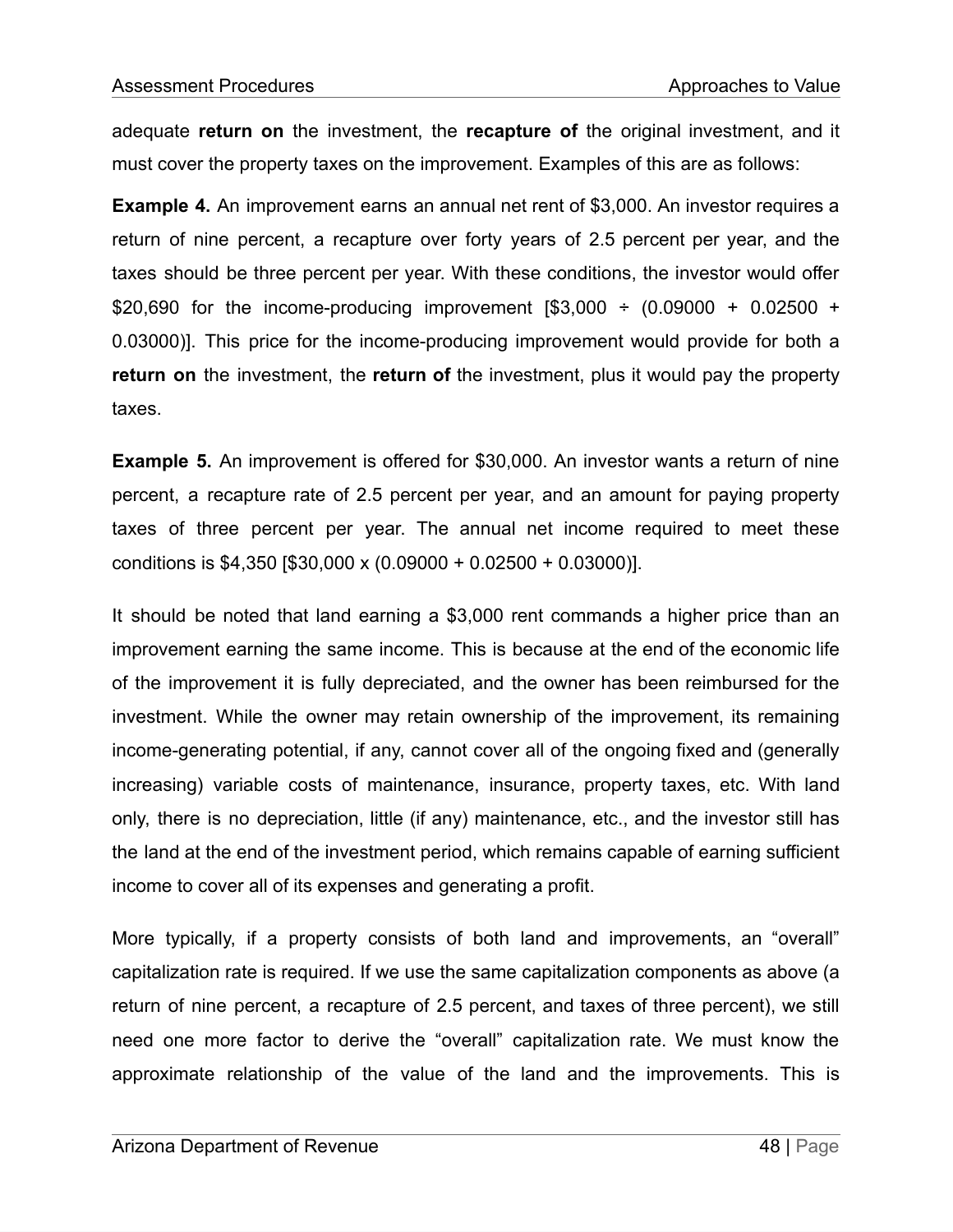necessary since only the improvements require recapture. The following example assumes the use of straight-line capitalization.

Assume an improvement to be eighty percent of the total property's value. The "overall" capitalization rate would be as follows:

| Return on (Discount)                | 9.0 percent.      |
|-------------------------------------|-------------------|
| Return of (Recapture) (0.80 of 2.5) | $+2.0$ percent.   |
| <b>Effective Property Taxes</b>     | $+3.0$ percent.   |
| <b>Overall Capitalization Rate</b>  | $= 14.0$ percent. |

The application of the above overall capitalization rate can be demonstrated with the following examples:

**Example 6.** A property is capable of earning a net rent per year of \$6,000. Using the investment requirements set forth above, an investor would offer \$42,857 [\$6,000 ÷  $(0.09000 + 0.02000 + 0.03000)$ ]. This price would permit an investor to satisfy the return and recapture requirements and cover the property taxes on the anticipated net income of \$6,000 per year.

**Example 7.** A property is offered for sale for \$50,000. Given the investment requirements set forth above, the potential net income must be \$7,000 [\$50,000 x  $(0.09000 + 0.02000 + 0.03000)$ ] per year. That amount of net rent is required to meet the investment requirements, pay taxes and support a \$50,000 purchase price.

Investment Conclusion. An investor now has the following necessary factors:

- 1. The estimate of the potential net income of the total property.
- 2. The estimated income projection over time.
- 3. The return and recapture method.
- 4. The capitalization rate required to make the investment economically feasible.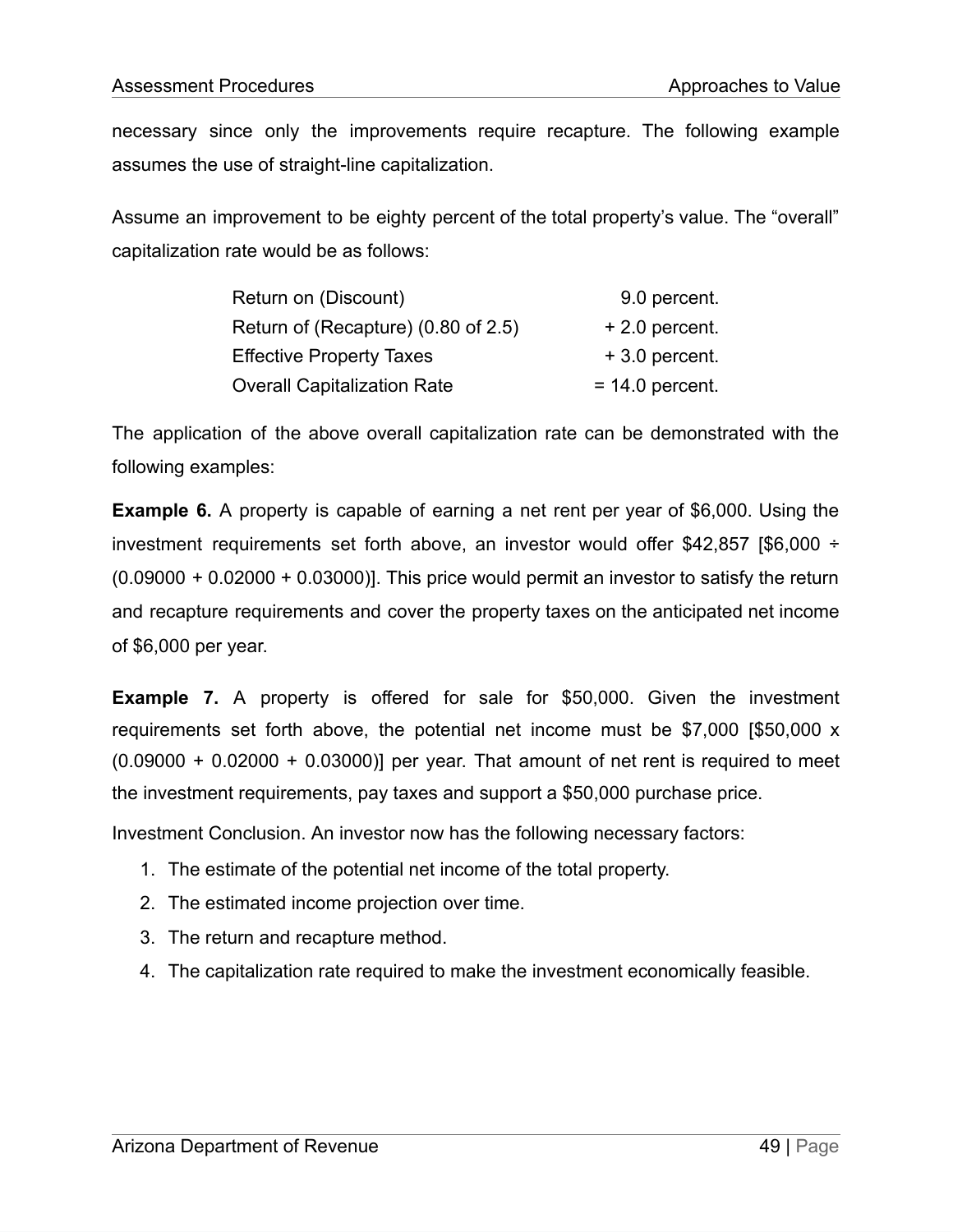An investor is now in a position to make the investment decision of what price to offer for an income producing property under a number of differing combinations of return and recapture methods and capitalization techniques. For each of the following six examples, the basic facts about a subject property are:

| Return (i.e., Discount) Rate   | 9.0 percent. |
|--------------------------------|--------------|
| Recapture Rate (over 40 years) | 2.5 percent. |
| <b>Effective Tax Rate</b>      | 3.0 percent. |
| Net Income per Year            | \$10,000     |
| <b>Sinking Fund Rate</b>       | 6.0 percent. |

**Building Residual Techniques.** The following three examples all assume that an appraiser has a reliable estimate of the land value which was developed from the sales of similarly situated parcels. For this reason, only the value of the improvements must be estimated. It is further assumed that the land value is \$40,000.

#### **Example 8: Straight-Line Capitalization.**

| <b>Capitalization Rate:</b>                         | Land    | <b>Improvements</b> |          |          |
|-----------------------------------------------------|---------|---------------------|----------|----------|
| Return (discount)                                   | 0.09000 | 0.09000             |          |          |
| Recapture                                           |         | 0.02500             |          |          |
| Property taxes                                      | 0.03000 | 0.03000             |          |          |
| Total                                               | 0.12000 | 0.14500             |          |          |
| Net Income                                          |         |                     | \$10,000 |          |
| Assumed Value of Land                               |         |                     | \$40,000 |          |
| Income to Land $$40,000 \times (0.09000 + 0.03000)$ |         | \$4,800             |          |          |
| Income Attributed to Imps. (\$10,000 - \$4,800)     |         |                     | \$5,200  |          |
| Improvements value $(\$5,200 \div 0.14500)$         |         |                     |          | \$35,862 |
| Land value (given above)                            |         |                     |          | \$40,000 |
| Total property value                                |         |                     |          | \$75,862 |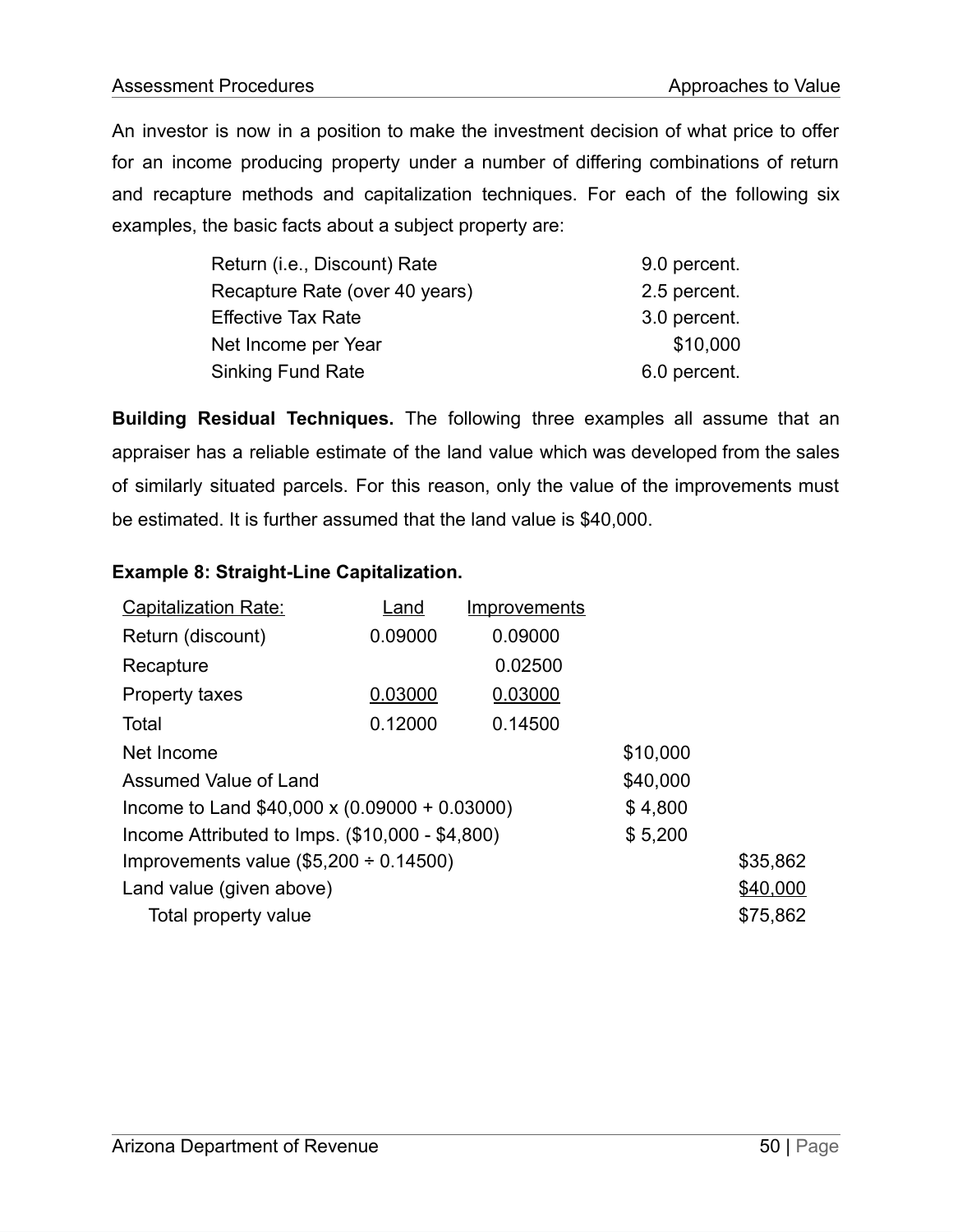## **Example 9: Sinking Fund Capitalization.**

| <b>Capitalization Rate:</b>                         | Land    | <u>Improvements</u> |          |          |
|-----------------------------------------------------|---------|---------------------|----------|----------|
| Return (discount)                                   | 0.09000 | 0.09000             |          |          |
| Recapture (0.06 for 40 years) <sup>4</sup>          |         | 0.00646             |          |          |
| <b>Property taxes</b>                               | 0.03000 | 0.03000             |          |          |
| Total                                               | 0.12000 | 0.12646             |          |          |
| Net Income                                          |         |                     | \$10,000 |          |
| Assumed Value of Land                               |         |                     | \$40,000 |          |
| Income to Land $$40,000 \times (0.09000 + 0.03000)$ |         | \$4,800             |          |          |
| Income Attributed to Imps. (\$10,000 - \$4,800)     |         |                     | \$5,200  |          |
| Improvements value $(\$5,200 \div 0.12646)$         |         |                     |          | \$41,120 |
| Land value (given above)                            |         |                     |          | \$40,000 |
| Total property value                                |         |                     |          | \$81,120 |

## **Example 10: Annuity Capitalization.**

| <b>Capitalization Rate:</b>                         | Land    | <b>Improvements</b> |          |          |
|-----------------------------------------------------|---------|---------------------|----------|----------|
| Return (discount)                                   | 0.09000 |                     |          |          |
| Amortized (0.09 for 40 years) $5$                   |         | 0.09296             |          |          |
| <b>Property taxes</b>                               | 0.03000 | 0.03000             |          |          |
| Total                                               | 0.12000 | 0.12296             |          |          |
| Net Income                                          |         |                     | \$10,000 |          |
| Assumed Value of Land                               |         |                     | \$40,000 |          |
| Income to Land $$40,000 \times (0.09000 + 0.03000)$ |         |                     | \$4,800  |          |
| Income Attributed to Imps. $(\$10,000 - \$4,800)$   |         |                     | \$5,200  |          |
| Improvements value $(\$5,200 \div 0.12646)$         |         |                     |          | \$42,290 |
| Land value (given above)                            |         |                     |          | \$40,000 |
| Total property value                                |         |                     |          | \$82,290 |

**Land Residual Techniques.** The next three examples assume that the current market value of the improvements is known, usually from similar recently constructed

<sup>4</sup> See Column 3, "Sinking Fund Factor" in Compound Interest Table.

<sup>5</sup> See Column 6, "Partial Payment" in Compound Interest Table.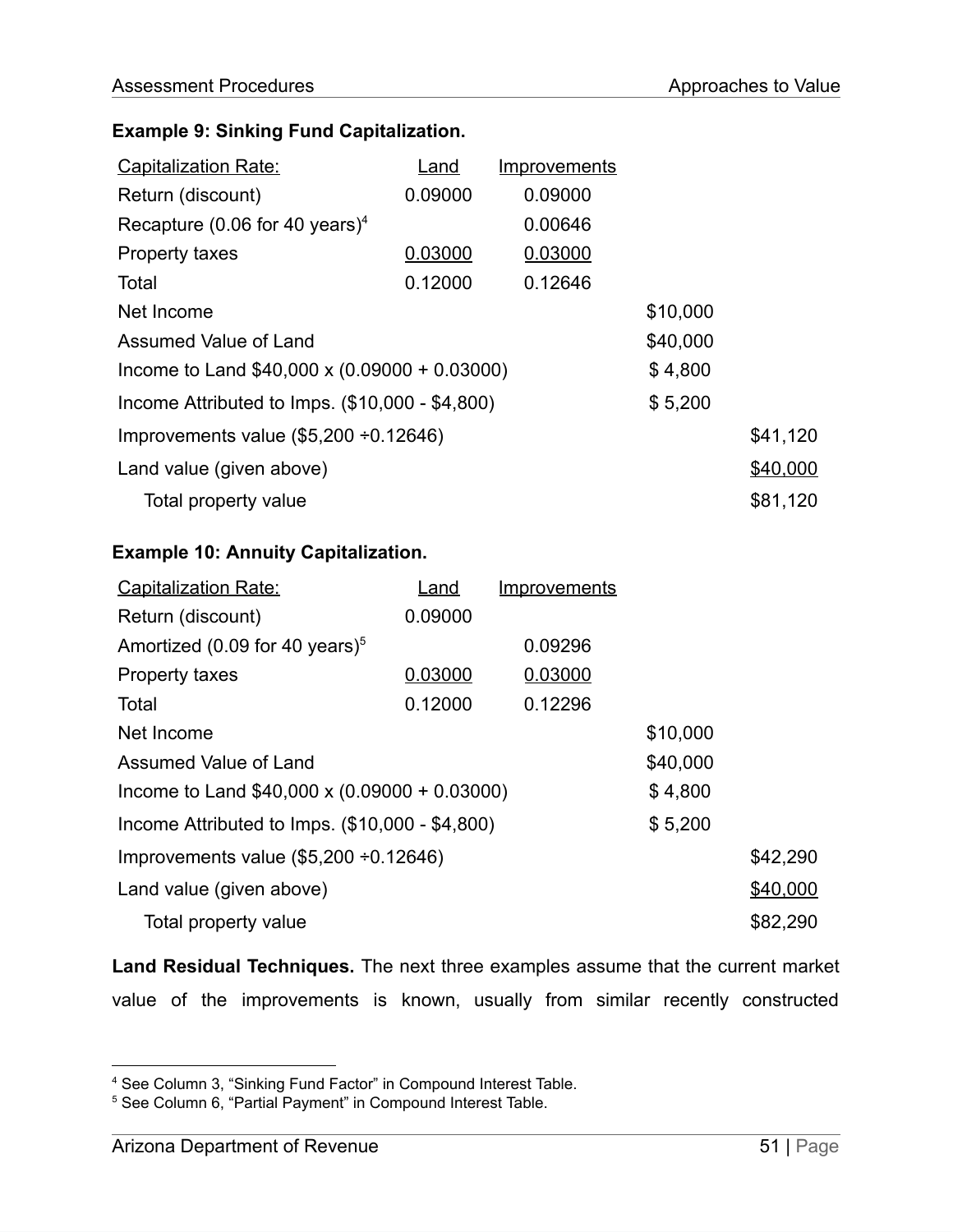improvements. For this reason, only the value of the land must be estimated. It is further assumed that the improvements have a value of \$40,000.

## **Example 11: Straight-Line Capitalization.**

| <b>Capitalization Rate:</b>                                    | Land    | <b>Improvements</b> |          |          |
|----------------------------------------------------------------|---------|---------------------|----------|----------|
| Return (discount)                                              | 0.09000 | 0.09000             |          |          |
| Recapture                                                      |         | 0.02500             |          |          |
| Property taxes                                                 | 0.03000 | 0.03000             |          |          |
| Total                                                          | 0.12000 | 0.14500             |          |          |
| Net Income                                                     |         |                     | \$10,000 |          |
| Assumed Value of Improvements                                  |         |                     | \$40,000 |          |
| Income to Imps. $$40,000 \times (0.09000 + 0.02500 + 0.03000)$ |         |                     | \$5,800  |          |
| Income Attributed to Land $(\$10,000 - \$5,800)$               |         |                     | \$4,200  |          |
| Land Value $[$4,200 \div (0.09000 + 0.03000)]$                 |         |                     | \$35,000 |          |
| Improvements Value (given above)                               |         | \$40,000            |          |          |
| Total property value                                           |         |                     |          | \$75,000 |

#### **Example 12: Sinking Fund Capitalization.**

| <b>Capitalization Rate:</b>                                    | Land    | <b>Improvements</b> |          |          |
|----------------------------------------------------------------|---------|---------------------|----------|----------|
| Return (discount)                                              | 0.09000 | 0.09000             |          |          |
| Recapture (0.06 for 40 years) $6$                              |         | 0.00646             |          |          |
| <b>Property taxes</b>                                          | 0.03000 | 0.03000             |          |          |
| Total                                                          | 0.12000 | 0.12646             |          |          |
| Net Income                                                     |         |                     | \$10,000 |          |
| Assumed Value of Improvements                                  |         |                     | \$40,000 |          |
| Income to Imps. $$40,000 \times (0.09000 + 0.03000 + 0.00646)$ |         |                     | \$5,800  |          |
| Income Attributed to Land (\$10,000 - \$5,058)                 |         | \$4,200             |          |          |
| Land Value $[$4,200 \div (0.09000 + 0.03000)]$                 |         |                     |          | \$41,183 |
| Improvements Value (given above)                               |         |                     |          | \$40,000 |
| Total property value                                           |         |                     |          | \$81,183 |

<sup>&</sup>lt;sup>6</sup> See Column 3, "Sinking Fund Factor" in Compound Interest Table.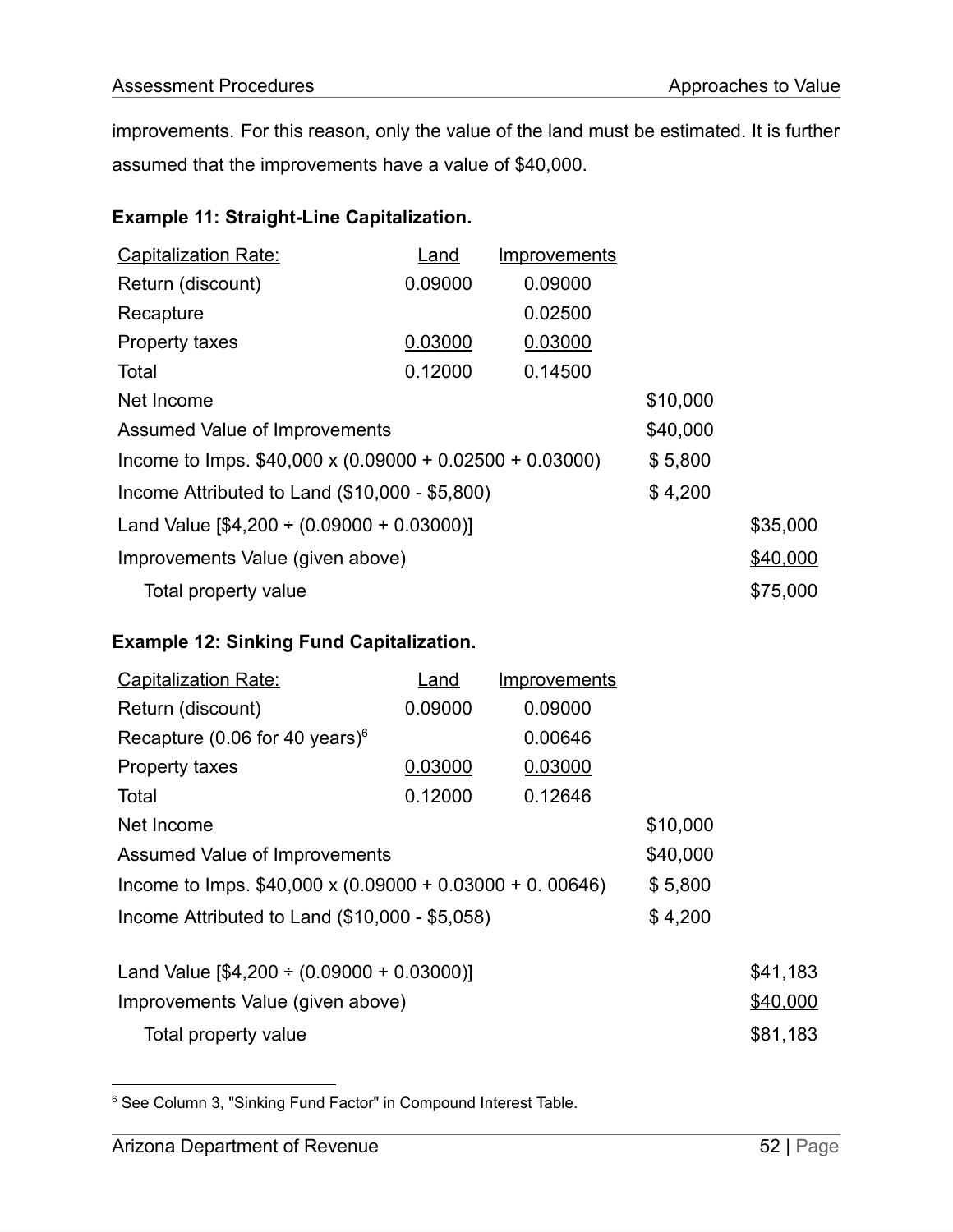#### **Example 13: Annuity Capitalization.**

| <b>Capitalization Rate:</b>                           | Land    | <u>Improvements</u> |          |          |
|-------------------------------------------------------|---------|---------------------|----------|----------|
| Return (discount)                                     | 0.09000 |                     |          |          |
| Recapture (0.09 for 40 years) <sup>7</sup>            |         | 0.09296             |          |          |
| <b>Property taxes</b>                                 | 0.03000 | 0.03000             |          |          |
| Total                                                 | 0.12000 | 0.12296             |          |          |
| Net Income                                            |         |                     | \$10,000 |          |
| Assumed Value of Improvements                         |         |                     | \$40,000 |          |
| Income to Imps $[$40,000 \times (0.09296 + 0.03000)]$ |         |                     | \$4,918  |          |
| Income Attributed to Land $(\$10,000 - \$4,918)$      |         |                     | \$5,082  |          |
| Land Value $$5,082 \div (0.09000 + 0.03000)$          |         | \$42,350            |          |          |
| Improvements Value (given above)                      |         | \$40,000            |          |          |
| Total property value                                  |         |                     |          | \$82,350 |

**Property Residual Techniques.** Because of the several assumptions that must be made in utilizing the Property Residual Technique, it is not recommended for use in ad valorem property tax appraisal. If, for some reason, this technique must be used, please refer to either the IAAO textbook, "Property Assessment Valuation, 2nd edition," page 269, or "Property Appraisal and Assessment Administration," page 296.

From a review of the preceding six examples, it can be seen that the amount which a potential investor would pay for a property with a \$10,000 annual income stream depends on several investment criteria, the return and recapture method selected, and the capitalization technique utilized. The straight-line return and recapture method produces the lowest value of all the variations of these techniques, since that method is normally associated with declining incomes. The sinking fund method at first appears unrealistic, since most investors do not place the funds from "recapture" into an actual account for sinking funds. However, the use of that method produces results that are close to the annuity method, and it is easier to use and explain than the annuity method. Both the sinking fund and the annuity methods require a great deal of insight as to the

<sup>7</sup> See Column 6, "Partial Payment" in Compound Interest Table.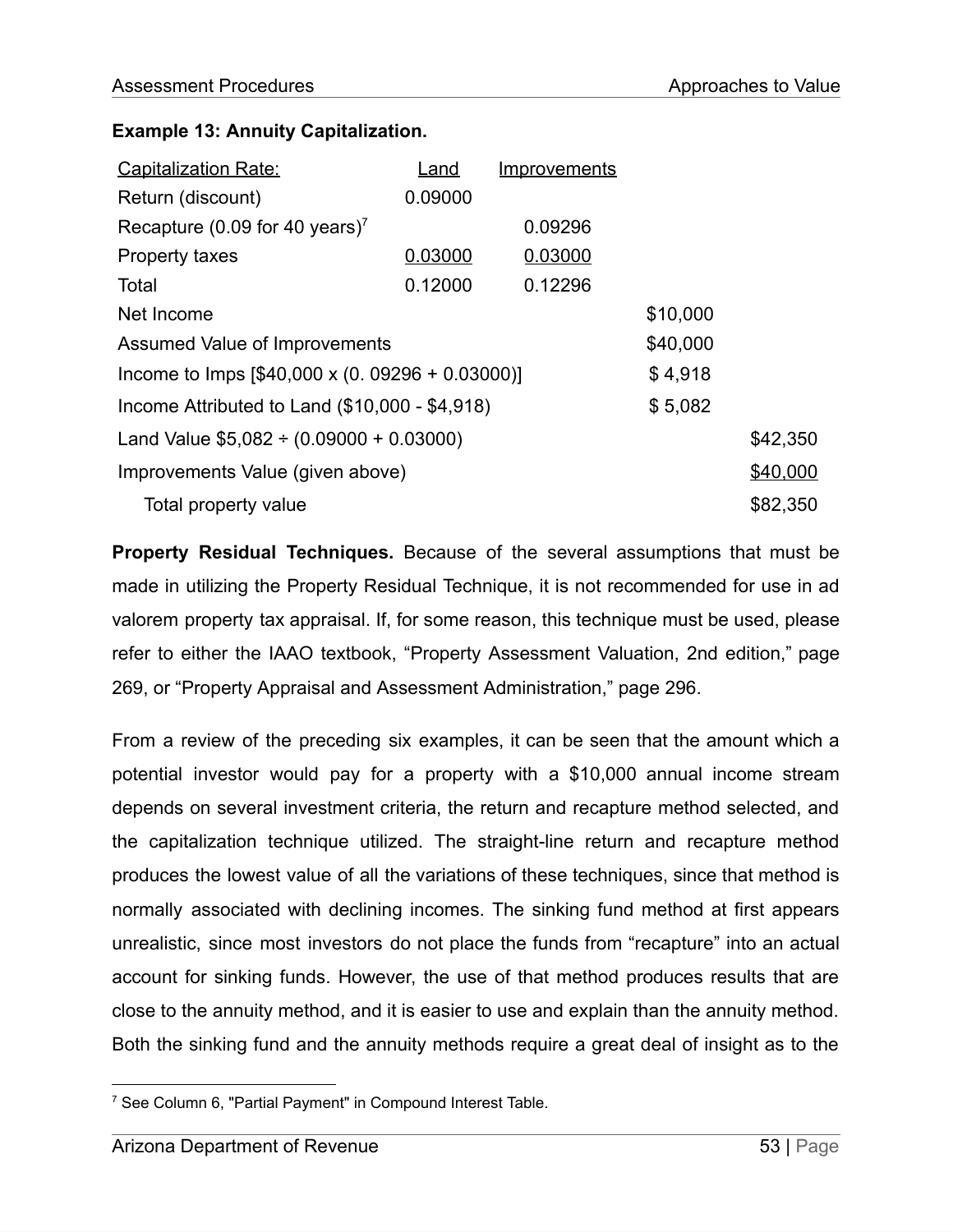shape of the future income stream and the method of receiving both a return on and the return of the original investment. All three methods are only as reliable as the various assumptions that are required.

As for the various residual techniques, the property residual technique is most applicable to an older area in which both the land and improvement values are unknown. However, certain assumptions must be made that weaken the technique. Because of this weakness, using direct capitalization with an overall capitalization rate is recommended in lieu of using the property residual technique. The building residual technique is preferable when adequate land sale data is available.

It should be noted that the building residual technique, and straight-line capitalization assumptions, are prescribed as a statutory valuation formula by A.R.S. 42-13203 through 42-13205 for use in valuing defined shopping centers.

#### **Direct vs. Yield Capitalization**

The most significant differences between the yield capitalization and the direct capitalization techniques are in the amount of detail and the assumptions required. The direct capitalization technique requires only the sale prices of comparable properties and their annual net or gross incomes. From these data either a direct capitalization rate or a gross income multiplier (GIM) is developed. The capitalization rate is based purely on the market and not on the assumed details of the investment decision as utilized in the yield capitalization techniques. Because of its simplistic nature, the direct capitalization technique is restricted to clusters of fairly homogeneous properties, as indicated by their having similar income-to-expense ratios, remaining economic lives, and land-to-building ratios.

Yield capitalization techniques, on the other hand, can be used on most income-generating properties, but they require an appraiser to make a number of very subjective assumptions. Assumptions are required on the shape of the income stream,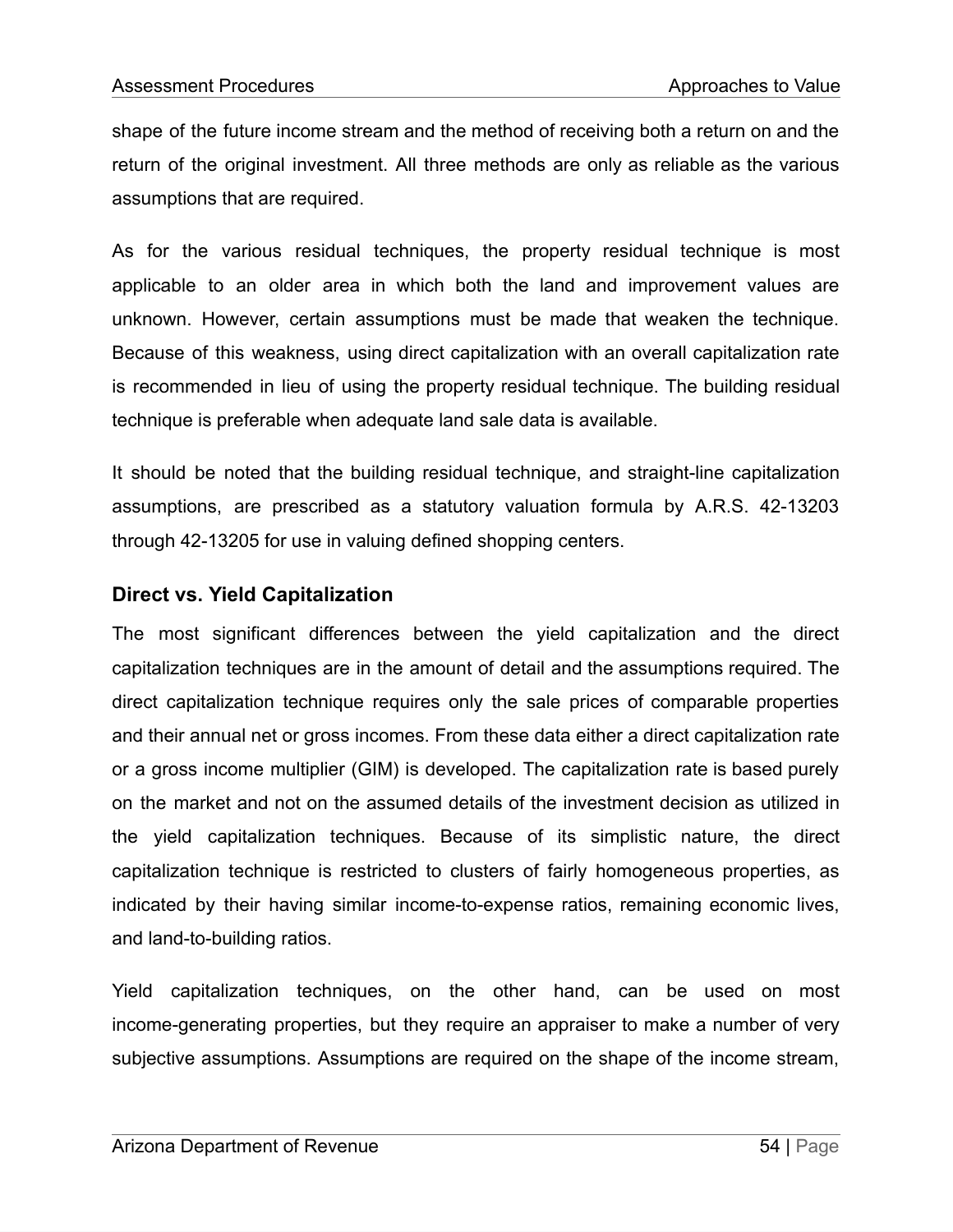the return and recapture criteria, the residual technique to be utilized, and the capitalization rate. Slight variations in any one of these assumptions could significantly alter the final value estimate. A comparison of the yield capitalization technique to the direct capitalization technique is analogous to the comparison of an asking price to a sale price. What do investors want for a return as compared with what they will receive?

## **Discounted Cash Flow Analysis**

In the discussions of the income approach above, income projections have been either constant over time (i.e. stable income) or declining at a fairly constant rate. There are, however, properties whose income-generating performance over time is quite erratic. The erratic nature of the income stream of these properties cannot be addressed by any of the income methods considered above. These situations require special treatment.

This special treatment also employs the concept of "present worth," which asks the question: How much would you pay today for the right to receive a certain sum of money at the end of a specific period of time? For example, how much would you pay to receive \$1,000 at the end of one, two or five years? If money currently earns six percent and there is no risk involved in receiving the \$1,000, the present worth table for six percent indicates that for \$1,000 to be received at the end of one year, it is currently worth \$943 at the start of the year, \$890 if deferred for two years, and \$747 if deferred for five years. Stated another way; if you invested \$943 today at six percent interest it would be worth \$1,000 at the end of the year, while \$890 invested today would be worth \$1,000 at the end of two years, and \$747 invested today would be worth \$1,000 at the end of five years.

Discounted cash flow analysis requires an estimate of potential net income for each period of time involved. That income is discounted, year by year, to its present worth. The sum of the present worth of each year's income is the present value of that income stream. The value indicated by a discounted cash flow analysis consists of the present value of the income stream(s) plus the present value of the reversion (i.e., the future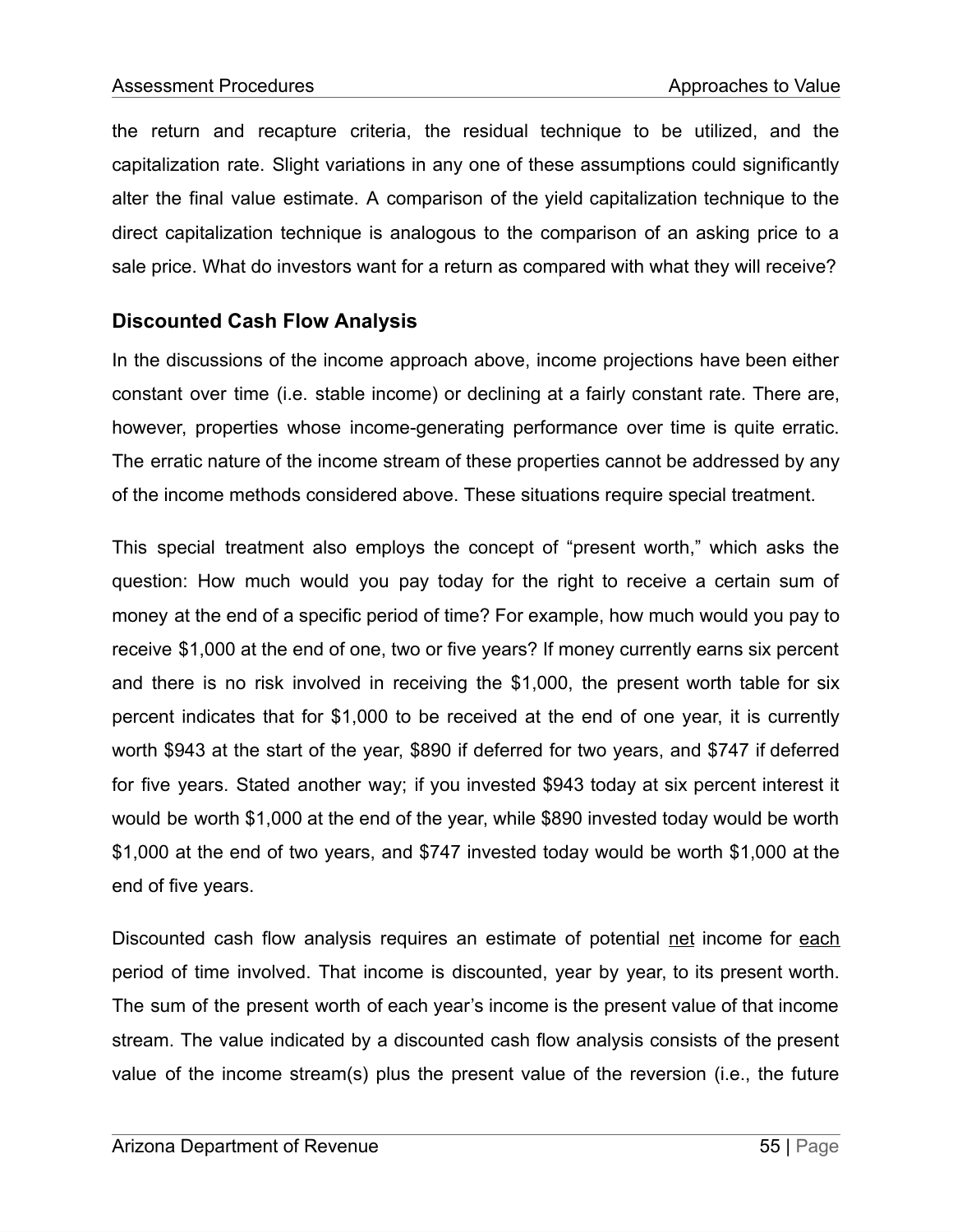sale price). As a simplified example, consider a property which is expected to have an annual net operating income (NOI) of \$15,000 for each of the next five years, and which can be sold for \$150,000 at the end of the fifth year. Using a twelve percent discount rate, the present value would be calculated as follows:

|      |                                 |   | <b>Present Value</b> |   |           |                      |
|------|---------------------------------|---|----------------------|---|-----------|----------------------|
| Year | <b>Net Annual Rental</b>        |   | Factors <sup>8</sup> |   |           | <b>Present Value</b> |
| 1    | \$15,000                        | X | 0.892857             |   |           | \$13,392.86          |
| 2    | \$15,900                        | X | 0.797194             |   | $\ddot{}$ | \$12,675.38          |
| 3    | \$16,800                        | X | 0.711780             | = | $\ddot{}$ | \$11,957.90          |
| 4    | \$17,800                        | X | 0.635518             | = | $\ddot{}$ | \$11,312.22          |
| 5    | \$18,200                        | X | 0.567427             | = | $\ddot{}$ | \$10,327.17          |
|      | Present Value of Income Stream: |   |                      |   |           | \$59,665.53          |
|      | <b>Future Sale Price</b>        |   |                      |   |           |                      |
|      | <u>(Reversion)</u>              |   |                      |   |           |                      |
| 5    | \$150,000                       | X | 0.567427             |   | $\div$    | \$85,114.05          |
|      |                                 |   | Total                |   |           | \$144,779.58         |

# **Example 14: Discounted Cash Flow**

While the discounted cash flow technique requires considerably more calculations and assumptions about a property's future economic performance, it does allow the use of the income approach for properties with variable income projections. These calculations can be made on a monthly, quarterly or mid-year basis, depending on the degree of precision desired and the availability of the required data. However, these factors also make the discounted cash flow technique impractical for use in property tax assessment.

## **The Income Approach as an Indicator of Market Value**

To the extent that a yield capitalization rate reflects the true expectations of buyers and

<sup>&</sup>lt;sup>8</sup> See Column 4, "Present Worth of 1" in Compound Interest Table.

<sup>&</sup>lt;sup>9</sup> See Column 4, "Present Worth of 1" in Compound Interest Table.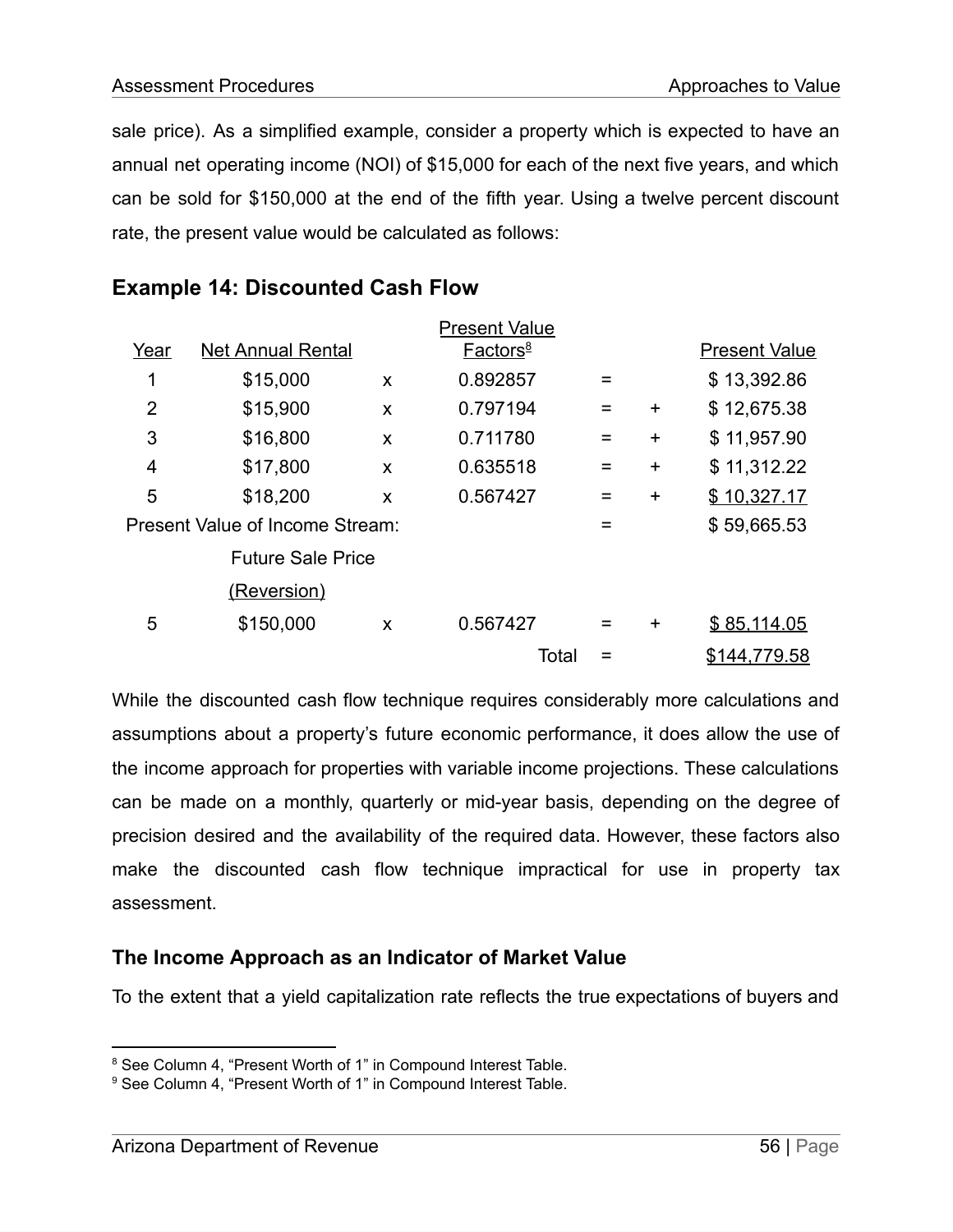sellers of income-producing properties, the income approach serves as a good indicator of market value. Care must be exercised to assure that the many assumptions required in this approach are realistic and reflect the current market for the particular categories of properties involved.

With the exception of the gross rent multiplier and direct capitalization, the capitalization techniques developed as shown above can be characterized as yield capitalization, as they derive a capitalization rate by analyzing the expectations of investors, which may or may not be reflective of what is actually occurring in the market.

## **The Six Compound Interest Functions of One Dollar**

Many of the more advanced techniques require the use of factors that can be found in compound interest tables. These tables are normally referred to as "the six functions of 1" (i.e., of one dollar). These functions relate to the six columns in the compound interest tables for various interest rate amounts (from five to fifteen percent) that are available from the International Association of Assessing Officers, or which can be found in books of financial tables. Financial calculators, or a computer, can also be used to calculate the functions in the compound interest tables, as needed. These tables are calculated for various periods of time. In the examples used in this manual, all tables are annual.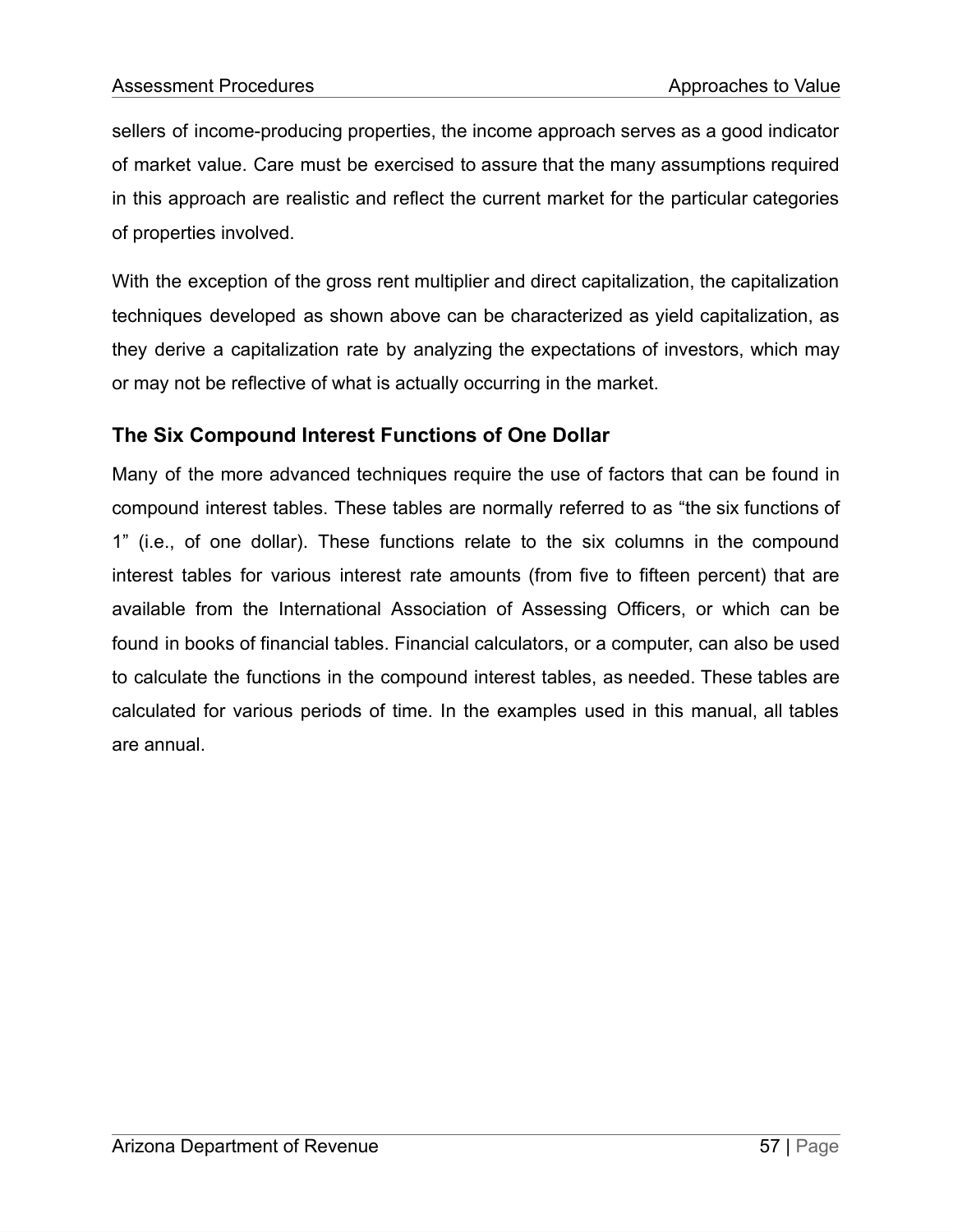**Function 1 - The Amount of 1.** This table compounds the interest on one dollar as if had been deposited in an account and allowed to accumulate interest for a period of time. If \$1.00 is deposited at five percent interest, at the end of one year, the amount available is \$1.00 plus the interest for one year at 0.05 percent, equaling \$1.05. In the second year, the amount available is \$1.05 plus 0.0525 (five percent of \$1.05), equaling \$1.1025, and so on down the table.

| Year          | Principal | Interest | Total    |
|---------------|-----------|----------|----------|
|               |           |          |          |
| 1             | 1.00      | 0.05     | 1.05     |
| $\mathcal{P}$ | 1.05      | 0.05     | 1.1025   |
| 3             | 1.1025    | 0.05     | 1.157625 |
| 4             | 1.15625   | 0.05     | 1.215506 |
| 5             | 1.21506   | 0.05     | 1.276282 |

#### **Example 15. Compound Interest Table 1.**

**Function 2 - The Amount of 1 per Period.** This table compounds interest in a similar manner to Function 1, except that the assumption is that one dollar will be deposited at the end of each period. If \$1.00 is deposited at five percent interest at the end of year one, at the end of year two it will be worth \$1.05. If another \$1.00 is deposited at the end of year two, it is worth \$2.15, and so on down the table.

|  | <b>Example 16: Compound Interest Table 2.</b> |  |  |
|--|-----------------------------------------------|--|--|
|--|-----------------------------------------------|--|--|

| Year | <b>Balance</b> | Interest | Subtotal   | Deposit | Total      |
|------|----------------|----------|------------|---------|------------|
| 1    |                |          |            | \$1.00  | \$1.00     |
| 2    | \$1.00         | 0.05     | \$1.050000 | \$1.00  | \$2.05     |
| 3    | \$2.05         | 0.05     | \$2.152500 | \$1.00  | \$3.1525   |
| 4    | \$3.1525       | 0.05     | \$3.310125 | \$1.00  | \$4.310125 |
| 5    | \$4.310125     | 0.05     | \$4.525631 | \$1.00  | \$5.525631 |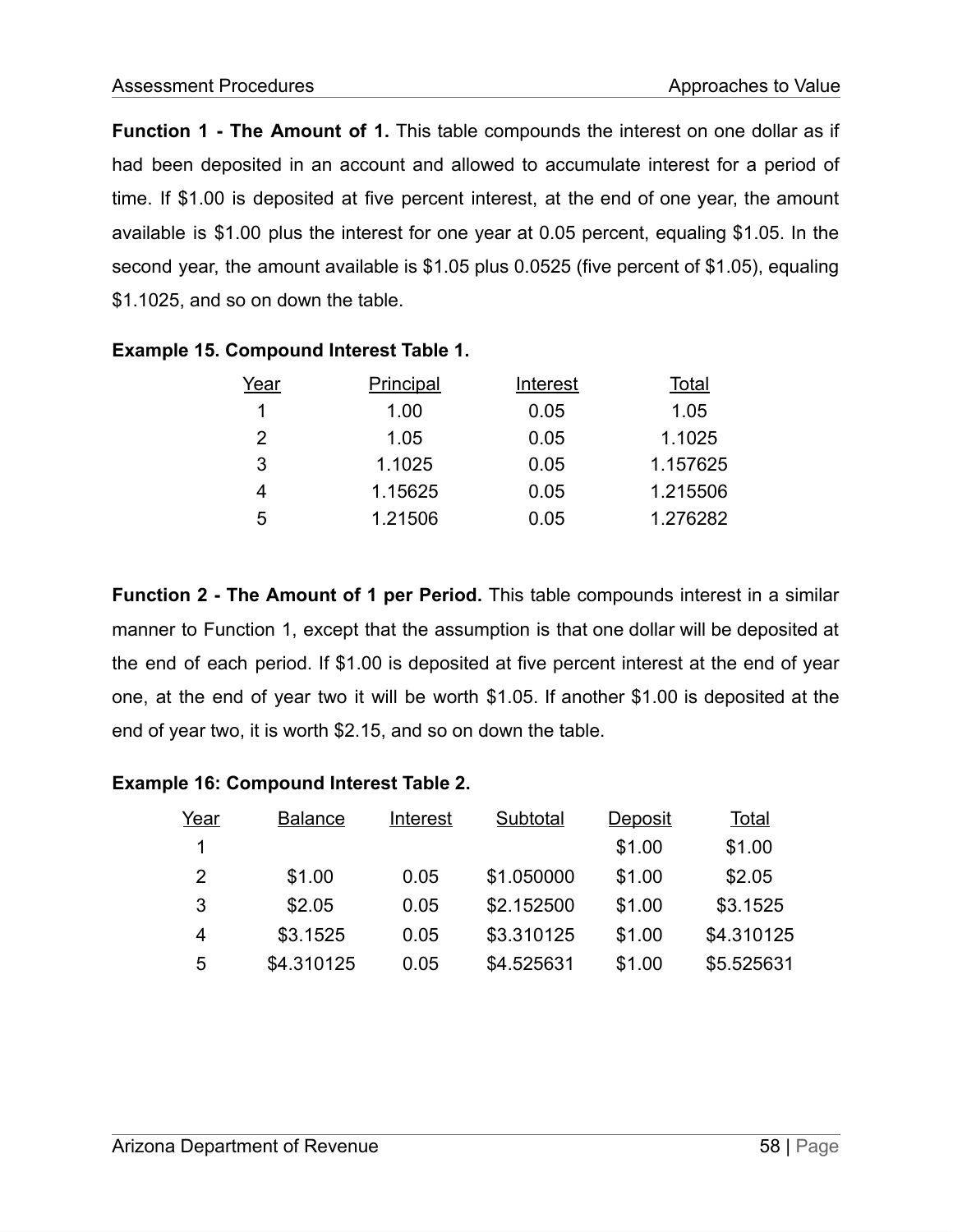**Function 3 - Sinking Fund Factor.** This table indicates to an investor how much money must be invested to have a given amount available at the end of a period of time. As an example, to have \$1,000 available at the end of five years, the amount required is the reciprocal of the amount in Function 2. The amount of 1 per period, or 1 divided by 5.525631, equals 0.180975. This factor, multiplied by \$1,000 requires that \$180.98 must be deposited each year. To prove this:

| End of | <b>Beginning</b> |          | Interest | Annual         |            |
|--------|------------------|----------|----------|----------------|------------|
| Year   | <b>Balance</b>   | Interest | Earned   | <b>Deposit</b> | Total      |
| 1      |                  |          |          | \$180.98       | \$180.98   |
| 2      | \$180.98         | 0.05     | \$9.05   | \$180.98       | \$371.01   |
| 3      | \$371.01         | 0.05     | \$18.55  | \$180.98       | \$570.54   |
| 4      | \$570.54         | 0.05     | \$28.53  | \$180.98       | \$780.05   |
| 5      | \$780.05         | 0.05     | \$39.00  | \$180.98       | \$1,000.03 |

#### **Example 17: Compound Interest Table 3.**

**Function 4 - Present Worth of 1.** This table determines how much money must be deposited today to receive a given amount at some point in the future. The figure is the reciprocal of function 1 (i.e., it is 1 divided by the amount of function 1). To determine the amount of money required to provide \$100 five years in the future, divide 1 by 1.276282 (the factor developed in the explanation of function 1, above). This new factor is 0.783526. Multiplying that by 100 equals \$78.3526.

| Year | <b>Deposit</b> | Interest | Interest | Total      |
|------|----------------|----------|----------|------------|
| 1    | \$78.3526      | 0.05     | \$3.9176 | \$82.2702  |
| 2    |                | 0.05     | \$4.1135 | \$86.3837  |
| 3    |                | 0.05     | \$4.3192 | \$90.7029  |
| 4    |                | 0.05     | \$4.5351 | \$95.2381  |
| 5    |                | 0.05     | \$4.7619 | \$100.0000 |

#### **Example 18: Compound Interest Table 4**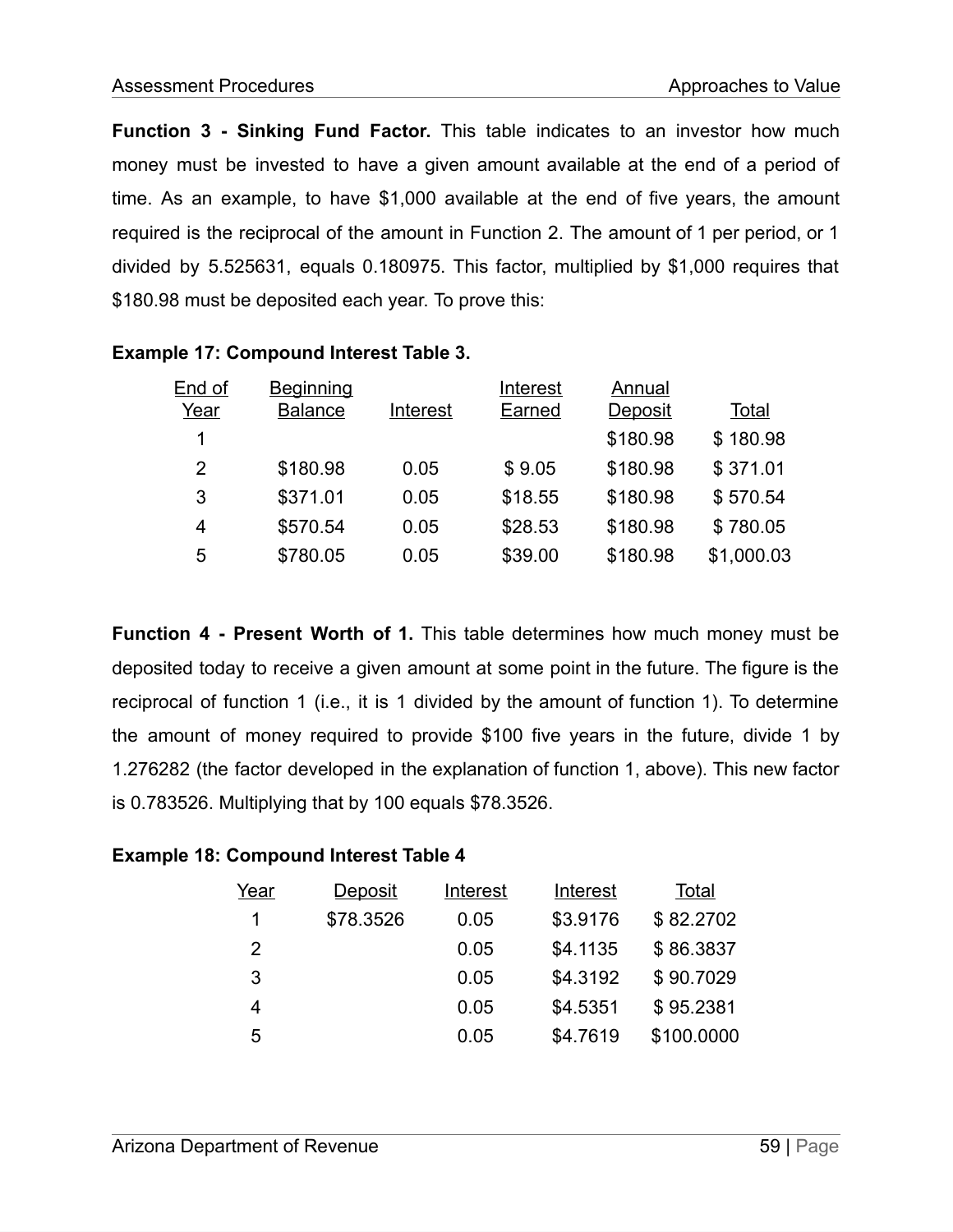**Function 5 - Present Worth of 1 per Period.** This table determines the amount of a deposit required today that will provide a given number of equal annual payments at a given interest rate, which is calculated as follows:

#### **Example 19: Compound Interest Table 5.**

|      |     |   | Amount   |           | Present Worth of |   | Present Worth of |
|------|-----|---|----------|-----------|------------------|---|------------------|
| Year |     |   | of One   |           | One              |   | One per Period   |
|      | 1.0 | ÷ | 1.05     |           |                  |   | 0.952381         |
| 2    | 1.0 | ÷ | 1.1025   | $\ddot{}$ | 0.952381         | = | 1.859410         |
| 3    | 1.0 | ÷ | 1.157625 | +         | 1.859410         | = | 2.723248         |
| 4    | 1.0 | ÷ | 1.215506 | +         | 2.723248         |   | 3.545951         |
| 5    | 1.0 | ÷ | 1.276282 | +         | 3.545951         | = | 4.329477         |

For example, to receive a pay-out \$100 per year for five years, multiply 4.329477 by 100. This equals a \$432.9477 initial deposit amount:

| <b>Beginning</b> |          |           |            |          | Ending         |
|------------------|----------|-----------|------------|----------|----------------|
| Account          | Interest |           |            |          | Account        |
| <b>Balance</b>   | Rate     | Interest  | Subtotal   | Payout   | <b>Balance</b> |
| \$432.9477       | 0.05     | \$21.6474 | \$454.5951 | \$100.00 | \$354.5951     |
| \$354.5951       | 0.05     | \$17.7298 | \$372.3249 | \$100.00 | \$272.3249     |
| \$272.3249       | 0.05     | \$13.6162 | \$285.9411 | \$100.00 | \$185.9411     |
| \$185.9411       | 0.05     | \$9.2971  | \$195.2382 | \$100.00 | \$95.2382      |
| \$95.2382        | 0.05     | \$4.7619  | \$100.0001 | \$100.00 | 0              |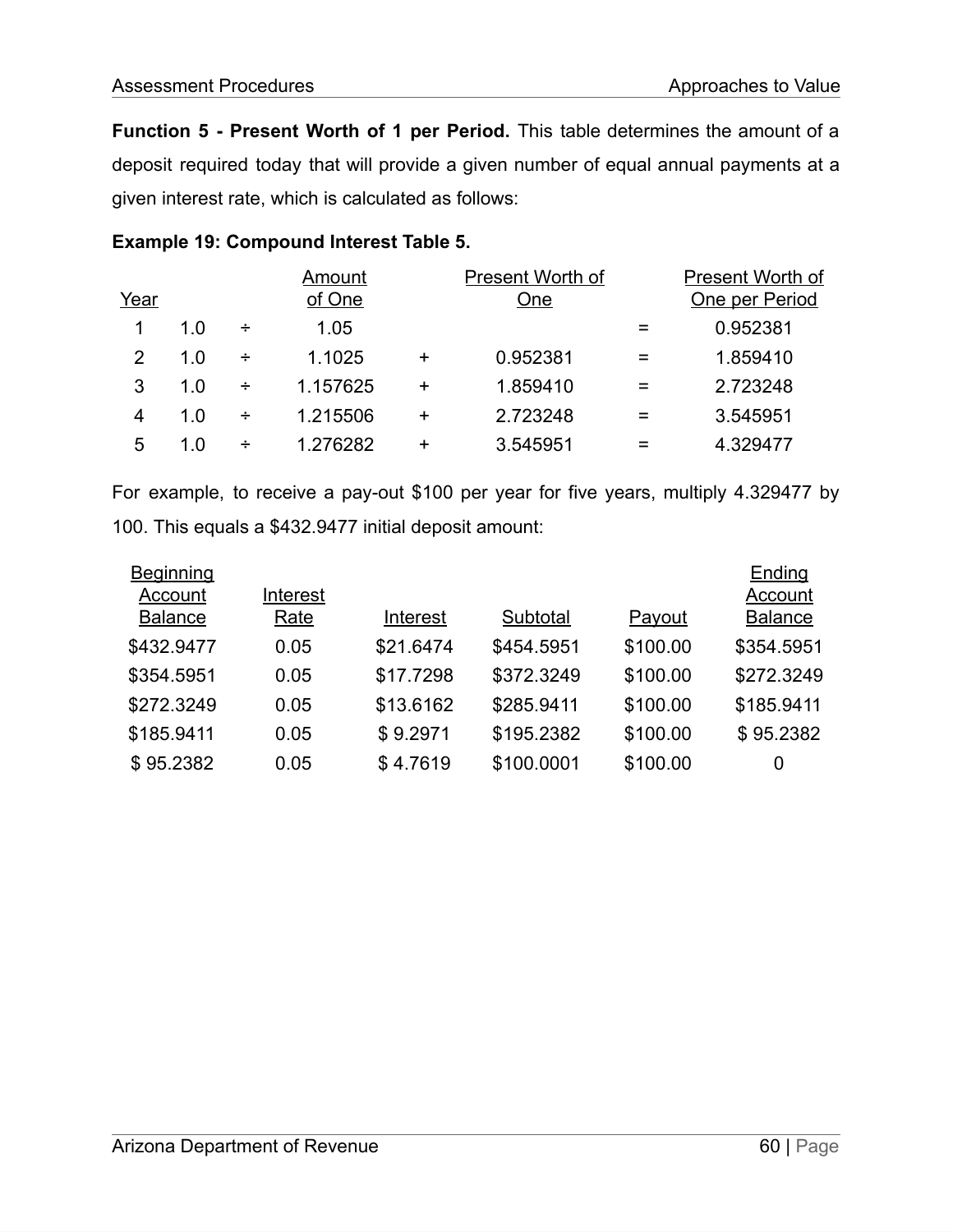**Function 6 - Partial Payment.** This table is used to calculate the payment required to pay off a loan in a given period of time. In the following example, \$1,000 is to be paid off in five annual payments, plus five percent interest. This table is the reciprocal of Table 5, which is the present worth of 1 per period:

|  | <b>Example 20. Compound Interest Table 6.</b> |  |  |  |  |
|--|-----------------------------------------------|--|--|--|--|
|--|-----------------------------------------------|--|--|--|--|

|      | <b>Present Worth of One</b> |   |            |  | Partial  |  |
|------|-----------------------------|---|------------|--|----------|--|
| Year |                             |   | per Period |  | Payment  |  |
|      | 1.0                         | ÷ | 0.952381   |  | 1.050000 |  |
| 2    | 1.0                         | ÷ | 1.859410   |  | 0.537805 |  |
| 3    | 1.0                         | ÷ | 2.723248   |  | 0.367209 |  |
| 4    | 1.0                         | ÷ | 3.545951   |  | 0.282012 |  |
| 5    | 1.0                         | ÷ | 4.329477   |  | 0.230975 |  |

0.230975 multiplied by \$1,000 equals the annual payment of \$230.98.

| Loan           | Interest    |          |                  |                |
|----------------|-------------|----------|------------------|----------------|
| <b>Balance</b> | <b>Rate</b> | Interest | <b>Principal</b> | <b>Balance</b> |
| \$1,000.000    | 0.05        | \$50.000 | \$180.975        | \$819.025      |
| \$819.025      | 0.05        | \$40.951 | \$190.024        | \$620.001      |
| \$620.001      | 0.05        | \$31.450 | \$199.525        | \$429.476      |
| \$429.476      | 0.05        | \$21.474 | \$209.501        | \$219.975      |
| \$219.975      | 0.05        | \$11.000 | \$219.975        | 0              |

#### **Summary**

There are several different income approach techniques available that will derive an estimate of market value. The most direct methods of deriving a market value are those that use recent market sales, such as the market sales comparison technique and the direct capitalization technique. If market sales are used to develop depreciation factors, or to develop local market adjustment factors, and if land values have been established at market value by use of the sales comparison approach, then the cost or summation approach truly reflects market value. Yield capitalization will reflect market values only if the various assumptions related primarily to the capitalization rate are accurate